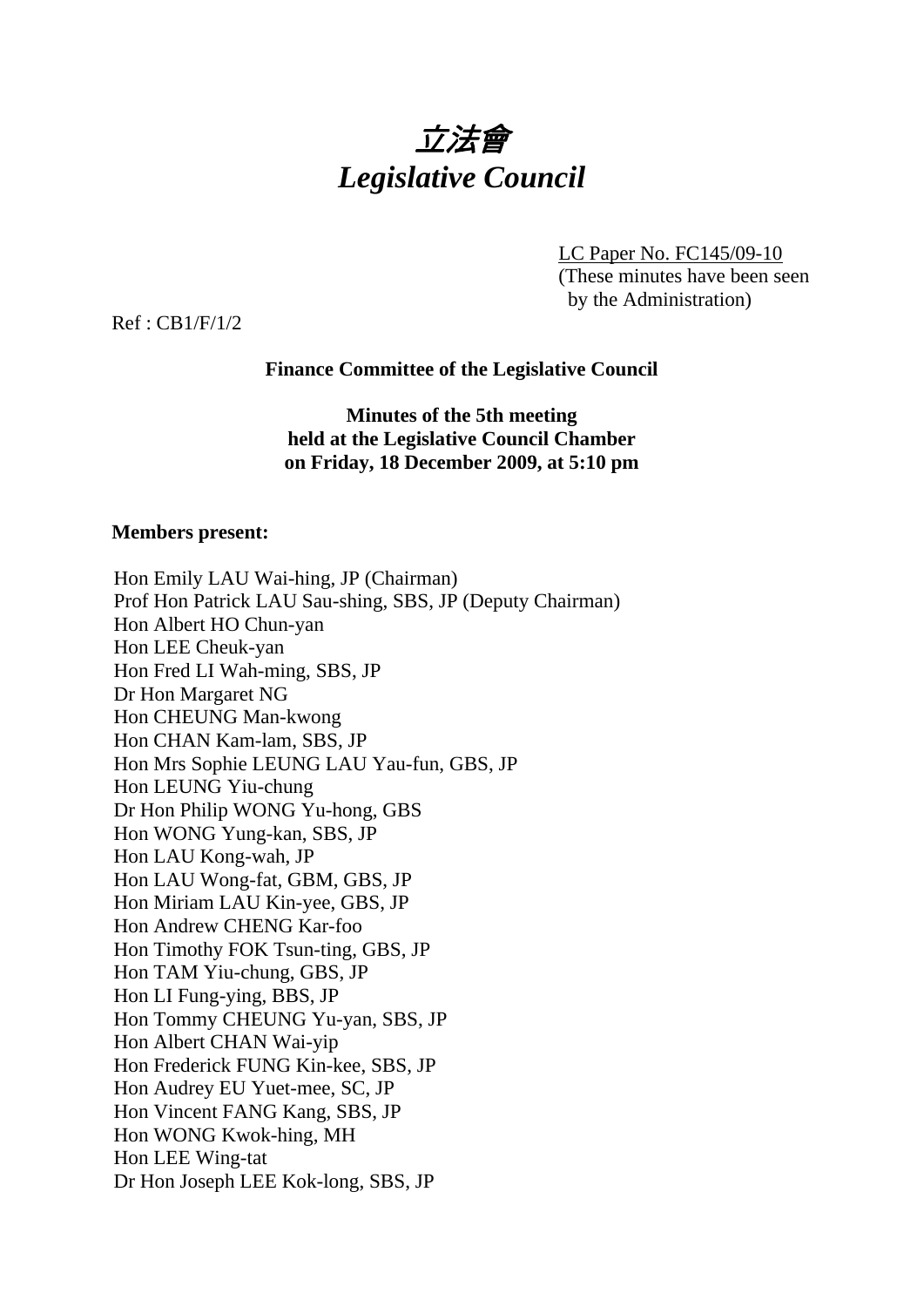Hon Andrew LEUNG Kwan-yuen, SBS, JP Hon Alan LEONG Kah-kit, SC Hon LEUNG Kwok-hung Hon CHEUNG Hok-ming, GBS, JP Hon WONG Ting-kwong, BBS, JP Hon Ronny TONG Ka-wah, SC Hon KAM Nai-wai, MH Hon Cyd HO Sau-lan Hon Starry LEE Wai-king Dr Hon LAM Tai-fai, BBS, JP Hon CHAN Hak-kan Hon Paul CHAN Mo-po, MH, JP Hon CHAN Kin-por, JP Hon Tanya CHAN Dr Hon Priscilla LEUNG Mei-fun Dr Hon LEUNG Ka-lau Hon CHEUNG Kwok-che Hon WONG Sing-chi Hon WONG Kwok-kin, BBS Hon WONG Yuk-man Hon IP Wai-ming, MH Hon IP Kwok-him, GBS, JP Hon Mrs Regina IP LAU Suk-yee, GBS, JP Dr Hon PAN Pey-chyou Hon Paul TSE Wai-chun

#### **Members absent:**

Ir Dr Hon Raymond HO Chung-tai, SBS, S.B.St.J., JP Dr Hon David LI Kwok-po, GBM, GBS, JP Hon James TO Kun-sun Hon Abraham SHEK Lai-him, SBS, JP Hon Jeffrey LAM Kin-fung, SBS, JP Hon CHIM Pui-chung Dr Hon Samson TAM Wai-ho, JP

#### **Public officers attending:**

| Professor K C CHAN, SBS, JP | Secretary for Financial Services and  |
|-----------------------------|---------------------------------------|
|                             | the Treasury                          |
| Mr Stanley YING, JP         | Permanent Secretary for Financial     |
|                             | Services and the Treasury (Treasury)  |
| Ms Bernadette LINN, JP      | Deputy Secretary for Financial        |
|                             | Services and the Treasury (Treasury)1 |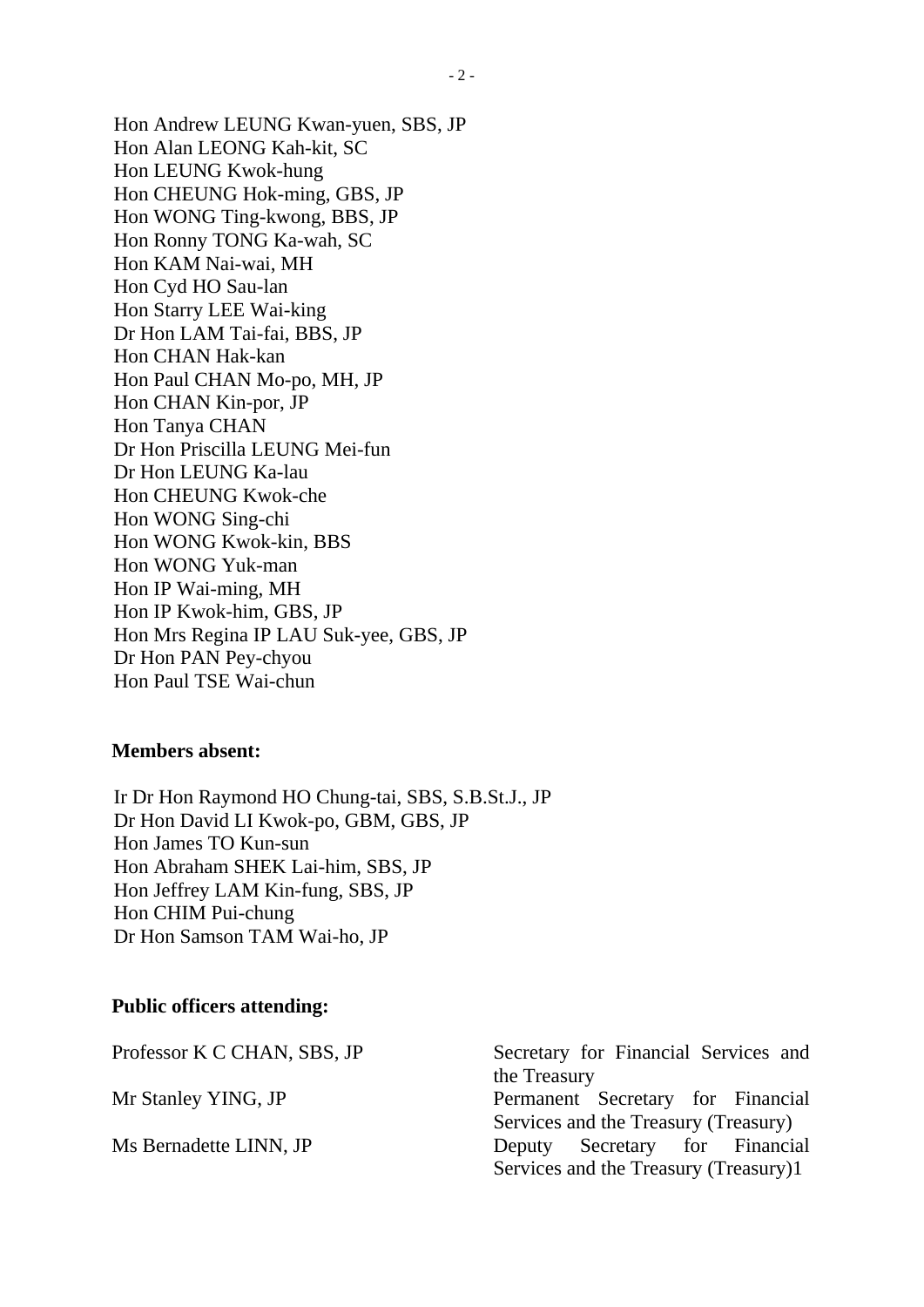| Ms Elsie YUEN                              | Principal Executive Officer (General),<br>Financial Services and the Treasury<br><b>Bureau</b> (The Treasury Branch) |
|--------------------------------------------|----------------------------------------------------------------------------------------------------------------------|
| Ms Eva CHENG, JP                           | Secretary for Transport and Housing                                                                                  |
| Mr Philip YUNG Wai-hung, JP                | Deputy Secretary for Transport and                                                                                   |
|                                            | Housing (Transport)1                                                                                                 |
| Mr WAI Chi-sing, JP<br>Mr WAN Man-lung, JP | Director of Highways<br>Principal Government                                                                         |
|                                            | Engineer                                                                                                             |
|                                            | (Railway Development),<br>Highways                                                                                   |
|                                            | Department                                                                                                           |
| Mr LAM Sai-hung                            | Chief<br>Engineer<br>(Railway)                                                                                       |
|                                            | Highways<br>Development) $2-3$ ,                                                                                     |
|                                            | Department                                                                                                           |
| Mr David TO Kam-biu                        | <b>Assistant Commissioner for Transport</b>                                                                          |
|                                            | (Planning)<br>Assistant Director<br>of                                                                               |
| Mr LAW Hin-wing                            | Lands                                                                                                                |
|                                            | (Acquisition)                                                                                                        |
| Miss Eliza MA King-fong                    | Chief Estate Surveyor (Railway<br>Development Section/Head                                                           |
|                                            | Office),                                                                                                             |
|                                            | <b>Lands Department</b>                                                                                              |
| The Honourable Ronald ARCULLI, GBS, JP     | Chairman, Development Committee of<br>West Kowloon Cultural<br>District                                              |
|                                            |                                                                                                                      |
|                                            | Authority<br>Kowloon                                                                                                 |
| Mr Augustine NG                            | Project Director, West                                                                                               |
| Mr Malcolm GIBSON                          | <b>Cultural District Authority</b>                                                                                   |
|                                            | Head of Project Engineering, MTR                                                                                     |
|                                            | <b>Corporation Limited</b>                                                                                           |
| Miss Maggie SO                             | Senior Manager (Projects and Property                                                                                |
|                                            | Communications), MTR Corporation                                                                                     |
|                                            | Limited                                                                                                              |
|                                            |                                                                                                                      |
| <b>Clerk in attendance:</b>                |                                                                                                                      |
| Mrs Constance LI                           | <b>Assistant Secretary General 1</b>                                                                                 |
|                                            |                                                                                                                      |
| <b>Staff in attendance:</b>                |                                                                                                                      |

\_\_\_\_\_\_\_\_\_\_\_\_\_\_\_\_\_\_\_\_\_\_\_\_\_\_\_\_\_\_\_\_\_\_\_\_\_\_\_\_\_\_\_\_\_\_\_\_\_\_\_\_\_\_\_\_\_\_\_\_\_\_\_\_\_\_\_\_

Mr Jimmy MA Legal Adviser Ms Anita SIT Chief Council Secretary (1)4 Mr Simon CHEUNG<br>
Mr Frankie WOO Senior Legislative Assistant (1) Senior Legislative Assistant (1)3 Ms Christy YAU Legislative Assistant (1)1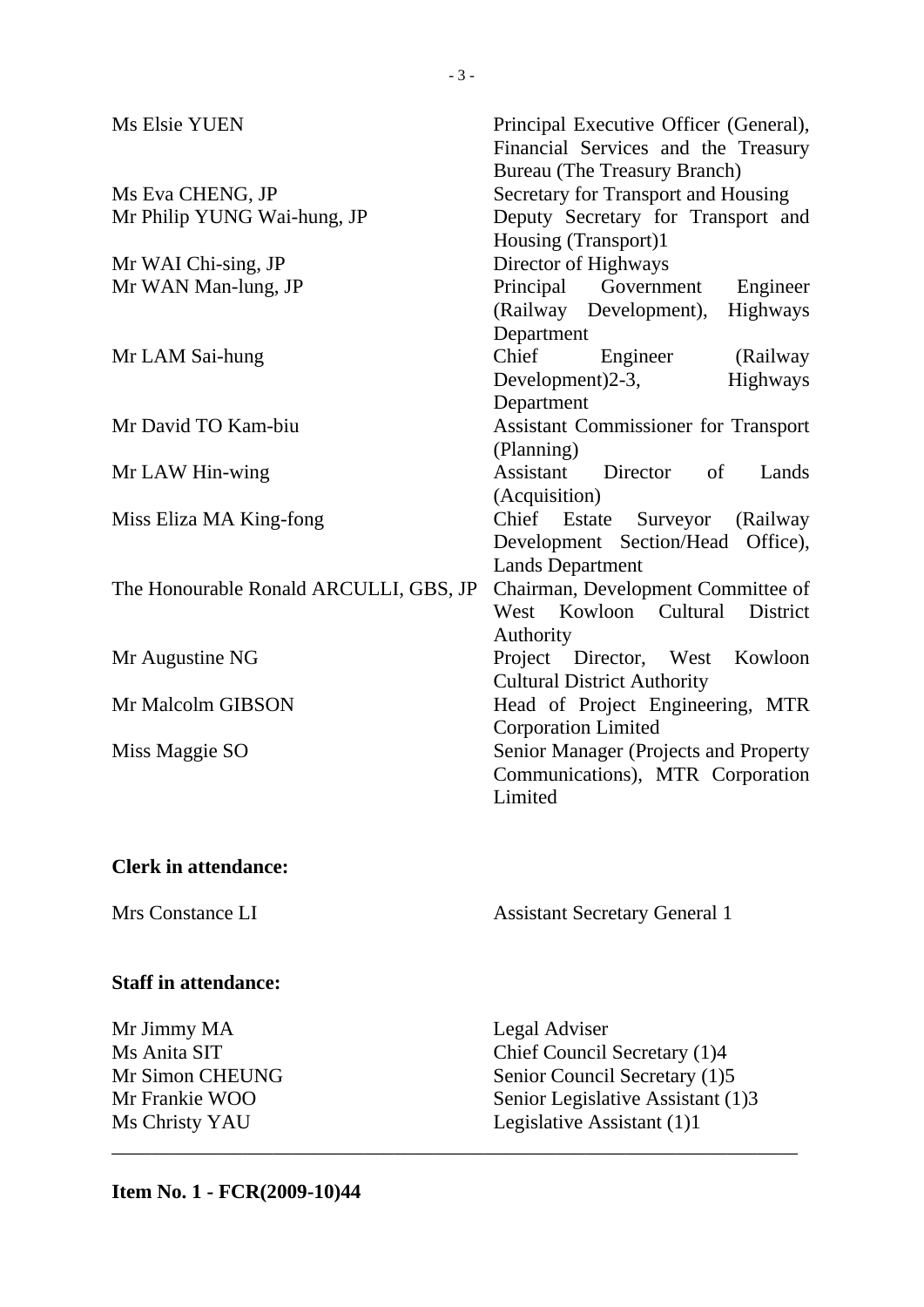### **RECOMMENDATIONS OF THE PUBLIC WORKS SUBCOMMITTEE MADE ON 2 AND 3 DECEMBER 2009**

**Head 706 - Highway** 

- **PWSC(2009-10)68 53TR Hong Kong section of Guangzhou–Shenzhen–Hong Kong Express Rail Link - construction of railway works**
- **PWSC(2009-10)69 57TR Hong Kong section of Guangzhou–Shenzhen–Hong Kong Express Rail Link - construction of non-railway works**

## **PWSC(2009-10)72 35CA Special ex-gratia payments in relation to the Hong Kong section of the Guangzhou–Shenzhen–Hong Kong Express Rail Link**

 The Committee continued the discussion on the motion moved by Mr Ronny TONG under paragraph 39 of the Finance Committee Procedure to adjourn the discussion on items PWSC(2009-10)68, 69 and 72 relating to the proposed Hong Kong section of Guangzhou–Shenzhen–Hong Kong Express Rail Link (XRL) project.

2. Mr WONG Sing-chi, Mr WONG Yuk-man, Mr LEE Cheuk-yan, Mr LEUNG Yiu-chung, Miss Tanya CHAN, Mr CHEUNG Man-kwong, Mr Paul TSE and Mr Frederick FUNG spoke on Mr Ronny TONG's motion.

3. Mr Paul CHAN declared that he was a member of the Board of the West Kowloon Cultural District Authority, and an independent non-executive director of The Wharf (Holdings) Limited, China Construction Bank (Asia) and CCB International (Holdings) Ltd. Members of his family owned certain properties in Tai Kok Tsui.

4. Mr WONG Sing-chi declared that he held talks to staff of the MTR Corporation Limited, and received remunerations for the talks.

5. At the invitation of the Chairman, the Secretary for Transport and Housing (STH) explained the objectives and benefits to be achieved through the construction of the XRL. She also mentioned about the urgency of the project.

6. Mr Ronny TONG responded to the points made by STH and reiterated the need to engage an independent expert to advise the Finance Committee (FC) on the proposed project.

7. The Chairman put Mr Ronny TONG's motion to vote. A member requested for a division. 23 members voted for the motion and 27 members voted against it. The individual results were as follows –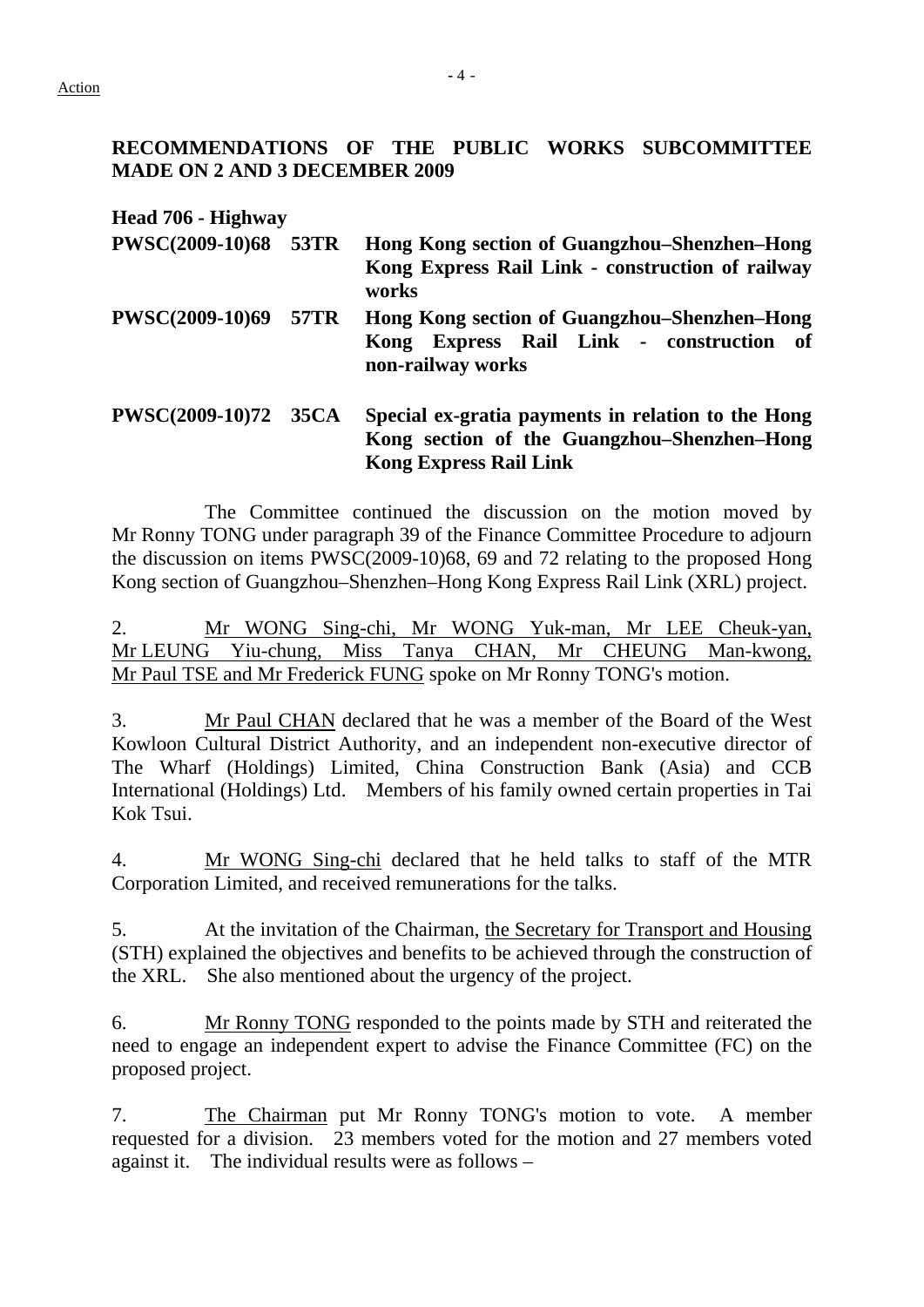#### *For:*

Mr Albert HO Chun-yan Mr LEE Cheuk-yan Mr Fred LI Wah-ming Dr Margaret NG Mr CHEUNG Man-kwong Mr LEUNG Yiu-chung Mr Andrew CHENG Kar-foo Mr Albert CHAN Wai-yip Mr Frederick FUNG Kin-kee Ms Audrey EU Yuet-mee Mr LEE Wing-tat Dr Joseph LEE Kok-long Mr Alan LEONG Kah-kit Mr LEUNG Kwok-hung Mr Ronny TONG Ka-wah Mr KAM Nai-wai Ms Cyd HO Sau-lan Miss Tanya CHAN Dr LEUNG Ka-lau Mr CHEUNG Kwok-che Mr WONG Sing-chi Mr WONG Yuk-man Mr Paul TSE Wai-chun (23 members)

#### *Against:*

Dr Philip WONG Yu-hong Mr WONG Yung-kan Mr LAU Kong-wah Mr LAU Wong-fat Ms Miriam LAU Kin-yee Mr Timothy FOK Tsun-ting Mr TAM Yiu-chung Ms LI Fung-ying Mr Tommy CHEUNG Yu-yan Mr WONG Kwok-hing Mr Andrew LEUNG Kwan-yuen Mr CHEUNG Hok-ming Mr WONG Ting-kwong Prof Patrick LAU Sau-shing Ms Starry LEE Wai-king Dr LAM Tai-fai Mr CHAN Hak-kan Mr Paul CHAN Mo-po Mr CHAN Kin-por Dr Priscilla LEUNG Mei-fun Mr WONG Kwok-kin Mr IP Wai-ming Mr IP Kwok-him Mrs Regina IP LAU Suk-yee Dr PAN Pey-chyou (27 members)

Mr CHAN Kam-lam Mrs Sophie LEUNG LAU Yau-fun

The Chairman declared that Mr Ronny TONG's motion was negatived, and that the Committee should continue discussion of the items PWSC(2009-10)68, 69 and 72.

8. Mr LEUNG Kwok-hung indicated that he wished to move a motion under paragraph 37A of the Finance Committee Procedure, as follows –

> "That, as certain members of the 'Subcommittee on Matters Relating to Railways' spoke on the matter at its earlier meeting without declaring their registrable indirect interests in accordance with Rule 83A of the Rules of Procedure, the voting on the Administration's funding proposals for the Guangzhou–Shenzhen–Hong Kong Express Rail Link by the Committee today is subject to such an unjust procedure which will result in wastage of public money, the Administration should withdraw the funding proposals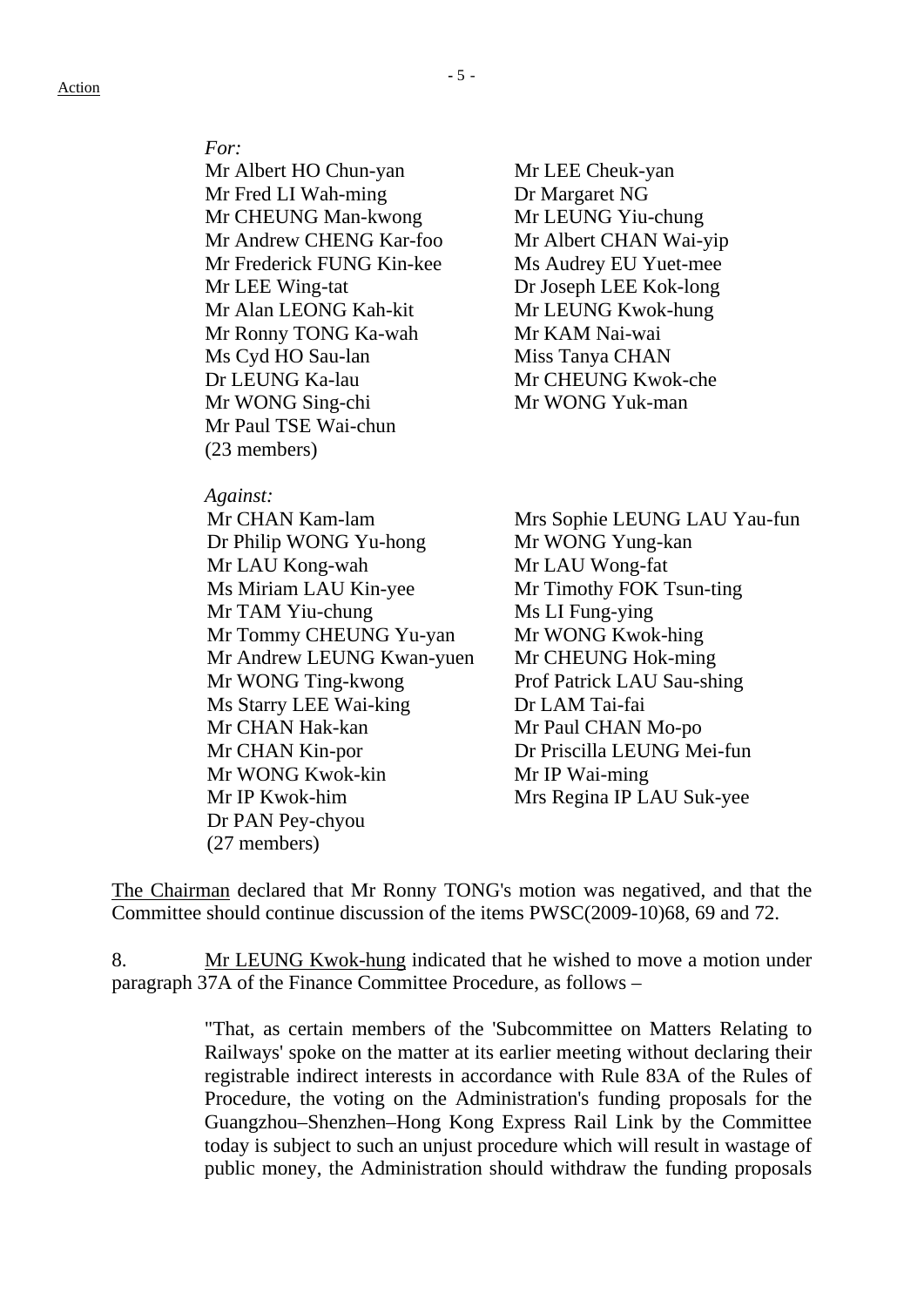pending further clarifications by this Committee on the above issue." (Translation)

9. The Chairman put the following question to vote –

"That this Committee should proceed forthwith the motion proposed to be moved by Mr LEUNG Kwok-hung under paragraph 37A of the Finance Committee Procedure."

A member requested for a division. 21 voted for the question and 30 against it. The individual results were as follows –

> *For:*  Mr Albert HO Chun-yan Mr LEE Cheuk-yan Mr Fred LI Wah-ming Dr Margaret NG Mr CHEUNG Man-kwong Mr LEUNG Yiu-chung Mr Andrew CHENG Kar-foo Mr Albert CHAN Wai-yip Mr Frederick FUNG Kin-kee Ms Audrey EU Yuet-mee Mr LEE Wing-tat Dr Joseph LEE Kok-long Mr Alan LEONG Kah-kit Mr LEUNG Kwok-hung Mr Ronny TONG Ka-wah Mr KAM Nai-wai Ms Cyd HO Sau-lan Miss Tanya CHAN Mr CHEUNG Kwok-che Mr WONG Sing-chi Mr WONG Yuk-man (21 members)

 *Against:* 

Dr Philip WONG Yu-hong Mr WONG Yung-kan Mr LAU Kong-wah Mr LAU Wong-fat Ms Miriam LAU Kin-yee Mr Timothy FOK Tsun-ting Mr TAM Yiu-chung Ms LI Fung-ying Mr Tommy CHEUNG Yu-yan Mr Vincent FANG Kang Mr CHEUNG Hok-ming Mr WONG Ting-kwong Prof Patrick LAU Sau-shing Ms Starry LEE Wai-king Dr LAM Tai-fai Mr CHAN Hak-kan Mr Paul CHAN Mo-po Mr CHAN Kin-por Dr Priscilla LEUNG Mei-fun Dr LEUNG Ka-lau Mr WONG Kwok-kin Mr IP Wai-ming Mr IP Kwok-him Mrs Regina IP LAU Suk-yee Dr PAN Pey-chyou Mr Paul TSE Wai-chun (30 members)

Mr CHAN Kam-lam Mrs Sophie LEUNG LAU Yau-fun Mr WONG Kwok-hing Mr Andrew LEUNG Kwan-yuen

The Chairman declared that the question was negatived and thus Mr LEUNG Kwok-hung's motion should not be proceeded with.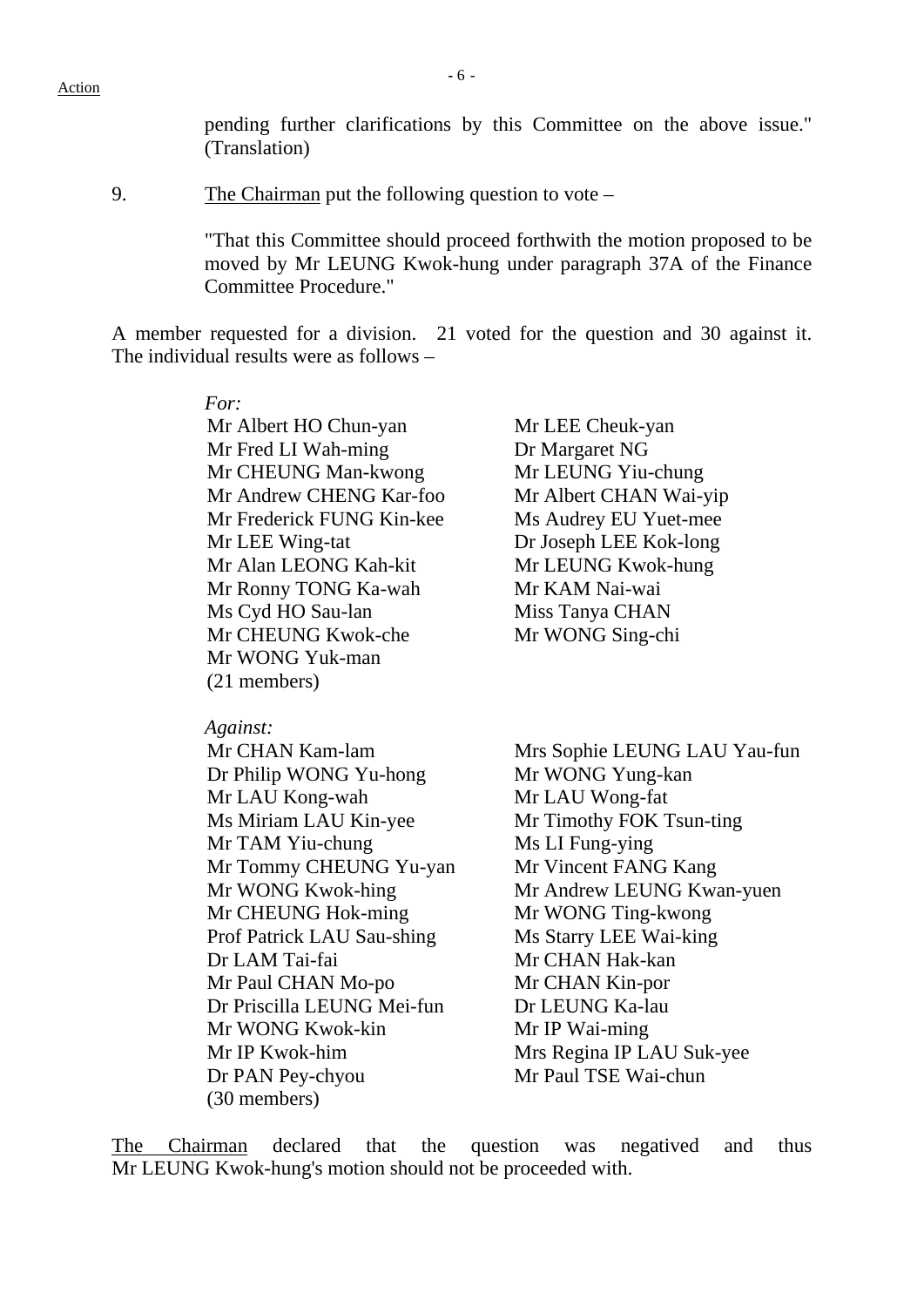10. Mr Ronny TONG, Mr Andrew CHENG, Ms Cyd HO, Mr LEUNG Kwok-hung, Dr PAN Pey-chyou, Mr KAM Nai-wai, Mr LEE Cheuk-yan, Dr Joseph LEE, Mrs Regina IP, Ms Audrey EU, Ms Starry LEE and Mr Paul TSE spoke on items PWSC(2009-10)68, 69 and 72.

11. STH, the Deputy Secretary for Transport and Housing (Transport)1 and the Director of Highways responded to the views and questions raised by members.

12. Since the Committee was unable to complete the consideration of the items PWSC(2009-10)68, 69 and 72, FCR(2009-10)43 and FCR(2009-10)45 before the appointed end time of the meeting at 7:05 pm, the Chairman said that consideration of the items would be continued at the next FC meeting scheduled for 8 January 2010.

13. The Committee agreed that a verbatim transcript should be provided on the discussion of the three items.

14. The meeting was adjourned at 7:05 pm.

 (Verbatim transcript of the proceedings of this meeting is at the **Appendix**.)

Legislative Council Secretariat 5 August 2010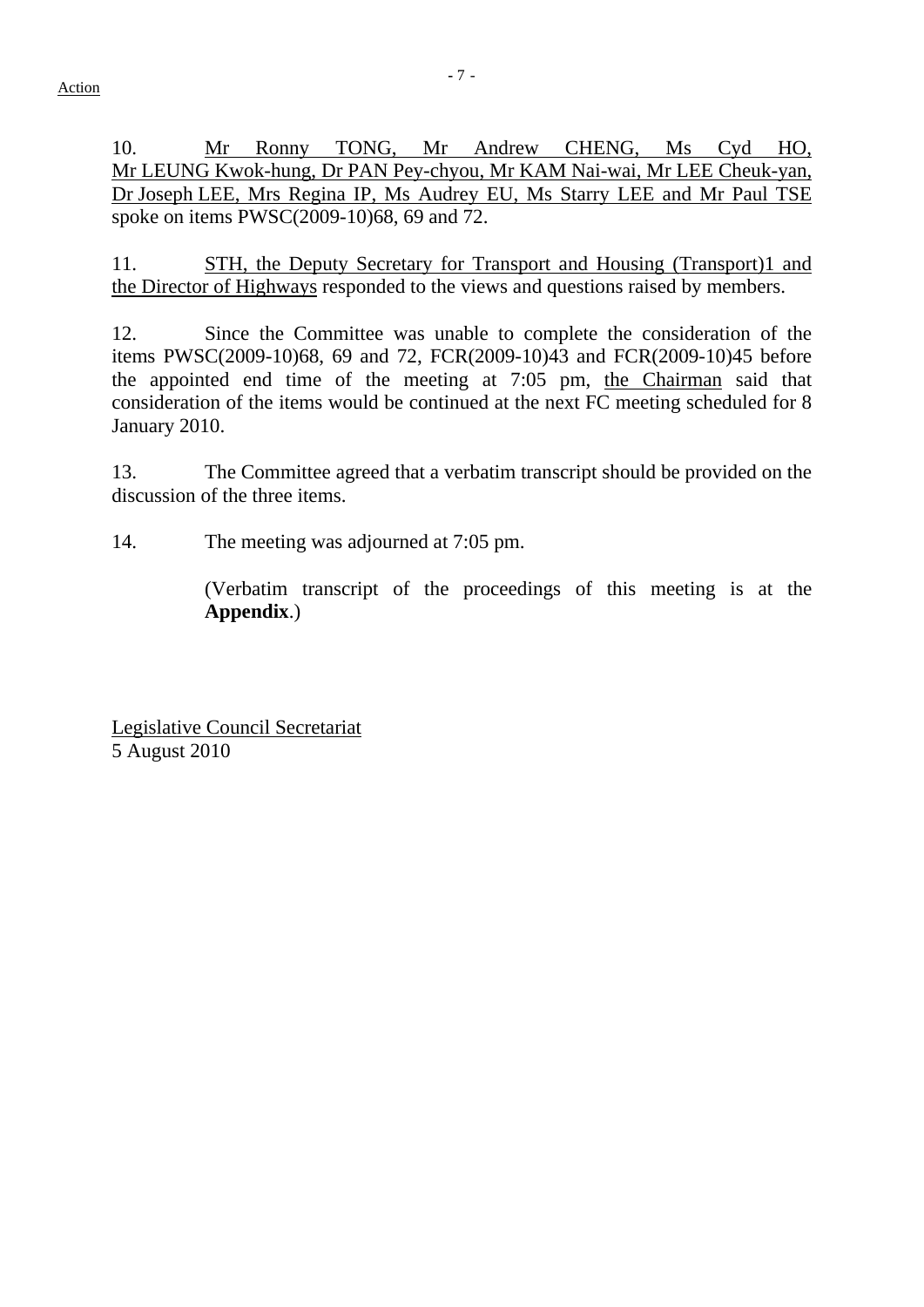附錄

\*\*\*\*\*\*\*\*\*\*\*\*\*\*\*\*\*\*\*\*\*\*\*\*\*\*\*\*\*\*\*\*\*\*\*

# 立法會財務委員會 第五次會議紀要

- 日 期 : **2009**年**12**月**18**日**(**星期五**)**
- 時 間 : 下午**5**時**10**分
- 地 點 : 立法會會議廳

總目 —— 公路

- **PWSC(2009-10)68 53TR** 廣深港高速鐵路香港段 —— 鐵路建造工程
- **PWSC(2009-10)69 57TR** 廣深港高速鐵路香港段 —— 非鐵路建造工程

**PWSC(2009-10)72 35CA** 就廣深港高速鐵路香港 段項目發放的特設特惠 津貼

# (逐字紀錄本)

\*\*\*\*\*\*\*\*\*\*\*\*\*\*\*\*\*\*\*\*\*\*\*\*\*\*\*\*\*\*\*\*\*\*\*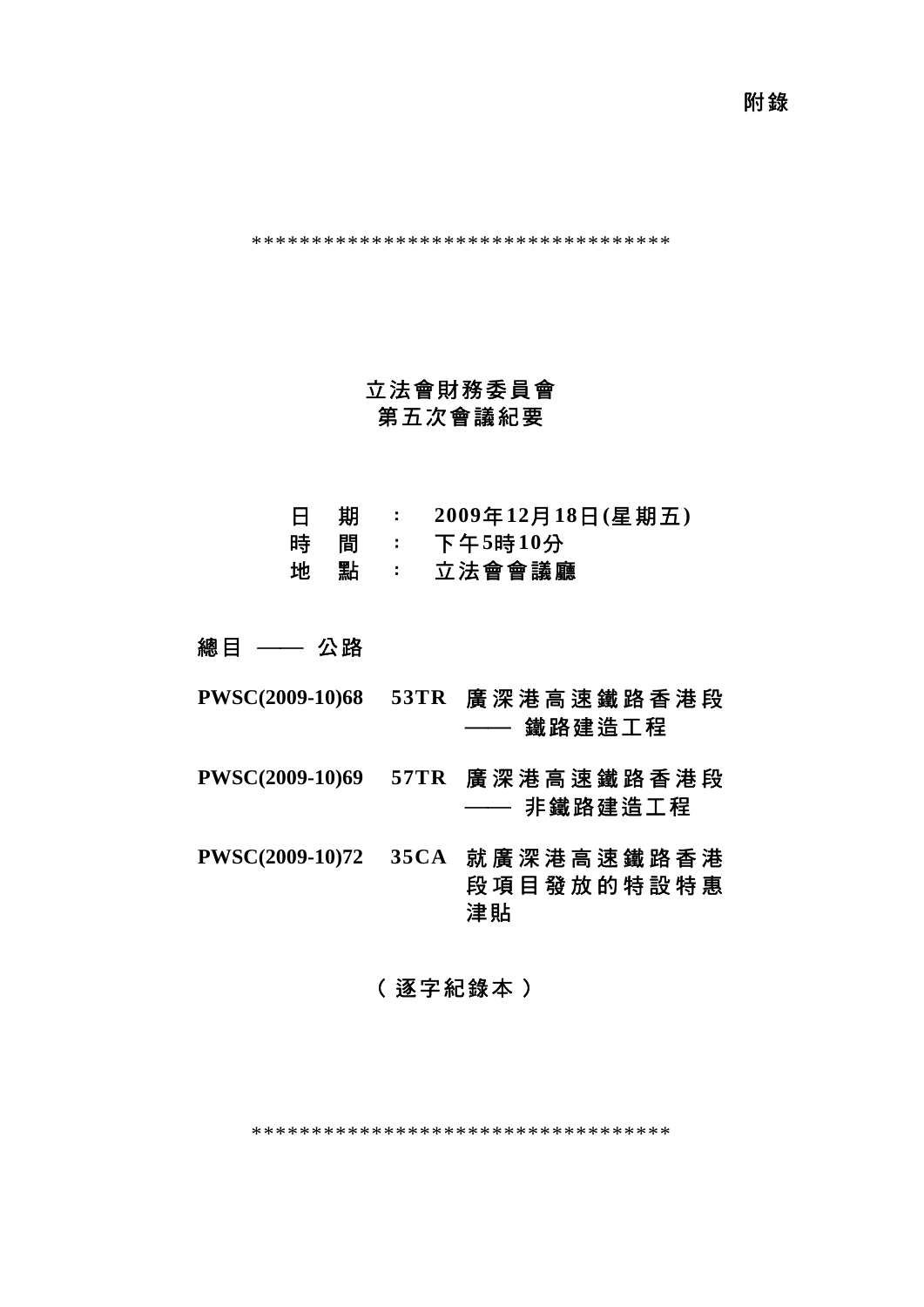## **Appendix**

\*\*\*\*\*\*\*\*\*\*\*\*\*\*\*\*\*\*\*\*\*\*\*\*\*\*\*\*\*\*\*\*\*\*\*

**Finance Committee of the Legislative Council** 

**Minutes of the 5th meeting held at the Legislative Council Chamber on Friday, 18 December 2009, at 5:10 pm** 

# **Head 706 - Highway**

|                             | PWSC(2009-10)68 53TR Hong Kong section of Guangzhou-Shenzhen-<br>Hong Kong Express Rail Link - construction of<br>railway works     |
|-----------------------------|-------------------------------------------------------------------------------------------------------------------------------------|
| <b>PWSC(2009-10)69 57TR</b> | Hong Kong section of Guangzhou–Shenzhen–<br>Hong Kong Express Rail Link - construction of<br>non-railway works                      |
| <b>PWSC(2009-10)72 35CA</b> | Special ex-gratia payments in relation to the<br>Hong Kong section of the Guangzhou-<br><b>Shenzhen-Hong Kong Express Rail Link</b> |

(**Verbatim Transcript**)

\*\*\*\*\*\*\*\*\*\*\*\*\*\*\*\*\*\*\*\*\*\*\*\*\*\*\*\*\*\*\*\*\*\*\*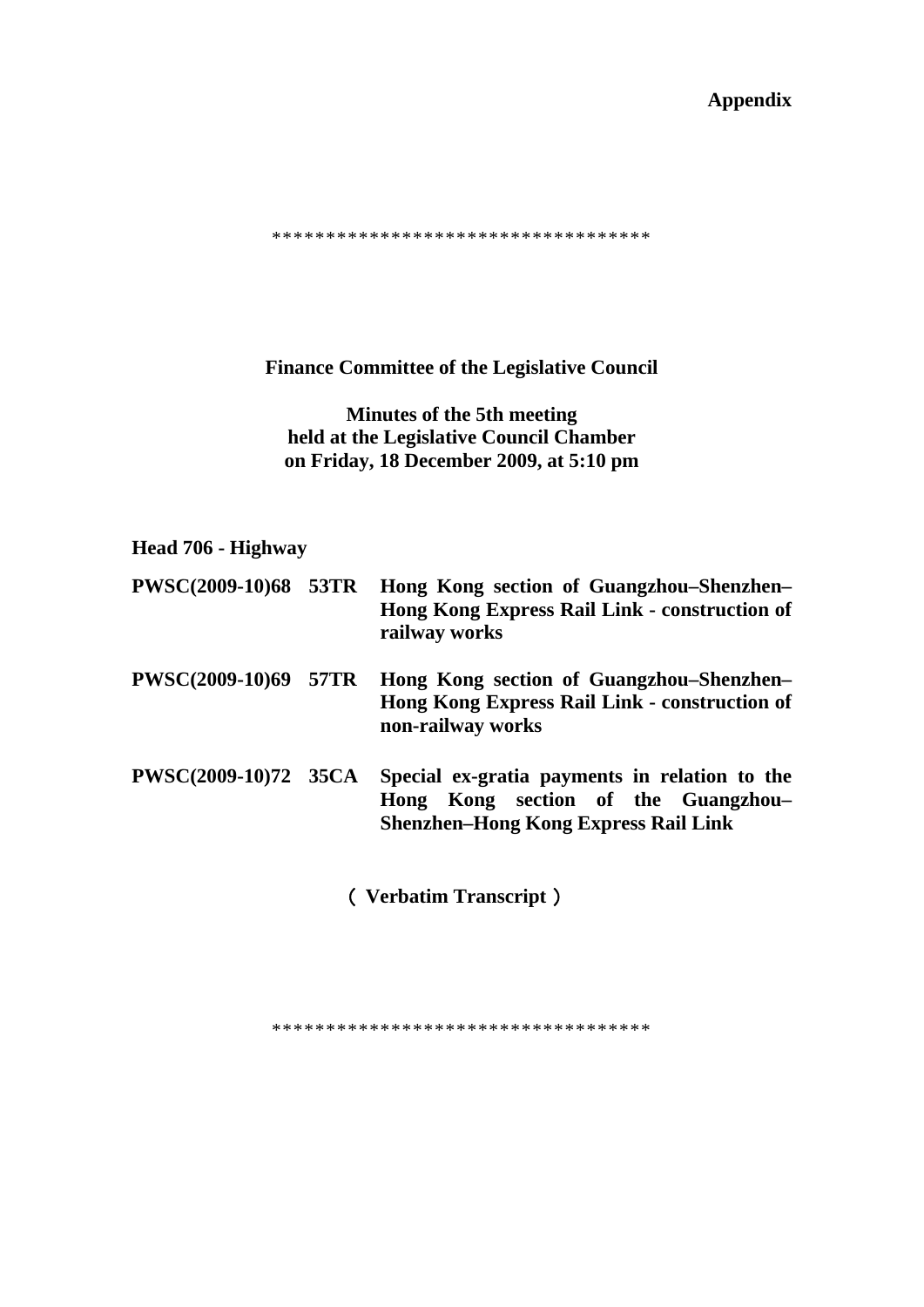主席:各位議員,我們現在恢復會議,請關門。我們現在開會, 局長應該快到了,我們繼續進行,我剛才已讀出了議員的名字。 黃成智議員,然後到黃毓民議員。

黃成智議員 :主席,局長和不同的政府官員都說高鐵是百年基 業,所以一定要做好,我也認同這是一項頗重要的交通工具。 但是,我們一直都在討論,西九是否一個最適合的地方呢?但 是現時,民主黨曾向政府提過很多的意見,研究除了西九以外, 有沒有一些地方可以興建總站。我一直支持高鐵應該在新界一 些地方設站,今天我們稱那地方為新界,但試想一想,這是百 年基業,一百年後,西九的樓宇可能都倒塌了,樣子也轉變了, 現在還有甚麼理由說高鐵一定要在我們的市中心內興建呢?又 說要帶動人流等。一直以來,我都覺得這是一個頗為好笑的看 法,他們在廣州站的石壁是荒地一片,但他們有前瞻性,現在 是荒地不要緊,未來可能成為一個新的市中心。可是,我們香 港這麼小的地方,居然把一些地方分為市中心或不是市中心, 老實說,廣州石壁和附近的地方加起來隨時差不多較香港的整 個新界還要大,所以,我們一直希望政府能夠請一些獨立的專 家去研究一下,除西九以外,可否在新界一些地方興建總站, 可惜政府一直都沒有甚麼具體回應,還一直說西九是最適合 的。我們希望高鐵既然視為香港市民的一個整體利益,便沒有 理由只在現時我們短視地認為的市中心興建總站,可否想想未 來於現時新界這麼多幅員廣闊的土地,找一個地點建總站也不 可以嗎?有甚麼可能呢?既然如此,我覺得政府一定要盡快在 這方面做一些研究。因此,我都支持湯家驊議員現時提出的這 項議案,我相信不是太難的,很簡單,雖然現時專業聯盟有很 多資源或人力的限制,但仍可做到一份似模似樣的研究,亦可 說服某些人的話,其實如果政府真的用心去做,聘請一些專家 去做的話,我相信不難在我們香港的新界某些地區找到一些地 點建總站,但現在還要強行通過這600多億元,在一個在一百年 後已不知道還是否市中心的地方,卻強行說是百年基業所以繼 續這樣做下去,我覺得似乎是較為武斷一點,所以我支持湯家 驊議員的議案。

主席:好了,黃毓民議員,接着是李卓人議員。

黃毓民議員 :主席,剛才潘佩璆議員的說法其實亦可以反映相 當多親政府議員的想法。他們常常覺得效率是最重要的,最好 政府最有效率。行政霸道便最有效率, 無須選舉便最好, 對嗎?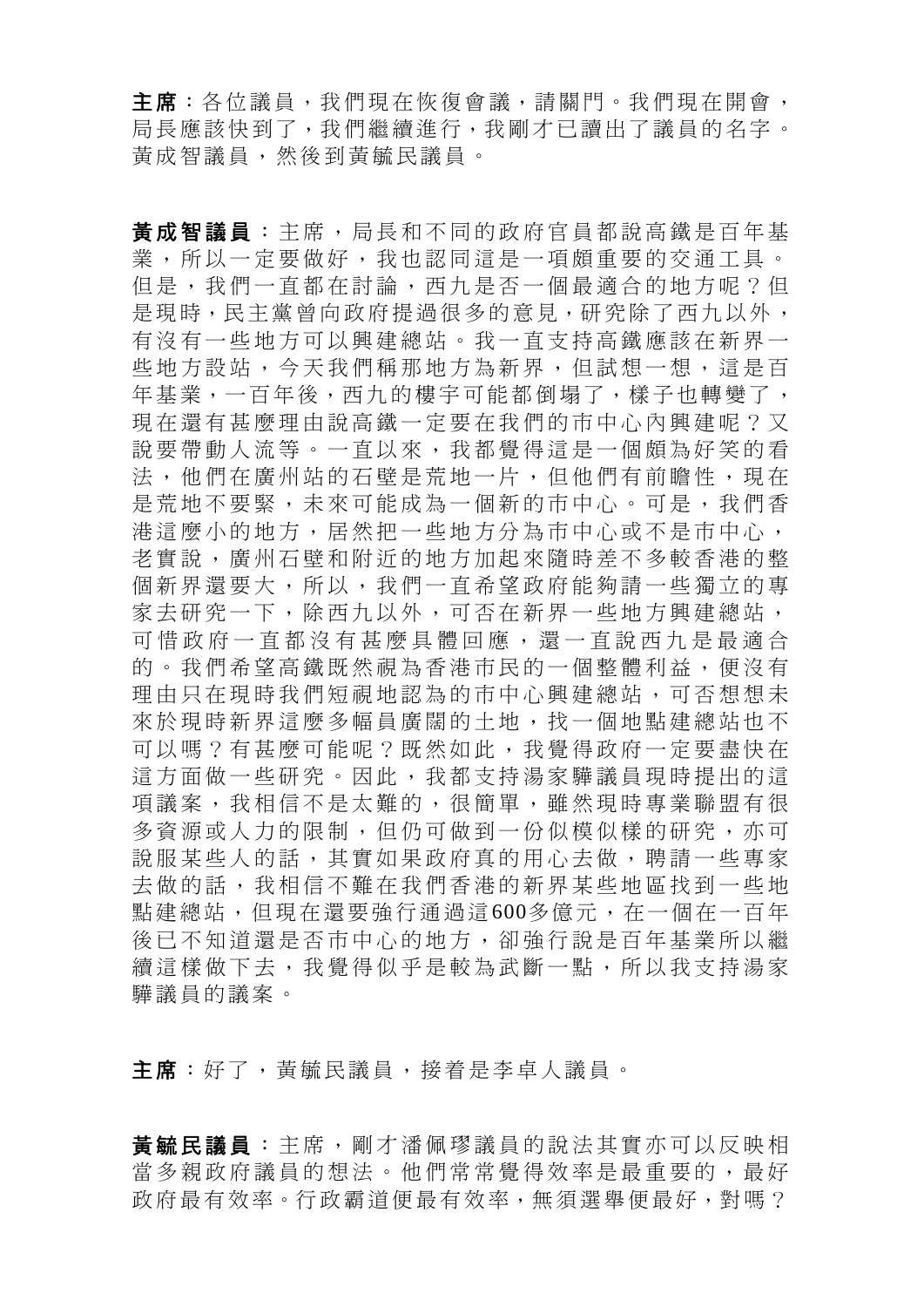立法會為何要由選舉組成呢?為何要說明立法機關要由選舉產 生,行政機關要向立法機關負責呢?負甚麼責呢?民主和效率 一定是一個兩難的問題來吧,全世界亦如是。所有民主議會都 是嘈嘈吵吵,利用議事程序,尤其是少數派、反對黨,要利用 議事程序來抗爭。這是一個常識,潘議員,對嗎?你這麼討厭 我們在這裏攪事,你有辦法今我們不坐在這裏便可以了,你沒 有吧,沒有你便一定要尊重少數的意見,到最後投票都是你們 贏的,"老兄",表決部隊,對嗎?舉手機器,政府一"吹雞",全 部"跪低",對嗎?這樣你也不讓我說話,有甚麼道理,你告訴我。 我是選舉產生的,我一樣要向外面現在圍着的那羣人交代的, 他們也是我的選民來的。

議事程序讓議員有這種權利,就《議事規則》提出動議,你 為何不讓他提出?厭倦,真的是見仁見智。人們現在也很厭倦 這個議會,為何到現在還不可以全面直選呀?都很厭倦,老實 說。我們3個人很快便會辭職,未來數月你看不見我們了,我告 訴你,你是否會耳根清靜呢?我告訴你,一定不會的。我一定 再走回來的,我現在告訴你,對嗎?這是我們作為反對派,利 用《議事規則》,我們3兄弟做得過火一點,對嗎?他們現在也 要照做吧,利用《議事規則》提出動議,中止辯論,為何不可 以呢?

我最沂也很欣賞謝偉俊, "老兄", 眾人皆醉我獨醒, 提出一 項中止辯論的動議,結果不就是又給你們ban了,對嗎?其實很 簡單,這是我們的權利,是要反映我所代表的選民意見,你怎 可以說大家很厭倦,我又有利益衝突、有回鄉證,即是說有回 鄉證的人都應該要支持高鐵,是這樣解釋嗎?很多外面的人都 有回鄉證的,這是否歪理?對嗎?大家要說道理,對嗎?即是 說,政府做事沒有效率。希望政府有效率,為何希望政府一定 要有效率呢?難道政府倒行逆施亦要有效率嗎?在理念上這是 不通的。潘醫生,你是謙謙君子,我就是不跟你嘈交,所以向 你解釋。我們天生是要做這些事的,你今天說我"打拉布"也好, 你說我甚麼都好,對不對?這是在《議事規則》容許我做的東 西,我現在說3分鐘而已,多說兩秒劉慧卿都會喝着我,對不對? 為甚麼不讓我說呢?我希望其他的人個個都要說,每人說 3分 鐘,就是不讓你今天通過,這是很清楚的。

主席:好了,李卓人議員,接着梁耀忠議員。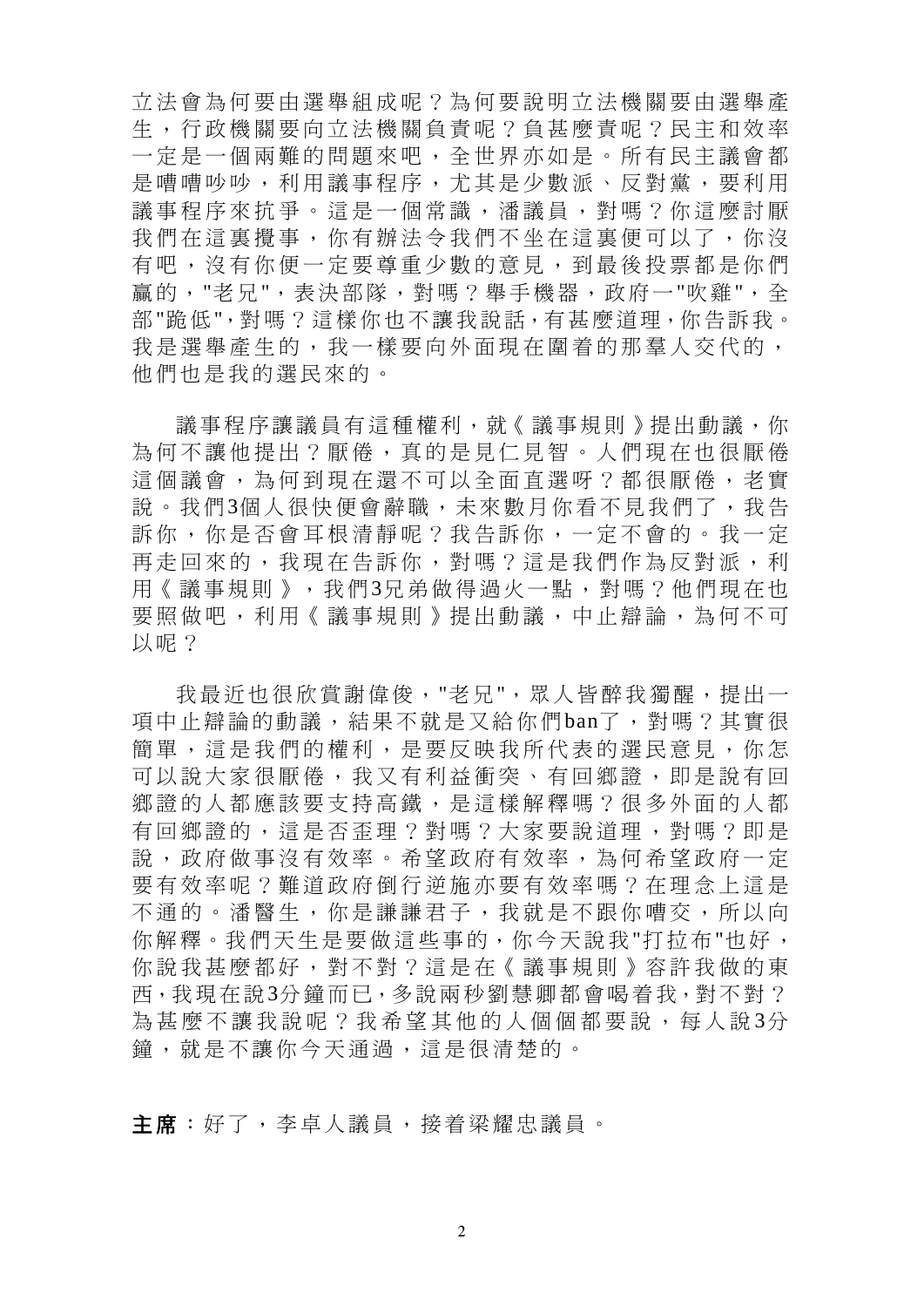李卓人議員:不是,多謝主席。如果用潘佩璆議員的邏輯,有 回鄉證就支持,那我便被迫一定要不支持?如果是這樣說。當 然,我是不支持的,但我不支持的理由當然不是因為我沒有回 鄉證。但即我覺得如果潘佩璆覺得因為你有回鄉證,所以支持 600多億興建鐵路,讓你乘鐵路回去探自己的親戚,如果那600億 是你自己付,無人會出聲。現在正在說的600多億是公帑,即我 們現在最擔心的一點,就是我們叫政府做很多東西,像擠牙膏, 擠極都擠不出。低收入交通津貼擠不出,老人院舍擠不出,甚 麼也擠不出,最後你說興建高鐵,600多億,眼都不用眨一下。 政府,你們亦好像不用想就通過600多億,我想市民厭倦的不是 我們議會這些程序,市民厭倦的是大花筒、大白象。很多時, 政府做的估計,信它都死。大家看看現時的隊道費多貴,政府 當時說很多人用那些隧道,但最後"唔掂",隧道便不停加價, 就是因為當時錯信政府的估算,今次是一樣的。而且,為甚麼 我們經常都不明白,為何甚麼東西都要在西九,所以那時候說"得 西九,得天下",真是全中了。為甚麼一定要在西九呢?多用百 幾億就是為了在西九,這完全是難明的。錢是不是這樣花掉便 算?即如果我們作為議員,我們的職責就是監察政府,連這些 東西我們都不開眼?連這些東西我們都是隨便通過,是不是市 民想看到這樣呢?大家再說清楚,這宗工程是600多億,整個政 府的開支都是2,000多億,600多億等於整個政府全年開支的四分 之一,那個size是如此大的。

其實現時有很多專家說其實在第二個站興建,不用在西九, 已經省回200億。大家不要把200億當作不是錢,200億,可以做 多少東西?所以,如果從公帑的角度去看,我不知為甚麼大家 好意思在這兒說市民厭倦了這些爭吵。市民更加厭倦的是盲目 舉手,厭倦的是盲目支持政府,不理市民,不理公帑,這是市 民更加厭倦的。

多謝主席。

主席:梁耀忠議員,接着是陳淑莊議員。

梁耀忠議員 :主席,我都是支持湯家驊議員和吳靄儀議員的動 議,就是要獨立專家提供意見。而且,我不單說提供意見,還 要希望將來有一個詳細和準確的諮詢。為甚麼會這樣說呢,主 席?因為今次整件事件,一個如此龐大的工程,竟然沒有做詳 細和準確的諮詢,我是非常遺憾的。為甚麼這樣說呢,主席?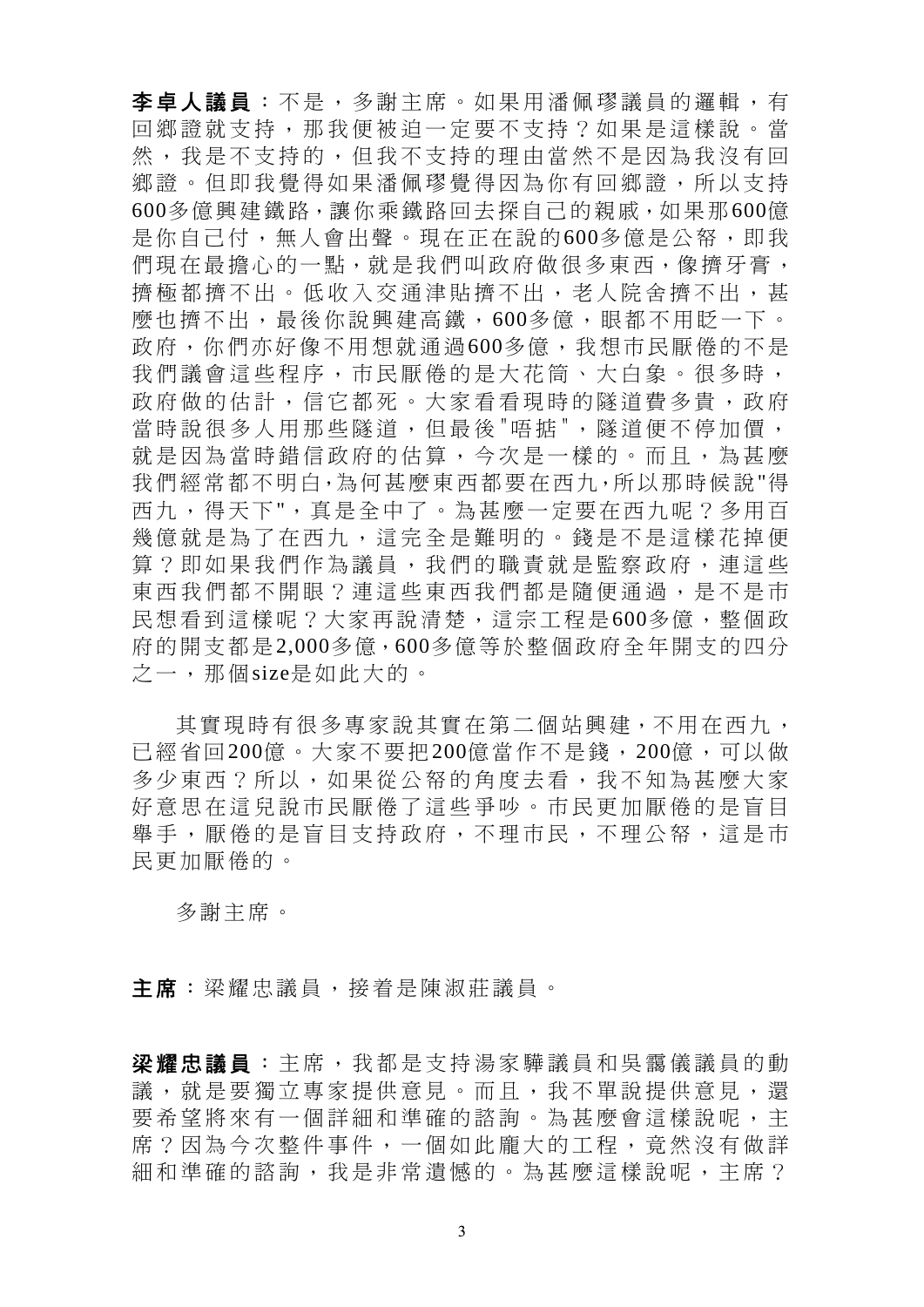因為根據環評報告,對於在葵涌,特別在葵芳邨、新葵芳花園 和葵芳閣這3座大廈,它說明會有噪音影響的,但很可惜,在這 幾個地方,直至今天為止,政府都沒有跟它做過任何諮詢,那 你覺得是不是合道理呢?

同時,在兩個多三個月之前,政府才跟油麻磡、打磚砰和上 葵涌進行所謂諮詢。但所謂諮 詢是怎樣呢?不是跟村民開大 會,只不過是約幾個村長代表來傾談。當時更跟人說將來的鐵 路不會直接通過你們那裏,即繞一個圈而已。但怎知我們再看 圖則,不是這樣的,原來是直接通過的。這種所謂諮詢,是甚 麼諮詢呢?原來是誤導的諮詢。這樣,是否要我們市民在付了 那麼多錢的情況下,如此的諮詢,要我們如此接受一項這樣的 工程呢?我覺得政府這種做法是不是一個合情合理及合法的做 法呢?你說到這個工程如此重要,對全港市民的經濟和其他方 面的發展是如此重要時,為甚麼不做一個詳盡而準確的諮詢 呢?曾蔭權說過,他的施政方針就是以人為本,你這個做法, 從哪個角度反映出以人為本呢?

主席,今次一個如此龐大的工程,要花那麼多錢,我們所反 對的,特別是我自己所反對的,不是在於我沒回鄉證而反對, 而是在於這項工程影響了很多居民,但這些居民是蒙在鼓裏, 不能夠有一個基本的諮詢渠道,亦沒有知情權。所以我覺得, 你完全漠視了居民的權益,亦漠視了我們應有的諮詢權利,所 以我覺得,我沒有可能接受得到,所以我覺得,今次湯家驊議 員和吳靄儀議員提出一個很好做法,就是重新再來,重新拿出 建議。我覺得不單要拿出建議,還要附加一句說將來要有一個 詳盡和準確的諮詢,聽聽民意才可。否則......

主席:好,謝謝你,夠鐘了。

梁耀忠議員:......這種做法來說,只是強姦了民意而已。

主席:陳淑莊議員,接着是張文光議員。

陳淑莊議員:多謝主席。就着五區呈辭,我曾經收過一個電郵, 是一個三代都在香港生活的朋友,他/她說一句他/她媽媽已 經過身了。他/她說他/她媽媽臨走前跟他/她說,她說富不 過三代,真的可以留給下一代的,就是一個優良的制度。從他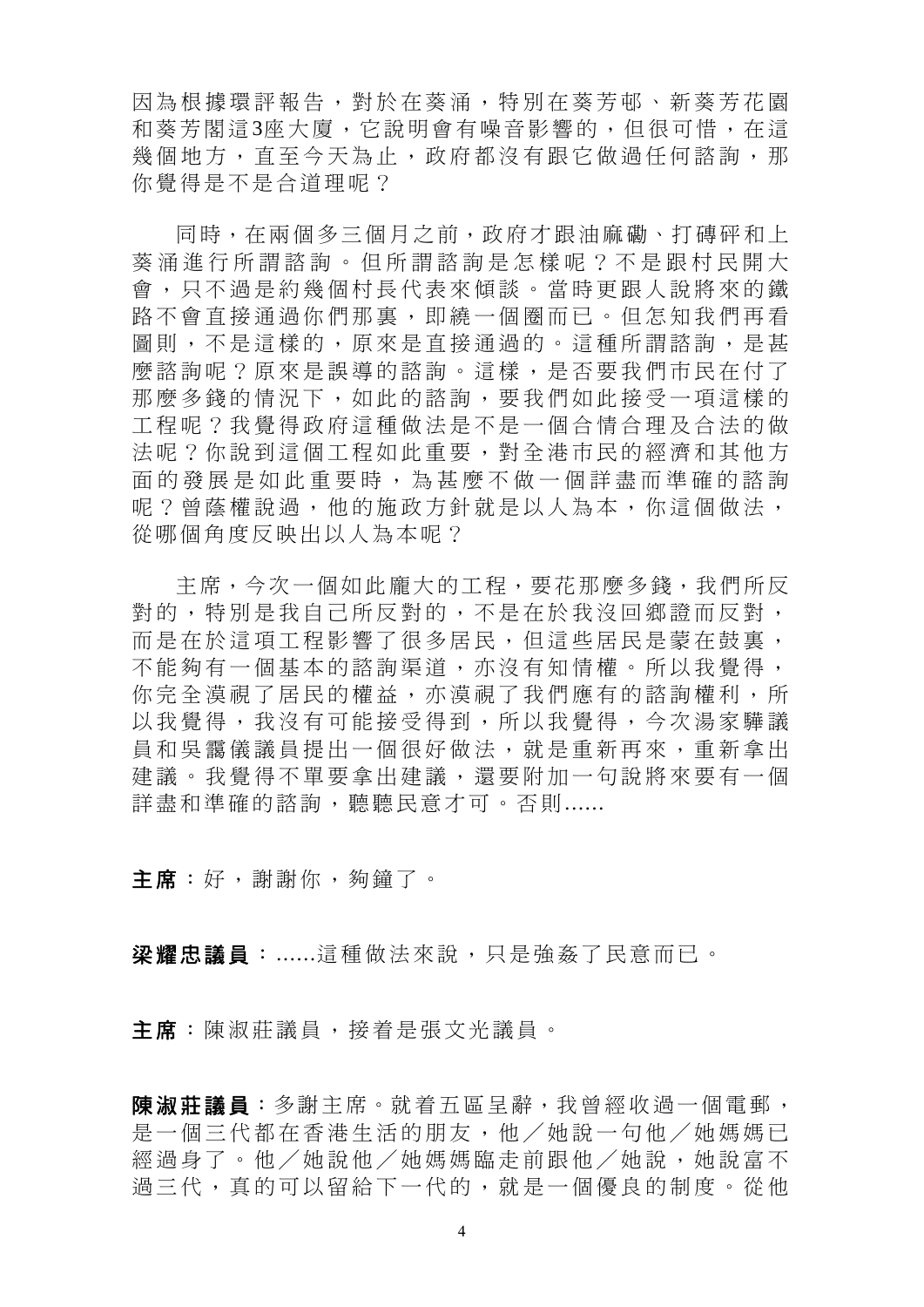/她的電郵,我想起我們現在坐在 這個議會內,最少都是 第三代,我們可以留甚麼給我們的第四代呢?就是一些真的可 以對他們有利的設施和制度。我們現在外面,在立法會外面有 很多八十後的朋友,有很多是放學後穿着校服到來的,現在已 經數不到有幾多人,已超過1 000人了。我們究竟留甚麼給我們 的第四代呢?669億只不過是說高鐵,如果大家想深一層,周邊 的交通改善措施方面又花百多億,前後加起來取一個分數,接 近800億,都是與這條高鐵有關,我們究竟會留甚麼給我們的下 一代?今次付了錢,之後怎樣呢?高鐵是不是夠人用?日後沒 有人乘搭,誰結帳?不外又是我們接着到30幾歲,落成之後 30幾歲,或者之後的可能第五代的朋友,我們究竟有沒有為他 們想過?

如果大家說新民主運動是豪賭,我告訴你們,今次高鐵根本 就是豪賭,更豪過我們。厭倦?厭倦甚麼?我們當然是厭倦功 能組別,外面的人更厭倦功能組別,最厭倦那些連位都坐錯的, 連把聲 ......我開了 1年會都未聽過在議會內發言的功能組別議 員,我一定會支持湯家驊議員這項建議。

主席:張文光議員。

**張文光議員**:主席,我想說一說我對高鐵的看法。在這幾天, 我被門口的年輕人深深感動。各位,你無論是議員或官員,這 幾天走過立法會,你同意也好,你不同意也好,這批年輕人給 我極為深刻的印象。其實,他們有一部分人已經在立法會門口 紥了兩晚營。我每晚都經過,其實這兩晚天寒地凍,又下雨, 地面又硬,要睡在那裏是絕對不容易的。我自己睡過,我自己 試過這樣在街上睡和淋雨,我明白他們的感受。我還看到有一 批人,亦是兩天了,他們叫自己做八十後,自己在那裏苦行, 走幾步就跪一跪,走幾步又跪一跪。我昨晚離開立法會時,夜 色已經很濃,我在後面看他們,我自己心裏面非常難過,為甚 麼他們要這樣呢?

到了今天,我收到很大疊文件,我初時也不知道是甚麼文 件,我當時還跟自己說為甚麼那樣不環保。誰知我翻開那些文 件,竟然都不知有多少條問題,問題數目之多,我自己作為議 員都要深思,他們花了多少心機去給我們這些問題。那些未必 一定是好問題,但對於年輕人,他們又不是議會,他們又沒有 甚麼支援的情況下有那麼多問題,我覺得是很用心的。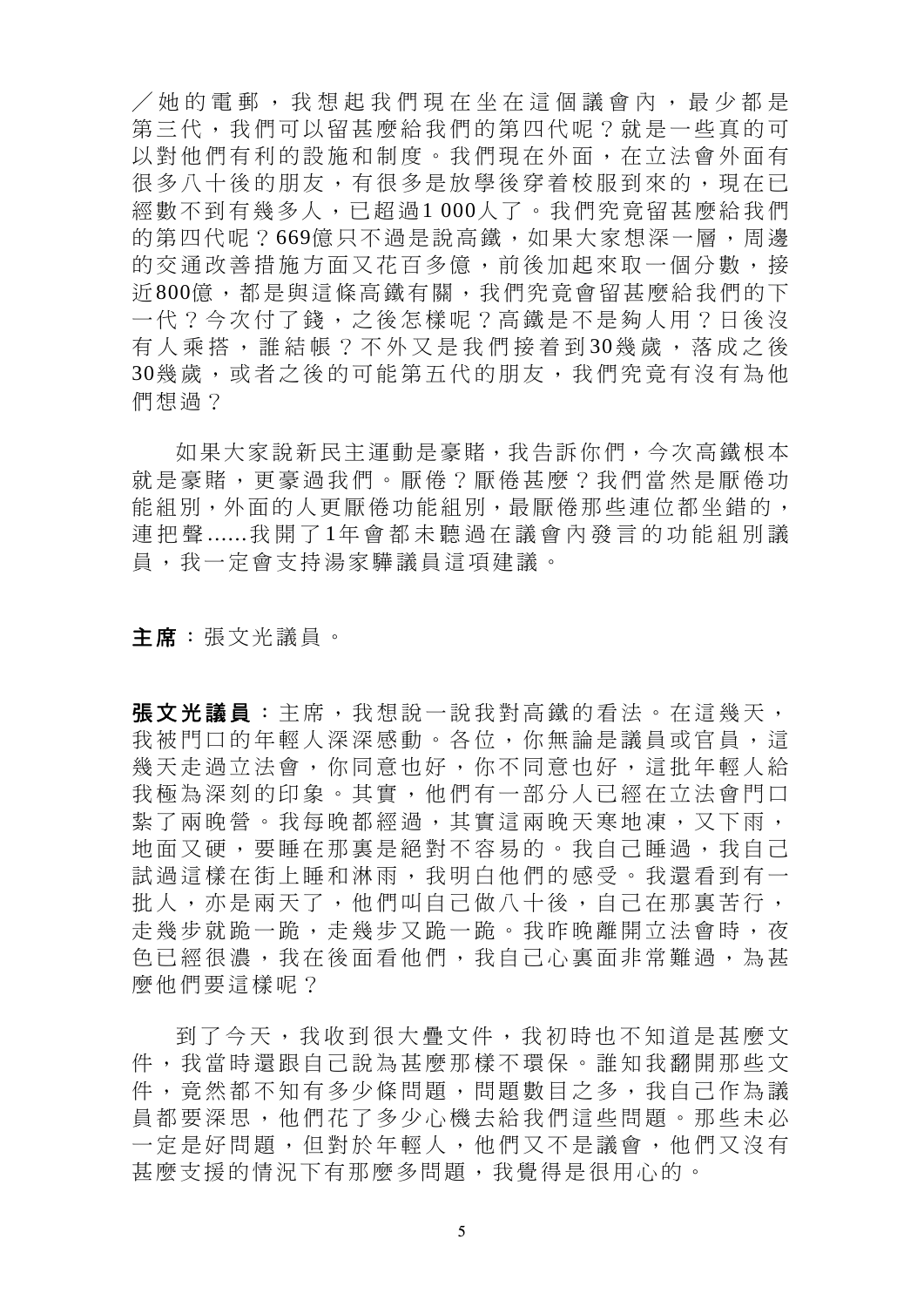第四,就是我前天離開立法會,過紅綠燈,被紅燈一截,竟 然後面已有幾個人追着我,追到紅綠燈那裏,只想給我一封信。 我覺得其實他們真的很努力,我自己年青過,我自己亦很孤獨 地與一些朋友奮鬥過,但我知 道香港如果越來越多這些年輕 人,而他們是有信念的,如果他們仍能堅持的話,這是香港的 希望。

在今天,我想給他們一個機會,我未必再可以跟他捱冷,但 我只想支持他們,投他們一票,請社會給他們一個機會。

主席:好了,夠鐘。好了,謝偉俊議員。

謝偉俊議員:多謝主席。主席,我首先要申報利益,因為旅遊 界來說,普遍是支持這個項目。

首先,我先說說一些序言。我不希望我們的同事一方面很煽 情地說一些......大家都同意,亦同情受影響的人士,但不斷說他 們怎樣慘,這亦不是我們以理性來討論的方法。第二,我更不 同意有同事高聲辱罵功能組別,這亦不能解決問題。因為事實 上,直選的議員中都有一些很失禮的議員,我們不應該針對他 們個別來說。我們說回事理,這件事的而且確牽涉到重大的利 益 — 669億,但不要忘記,這只是那個方程式的一方面,另 一方面為香港帶來的益處,不要只說經濟效益,而是社會效益, 很多就業機會牽涉在內,香港社會現在欠缺了一個比較長遠的 願景。長遠來說,這會是香港非常需要的東西。

每次興建長遠的重大項目,新機場又好,地鐵又好,不多不 少都牽涉到很多人的利益。在這方面,如果能夠抽離少許來看, 長遠來看這是必須的,否則,香港永遠都是固步自封。在這方 面,我覺得我們有機會討論詳細細節時,希望大家可以再問有 關官員問題。但在現階段,似乎有些問題未能回答,就是如果 就湯家驊議員所提出的動議,究竟我們需要幾多時間、幾多錢 去找獨立專家提供意見呢?這方面會拖多久呢?希望如果大家 有機會可以探討一下這個問題,以決定怎樣做。

不過,我反為要說說的就是,我原先之前表達過反對,是基 於以前鐵路小組任何瑕疵理由來推翻,或者現在阻截了這個財 務委員會的進程。但是,如果基於現在這個建議,就是由於事 件實在太大,牽涉的利益太多,而我們作為民主社會,多多少 少都盡可能,我們現在不可以再用票數來做暴力,我們大家希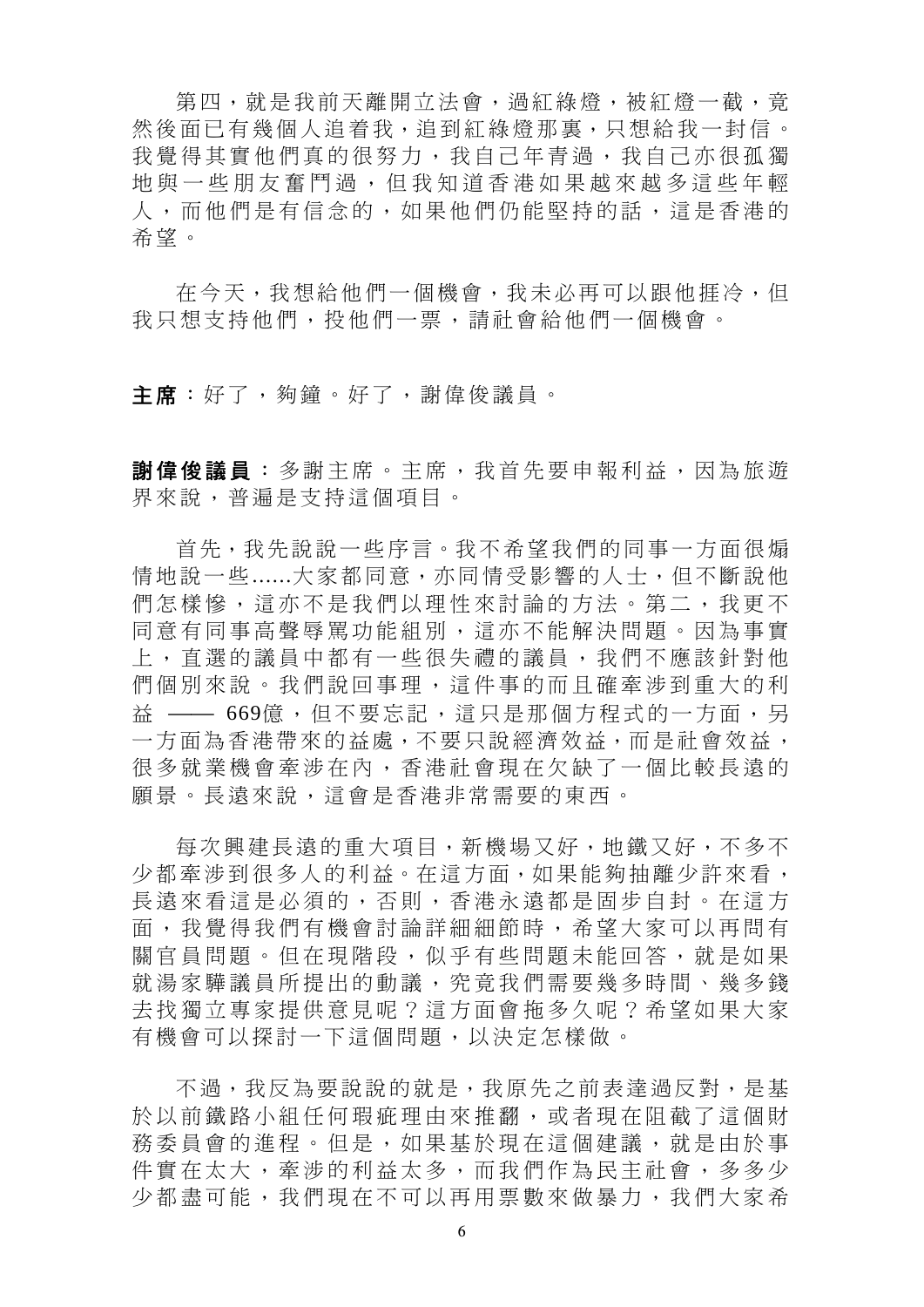望可以大家conciliatory些,用商議性的方法去做這東西。如果現 在這個所謂押後,如果不是很不合理,甚至有些在意見上、在 資訊上需要政府澄清的話,而更加重要,我都與法律顧問理解 過,根據《議事規則》或者以往的做法,如果真的牽涉到重大 的問題,需要再澄清,或者在文件上不夠,或者在資訊上需要 補充的話,那麼,在這方面,事實上根據這個條例是有先例, 亦合適地申請押後的。

在這情況下,雖然我希望可以盡快上馬,雖然我都很討厭我 們香港已變了一個似乎有太多爭議的社會,不能做很多大工 程,但這是民主社會必須付出的代價。在這情況下,我覺得如 果不是很不合理的延長,我是傾向支持多給一次機會有關人員 提供更多的資訊。多謝主席。

主席:謝謝。馮檢基議員,接着是陳茂波議員。

**馮檢基議員**: 多議主席。主席, 我有3點想說的。第一點, 我也 覺得花669億元這數目實在太大,而我亦擔心,通常政府進行任 何大工程也會超出預算的,究竟會超出多少呢?這是沒有預算 的,這是令人擔心的。第二點,是關於西九龍的交通。在我們 今日開會的前數天才收到文件,當中有些資料告知我們,在興 建的過程中,對西九龍交通的影響,其中有2條街道會十分擠 塞,有4條街道會比現時再擠塞一至兩成。將來交通擠塞的問題 該如何處理?怎樣令交通得以疏導?還要再花多少錢呢?其實 受影響的地方不單是大角咀和油尖旺區,將來還要在深水埗挖 一個大洞,有 20至 30個球場般大,讓車輛進入地底工作,這影 響油尖旺和深水埗區的情況有 多大呢?我覺得需要更多的資 料。

第3點我想提出的是諮詢問題,剛才梁耀忠也有提過,但我 想有比較實際的諮詢狀況,譬如以大角咀為例,它當時的諮詢 只是發信給一些法團,請法團在某月某日到童軍總會開會,但 大家也知道童軍總會離開大角咀......要乘車或乘的士,沒有直接 車輛前往的,結果只有數人出席。這樣便當是諮詢了,當作沒 有人反對,當大家同意。但是,大家也知道,大角咀其實應該 有相當多的舊重建區,即市建局曾進行重建的區域。市建局的 做法是怎樣呢?當淮行登記後便會舉行諮詢會,這些諮詢是通 知每一名住戶,通常每次舉行的諮詢會,都有數以百計的人來 開大會的。大角咀有近10個的舊區重建。其實,大角咀在這10年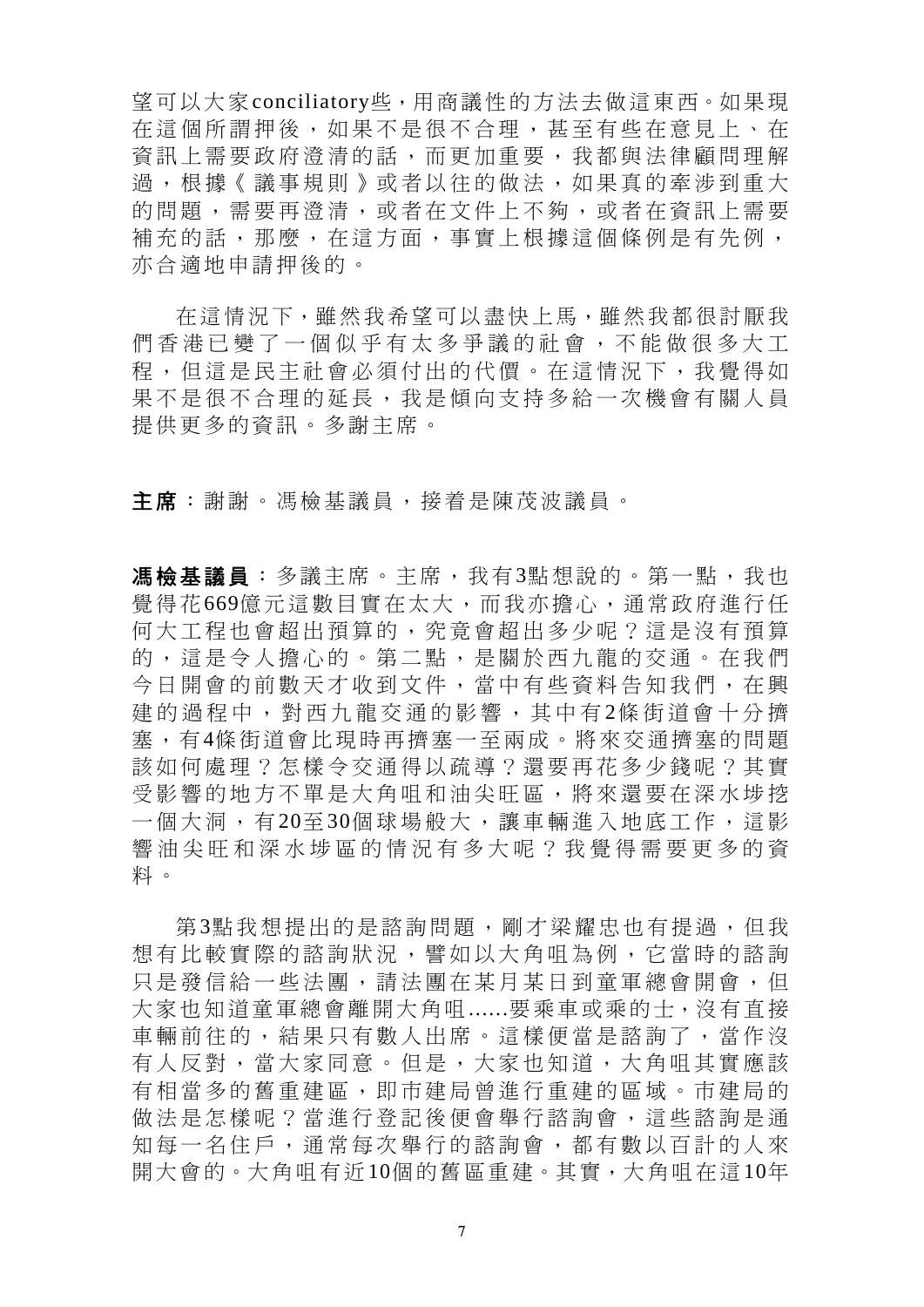期間,經常遇到這樣的諮詢方式,但突然出現高鐵的諮詢用另 類的,我覺得很難接受這是一個正式的諮詢。

以深水埗來說,試過K20社區重建的工作,因為諮詢遺漏了 一個環節沒有做,而區議會和受影響的人士,用這個環節告訴 它要重做才可以,而市建局真的停止了進度,重新諮詢受K20影 響的街坊意見。所以,我們看到高鐵在大角咀進行的諮詢,是 完全離開 ......連舊區重建諮詢的做法也辦不到,十分一也做不 到,所以我看不到在這情況下,為何這麼快要上馬,是否可以 好像K20般,將諮詢工作再做一次。因此,我支持湯家驊議員的 意見。

主席:我未邀請陳茂波議員發言之前,我想向局長說,議員發 言完畢我會邀請局長回應,我亦會酌情給局長多些時間,不過, 你當然不可"水蛇春"這麼長。我相信議員也提出了很多問題,也 想你能很簡潔地回應。陳茂波議員。

使茂波議員:多謝主席,我其實想在此先申報利益,因為要討 論這項議案和接着也要進行投票。第一,我是西九管理局董事 局成員;第二,我家人在大角咀有物業,不過是在十多年前購 入的;第三,我是以下3間公司的獨立非執行董事,第一間是 九龍倉、第二間是建設銀行(亞洲)有限公司,第三是建銀國際 有限公司。我不知道這些公司在現時我們討論的項目中有否任 何利益,不過即使它們有,對我來說我沒有直接的金錢利益。 申報完畢,多謝主席。

主席: 說完了陳茂波議員。好了, 如果沒有......

黃成智議員:主席,我都想申報利益,我剛才忘記了。我曾替 鐵路公司主講過幾場talk,是我公司向我支薪的。

主席: 總之如果大家有利益要申報的便記住要申報, 如果沒有 議員想發言,我邀請局長發言。

運輸及房屋局局長鄭汝樺女士:或者我很簡短的回應,很多議 員也有提及造價的問題,其實在鐵路事宜小組,我們亦有很詳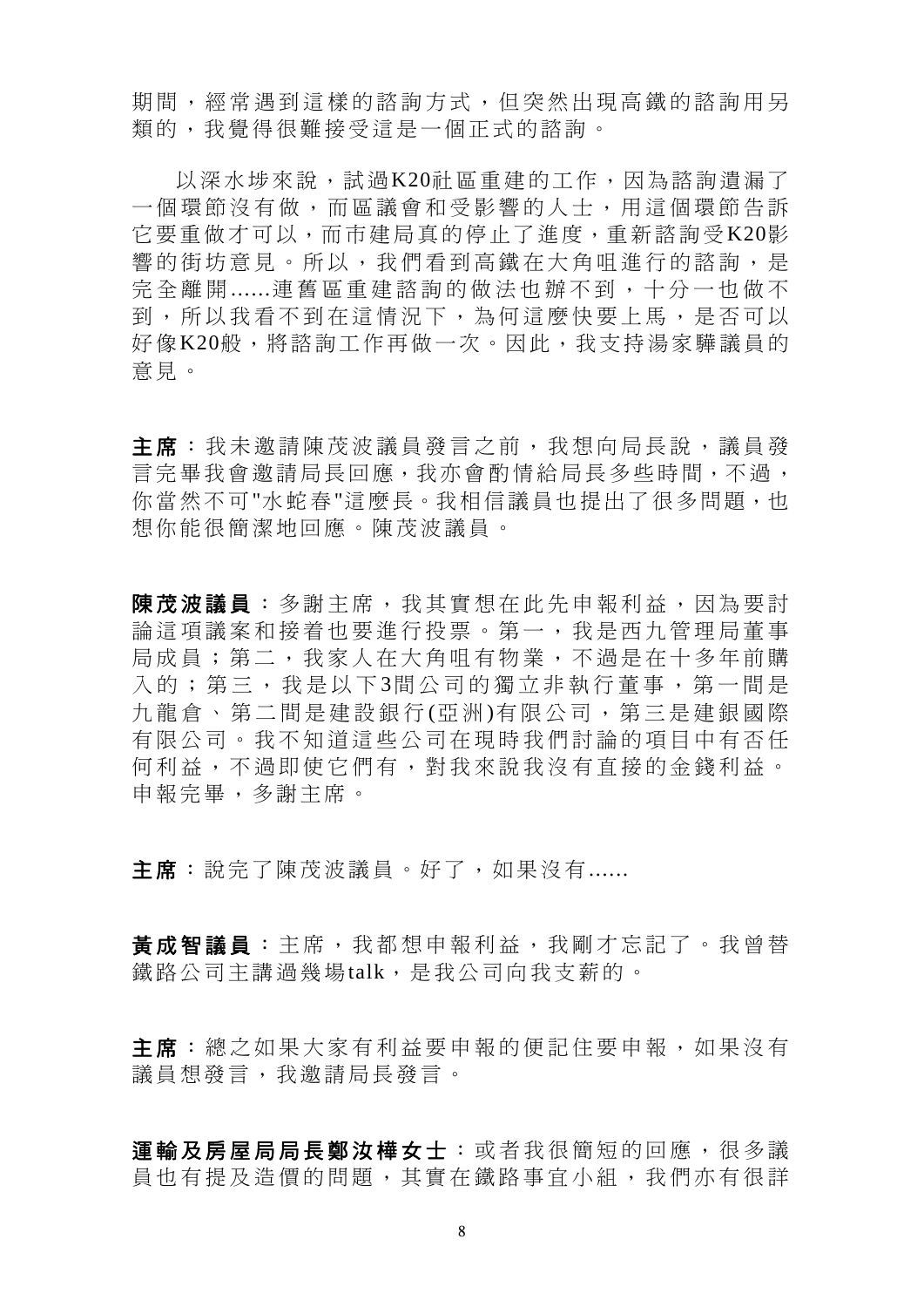盡的解釋。在補充資料中,每一項的增加,我們都有解釋是基 於甚麼原因,特別是超過一半以上是因為世界物價的上漲,所 以我們的價錢上升,這不是說香港可以獨善其身的。

至於整體的諮詢和過程,我們是依照現時的法律來處理的, 我們有刊憲、接受反對和處理反對等,大家說過程是怎樣的呢? 其實與我們在西港島線進行的過程是一樣的,有獨立人士監察 我們怎樣諮詢和處理反對。至於剛才有很多焦點,都是關於是 否需要再有一個獨立顧問再作研究,其實在11月6日,鐵路事宜 小組上,不單邀請了......

主席:你在那裏夾住,收音效果會好一點的,謝謝。

軍輪及房屋局局長鄭汝樺女士: 在11月6日, 鐵路事宜小組不單 邀請了提出反建議的團體,亦邀請了香港很多與鐵路工程有關 的團體,絕大部分都是支持政府的建議,認為是可行的。有議 員很希望有一個較為專業和獨立的團體幫手看一看,究竟政府 的建議和反建議是怎樣的。工程師學會其實前後發表過兩份報 告書,亦以文件形式提交予立法會,協助議員瞭解究竟政府的 建議為何可行,又為何反建議是不可行。在過程中,工程師學 會亦諮詢過現正進行高鐵工作的一些英國專家。

議員剛才提及,我們要小心行事,我們是同意的。但是,同 樣地,正正由於這條鐵路是為了香港的長遠發展,我們不可不 與國家的鐵路網接軌,我們亦不可以說,如果鐵路有更高效的 方法,與廣東省有這樣高效的服務。在資訊上,其實我們已先 後提交了24份文件予鐵路事宜小組和工務小組,無論在造價、 工程,對菜園村的影響範圍可否再縮小,是否已是最少的影響, 或其他關於交通運輸等,其實每一個專項,我們已有很詳細的 資料提交予議員。所以,我歡迎在以下的提問時間,我會詳盡 地再回答議員的問題,我們尊 重立法會在這方面對我們的質 詢,我們會盡力回答。多謝主席。

主席:多謝局長,我現在邀請湯家驊議員作為動議人,最長可 回應3分鐘,但你不回應也可以的,那麼我們便可以表決。

湯家驊議員:主席,其實局長剛才的發言並沒有觸及我們今日 討論的核心問題。我聽到很多同事的意見,其實很少人認為不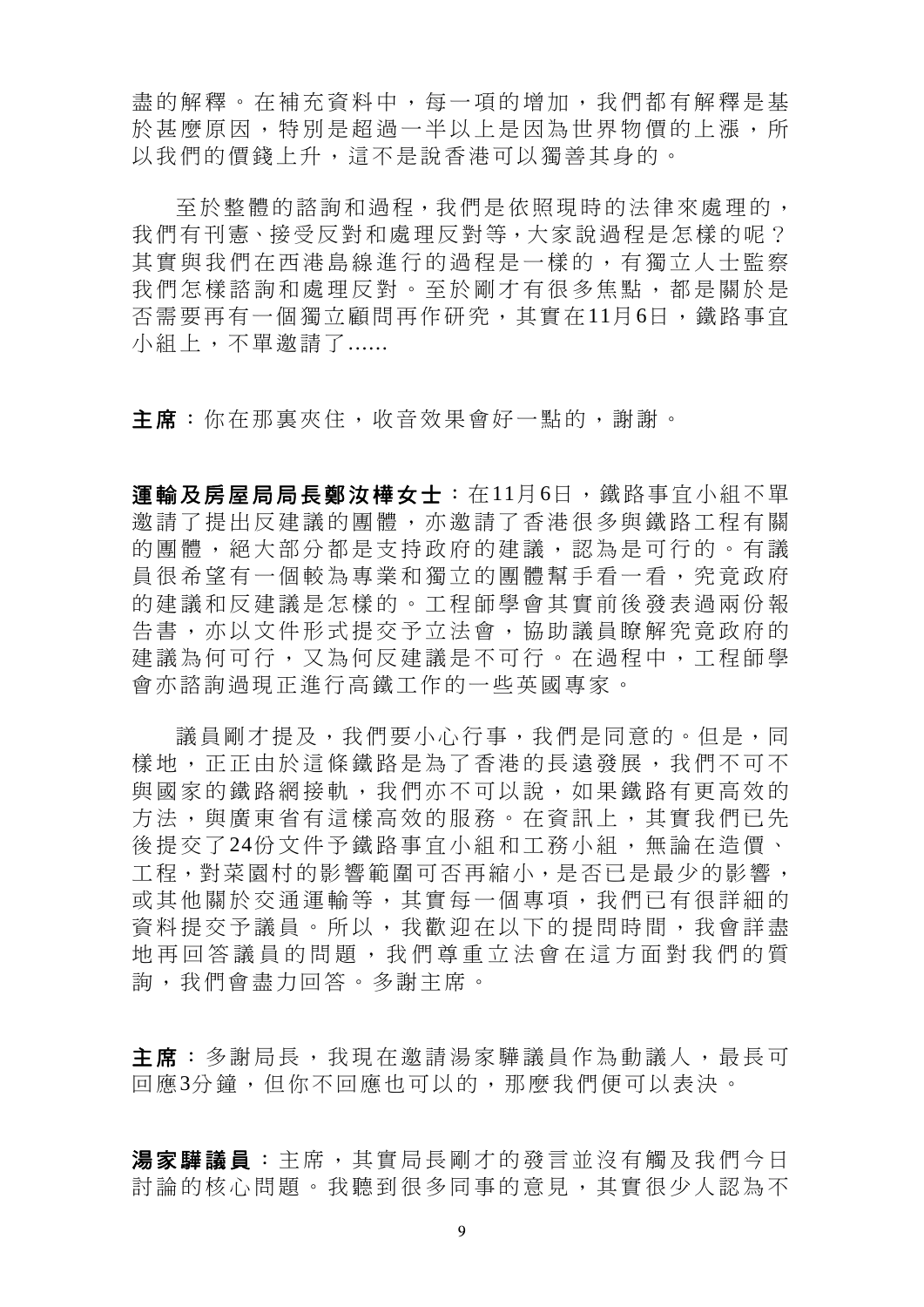要興建這條鐵路,現在問題的焦點是,是否有一個可行而更便 宜的另類方案,同樣地可以建造一條高鐵,令香港人可以與內 地接軌,這才是問題所在,但局長剛才沒有回答這問題。

局長表示,有很多團體前來提供意見,如果局長或大家也記 得,當時有看電視的人也知道,當時的團體各發言數分鐘,完 全解答不了我剛才指出的一些很技術的問題。譬如我剛才提出 的一個例子,便是青衣瓶頸地帶班次的問題。政府表示,這另 類建議不可行,因為如果增加了高鐵的乘客量,根本那瓶頸地 帶不可承受更多的乘客使用該條鐵路。但是,他們提出的意見 所質疑的地方,是民間專家的報告或研究報告,超出了那段路 的客運承擔量,但現時民間專家所提出的承擔量是每小時 40班 次,這資料是政府自己的資料來的。政府沒有解釋為何當初興 建這條鐵路,承擔量應是每小時40班次,但現在它卻說做不到。 那麼,究竟政府是否有些私心呢?你向我們說,政府可以做得 到......政府說做不到,但民間的專家說做得到,我作為議員,我 又不是工程師,我怎樣可以決定呢?

主席,政府有工程師"撐"政府,但民間又有工程師來反對。 所以,我們要有一位獨立專家向我們提供一些獨立的意見。我 們這個立法會,老實說,有很多議員背後有千絲萬縷的商業或 直接的金錢利益,牽制着、連繫着這項如此龐大的工程。在這 方面,我們真的需要有獨立的人士為香港人處理一下,究竟這 個669億元的項目,有何地方可以為香港人節省少許金錢。

主席,我昨天與財政司司長會面,我們"講到口水都乾了", "牙血也出了",但都不能說服他多撥1、2億元增加宿位,增加幫 助殘疾人士的乘車優惠,我們談的只是數百萬元,也"講到口水 都乾了",現在政府卻一筆過撥600幾十億元出去,就可以花了出 去,這怎對得起香港人,怎對得起全香港人的利益......

主席:好了,多謝你,湯議員 ......

湯家驊議員:主席,我們亦有責任為香港人發聲。

主席:好了,多謝你。現在辯論完畢,湯議員提出這項議案就 是中止處理這3張與高鐵有關的文件,我現在將這項議案付諸表 決......等等,聽聽......*(*有議員發言*)*......要記名,好的,現在點票 鐘將會響兩分鐘。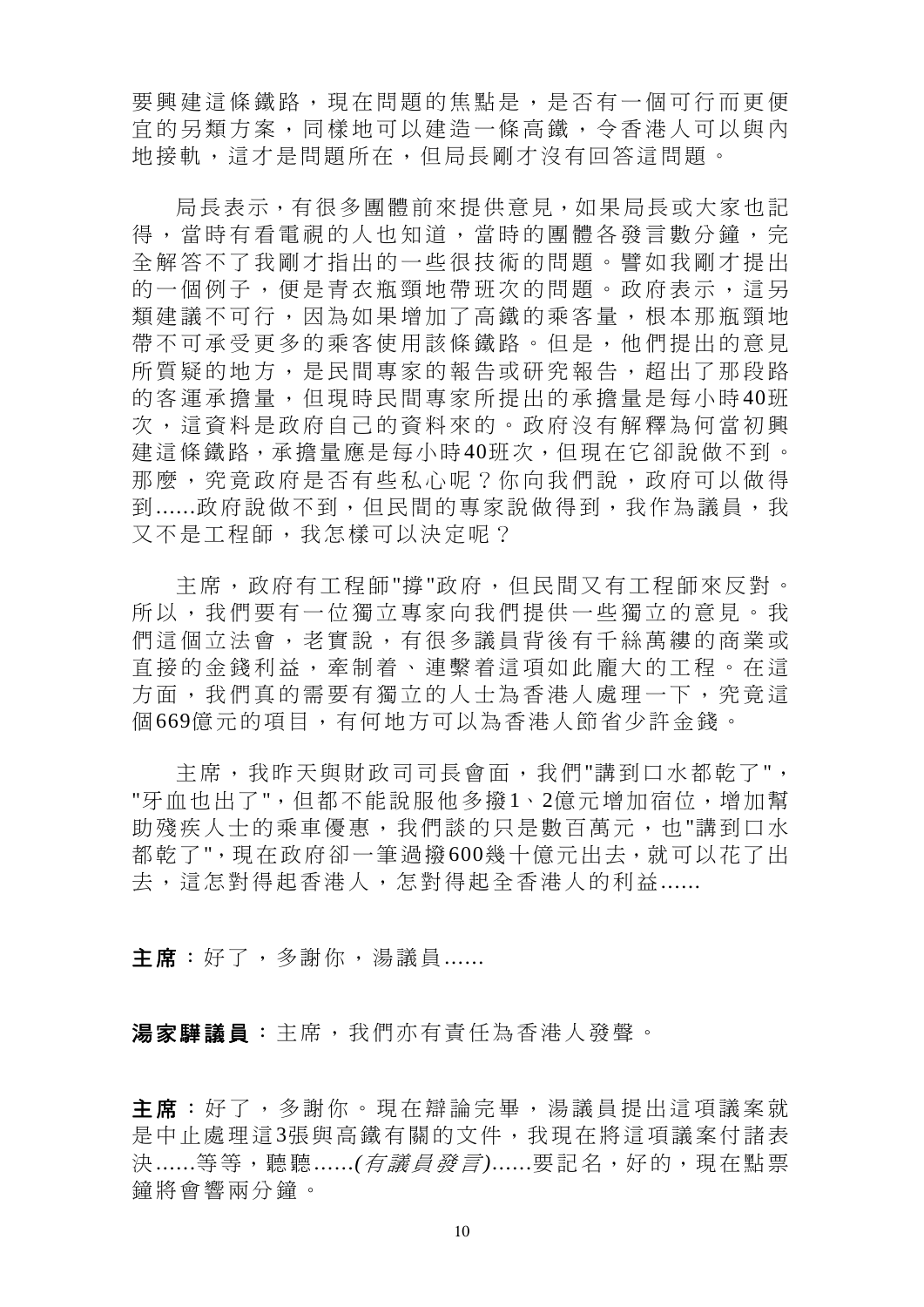主席:......向她說,希望我可以運用權力,再舉行第三節的會議, 其實上次......如果你們記得......財委會,我問副秘書長說,我們 開兩節會議,由3時至5時及5時至7時,那麼是否需要7時至9時? 但人人也搖頭,秘書長說不用了。其實,我向秘書長說,我不 希望在此辯論,待會你們有興趣的便在外面討論。其實我今晚 要在我的辦事處會見居民的,我有很多個案要處理,但如果在 這個財委會沒有異議,我相信前來會見我的居民亦會明白,我 在這裏要處理一些很重要的事情。我是很尊重大家,但是,秘 書長也給了意見我,她說如果有議員不贊成,她覺得我也不應 行使這項權力。

算吧,總之不要在這裏說了,有事的話大家在外面討論,如 果你想7時多開到9時多......其實我早已看到,我也問,當時大家 搖搖頭......不要說,行了,大家準備,快夠鐘投票了......*(*有議員 發言*)*我聽不到......

**葉國謙議員**:可否稍後在投票之前,再說清楚現在是投甚麼票?

主席:好的,會的。

湯家驊議員:我想說清楚,是否如果有些人因為利益衝突而投 了票,會令這項動議沒有法律效力?

主席:法律顧問,請你提供意見。

湯家驊議員:投票之前,他們是否應說清楚他們有何利益涉及, 並由我們的大會決定他可否投票,並不是說由他自己決定可以 投票便投票的。

主席:不是由大會決定的,法律顧問,你再多說一次給議員聽。

法律顧問:主席,《議事規則》第84條......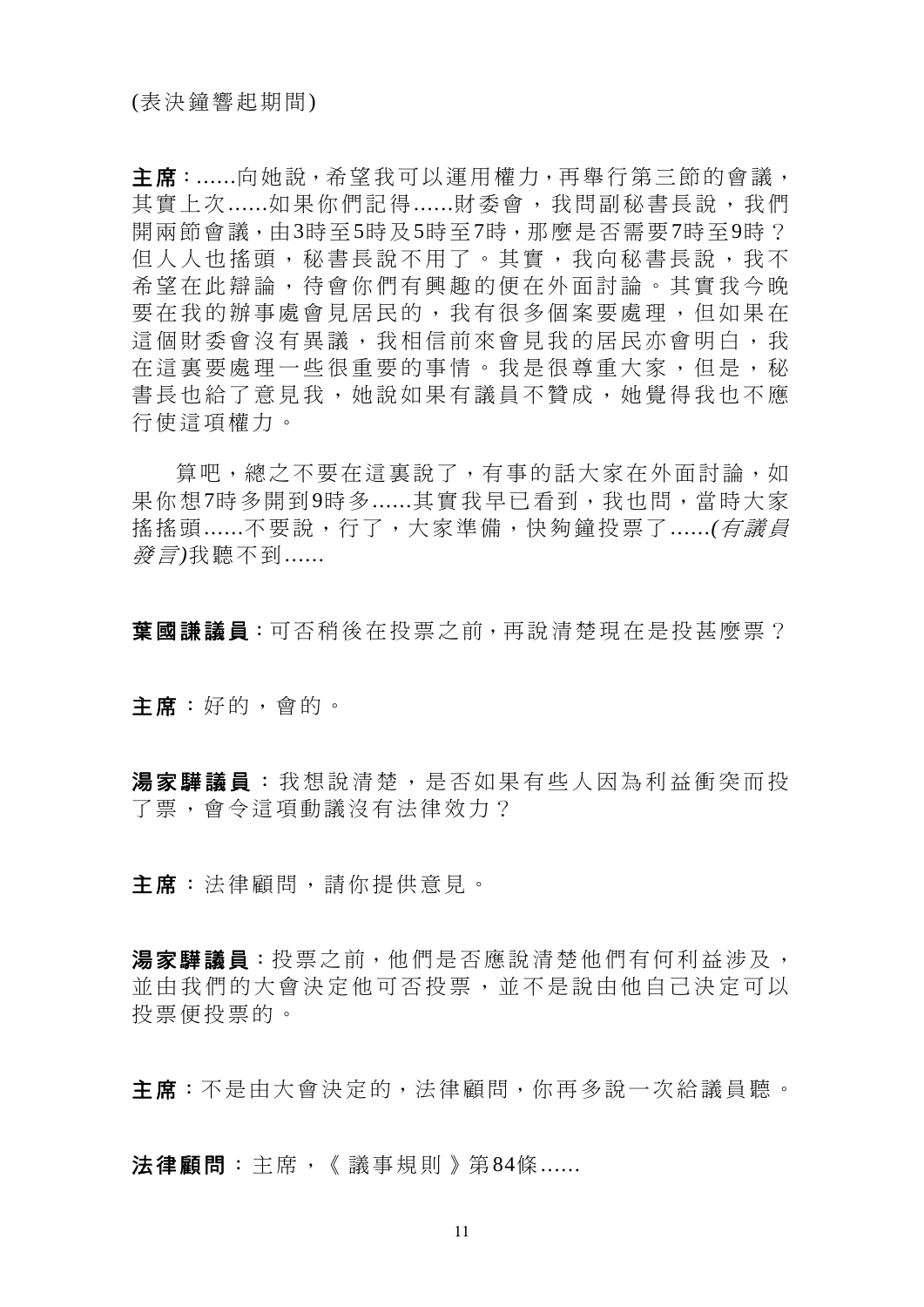*(*有議員說聽不到*)* 

主席:你們帶上麥克風......帶聽筒,如果聽不到的話。

法律顧問:《議事規則》第84條第5段規定了一個程序,待會表 決之後,在主席未曾宣告表決結果之前,如果有議員認為其他 投了票的議員有直接金錢利益的話,而你動議將他的表決宣告 無效,便會按該程序處理。

湯家驊議員:為何是投票之後,而不是投票之前?

主席:湯議員,我們寫了在《議事規則》上......

法律顧問:主席。

主席:......法律顧問着我們跟從,如果我們覺得將來要改變,我 們可以提出來修改,我們現在跟着這本書來工作。劉秀成議員, 你有何問題?我們現在準備投票了。

劉秀成議員:我知道......

主席:你有何規程問題?

劉秀成議員:關於利益 ......我不知道,我有很少 ......

主席:你申報了便無事的,你申報吧。

劉秀成議員:地鐵的股份......*(*眾笑*)*

主席:你披露吧。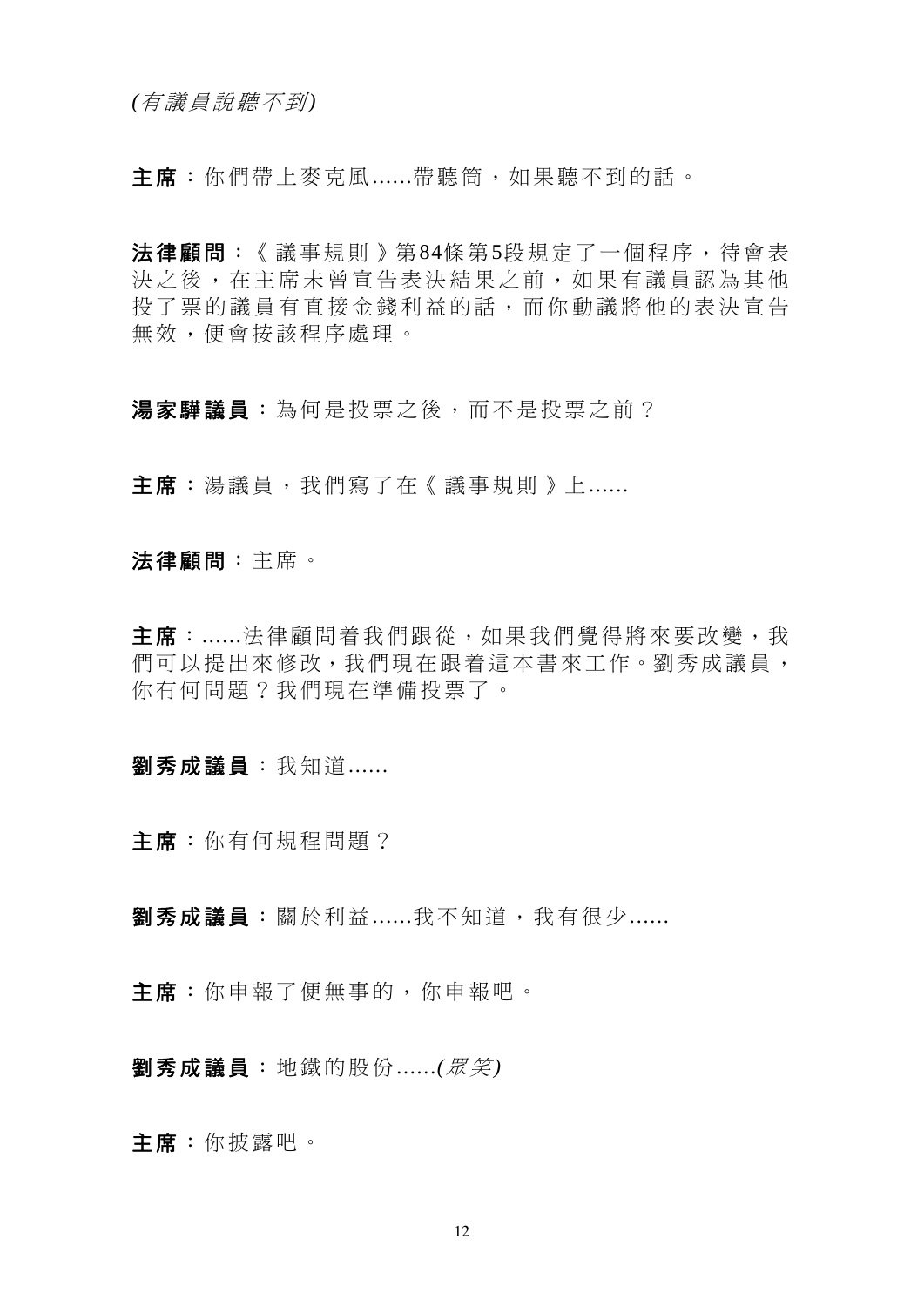劉秀成議員:很多市民也申請地鐵的股份,我獲配售了一些。 謝謝。

主席:我們討論過,總之有人有何不清楚的話,你說多了沒有 人會埋怨你的,但你講少了,如果以後有事,我們又要調查你...... 潘佩璆議員,是否要申報?

潘佩璆議員:是的,要申報,我有少量港鐵股份......

主席:等等,法律顧問有些意見。

潘佩璆議員:因為我不知道......

法律顧問:主席,進入表決程序期間,《議事規則》第84條是 沒有申報程序的。

主席:即現在不可申報?

法律顧問:因為申報只適用於發言,主席。

主席:其實剛才我在開始時已讀過、說過多於一次,就是呼籲 議員,如果覺得自己有利益,在發言之前便要申報。其實,正 如潘議員所說,他也不知道是不是......不過,他現在害怕便說出 來,但法律顧問說其實已經遲了。葉國謙議員。

葉國謙議員:我其實是想申報利益,因為我是一間......

主席:不要申報了,他說已經過了。謝偉俊議員。

謝偉俊議員 :稍等,我想湯家驊議員作為動議人弄清楚,亦向 這個議會說清楚,他的要求只是說,最多在3個月內的時間進行 諮詢,因為這是很重要的,這是當為官員的一個承諾一樣,我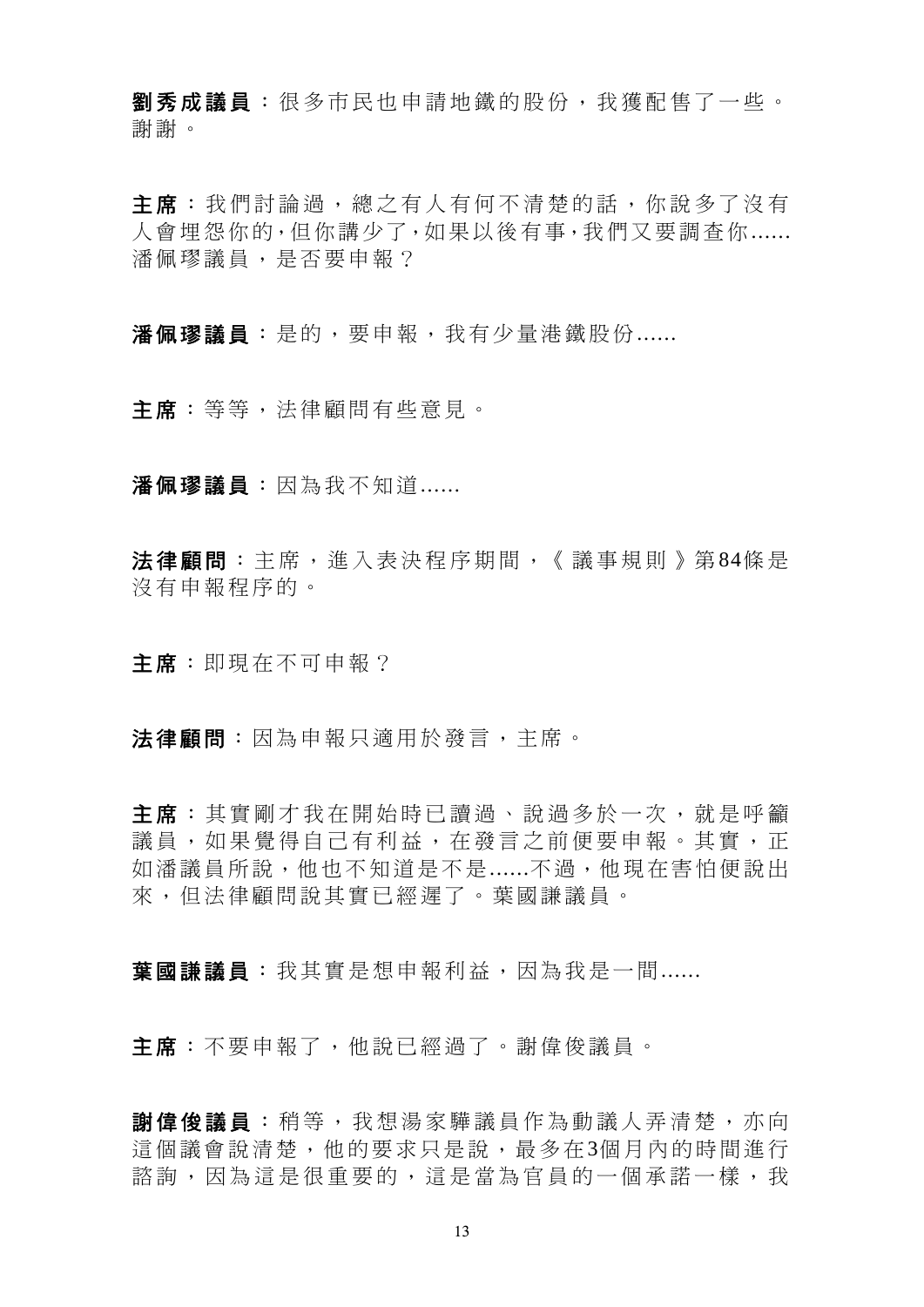希望湯家驊議員作為動議人亦說明,屆時不要又再拖、又再拖。 第二,我看到桌上有另一項動議,是梁國雄議員......

主席:那項還未處理,你不要搞......

**謝偉俊議員**: 我知道,我只想知道這會否又是另一項動議, 又 再拖呢?因為這會令我們的投票取向有不同。

主席:你不要…..謝議員,我們先處理這項,放在這裏的我們一 定會處理。現在其實剛才同事也要求再多說一次,現在是處理 甚麼議案才投票,湯家驊議員提出......不要再說了,這樣下去真 的......

謝偉俊議員:......這是on record, 政治上的負責......

主席:我相信你去說清楚,你這是一項甚麼議案,不是說是否 要回應,每位同事都想聽清楚,剛才有議員問了。

湯家驊議員:主席,議案已擺放在各位同事的枱頭,我是按照 第39條, 就PWSC(2009-10)第68號、69號及72號的文件動議中止 討論,以便立法會秘書處聘請獨立專家就高鐵建議向本會提供 意見。這便是動議。

主席:是,就是這麼多了,不要再......

謝偉俊議員:局長承諾了在3個月之內會再討論這件事。

主席:沒有,不在這裏。

謝偉俊議員:即這是她政治上、道德上的一項承諾......

主席:謝偉俊議員,現在不可以再發言了。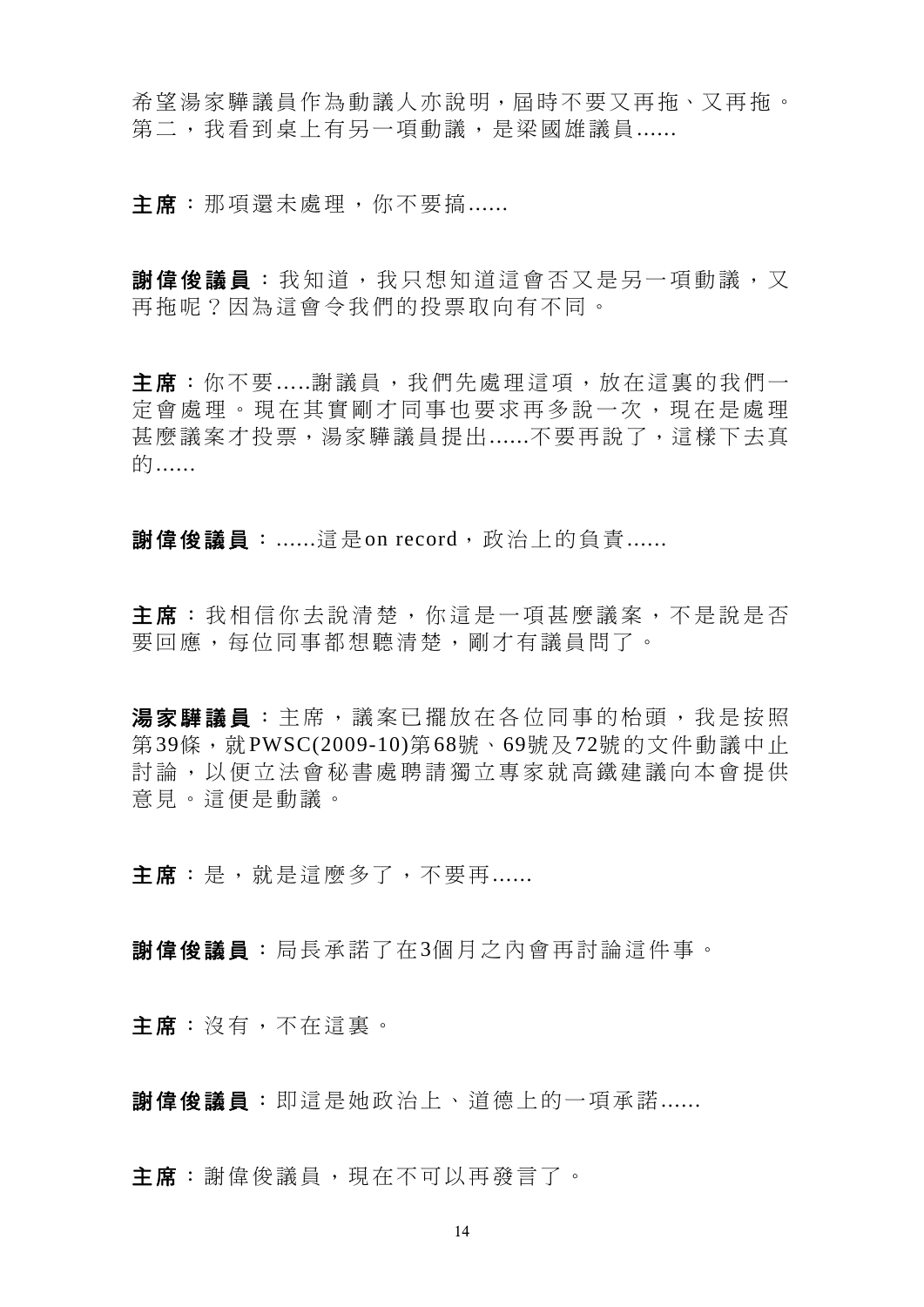好了,請大家投票表決。秘書,請看一看。可以嗎?如果沒 有問題的話,請顯示結果。出席的議員有51位,贊成的有23位, 反對的有 27位,沒有議員棄權。我宣布湯家驊議員的議案被否 決。

秘書,梁國雄議員剛才是否提交了一項議案放在桌上?梁國 雄議員,請你發言,你有甚麼想做呢?

梁國雄議員:主席,我覺得湯家驊議員剛才提的事是合情合理 的。我的議案是想為本會爭回尊嚴,因為其實我們爭拗了很久, 究竟當本會的小組、委員會、財委員或全體大會要投票或發言 的時候,如果那人有直接或間接利益,如果他沒有迴避、沒有 申報,而作出了一個決議是會令其他的決議因此而受影響時, 是否有程序的公正性呢?如果程序不公正,又何以有公義呢? 這根本是政治學的A、B、C,亦是道德倫理的A、B、C。鑒於 本會......

主席:梁議員。

### 梁國雄議員:是。

主席:請你宣讀你的議案,現在不是進行解釋辯論。

#### 梁國雄議員:OK,好的,是。

主席:已經......

梁國雄議員:根據會議規程第37條,本會鑒於鐵路事宜小組於 較早開會前,有小組成員未有按《議事規則》第83(a)條,在未 申請應申報之間接利益而發言,令今日本會就政府申請高鐵撥 款之表決將因此種程序之不公義,及令公帑因此而浪費。因此, 本席要求政府收回撥款議案,以待本會進一步釐清上述問題。 這是我要求政府做的。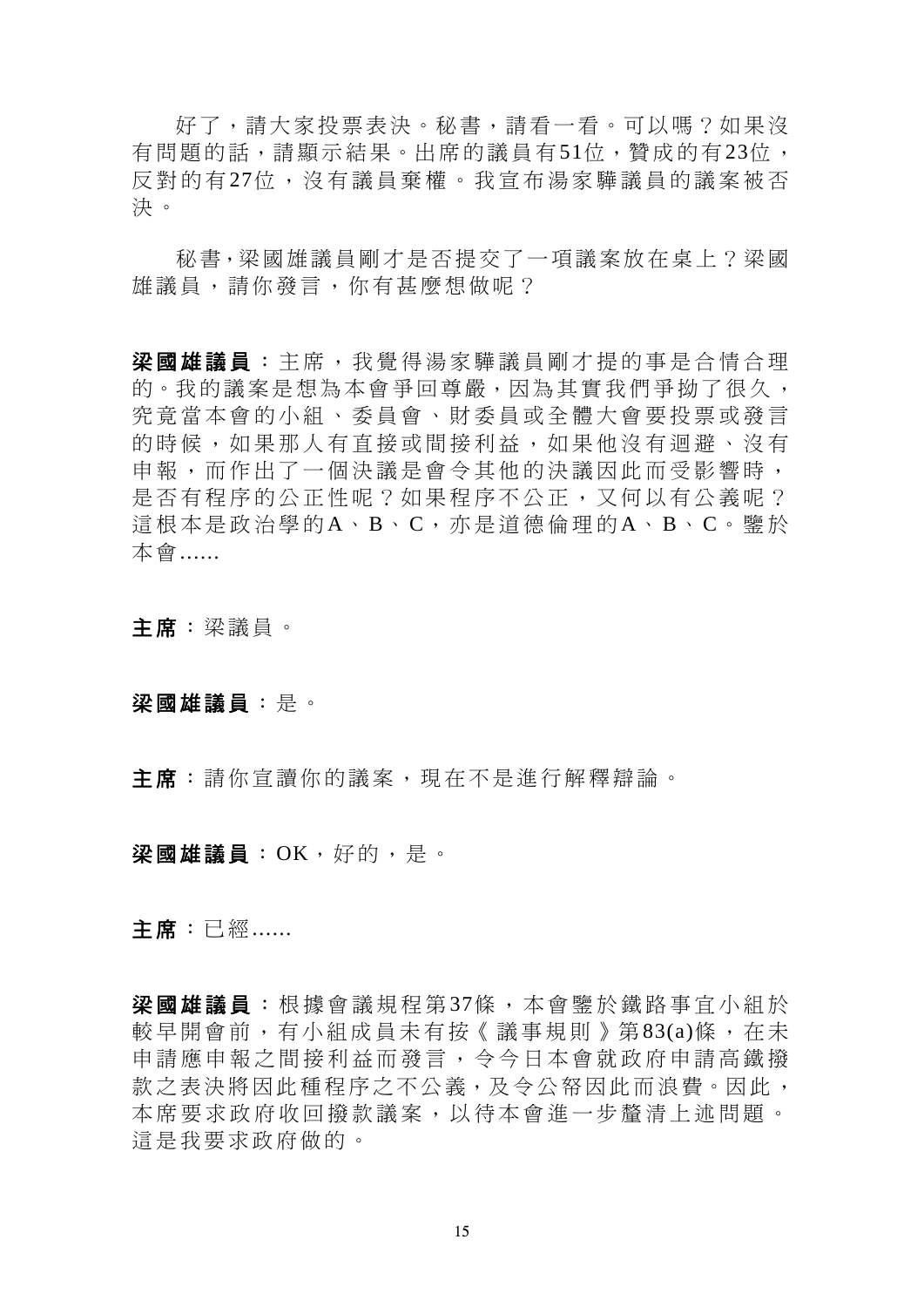主席:好的,謝謝你,梁議員。

其實你這個不是按第37條,是37A條。我作為財委會主席, 按會議議程第37A條,我們要處理這個議案。首先,我作為主席, 要考慮他提出的這個項目,是否跟我們現在討論的議程相關。 我認為他提出的這項議案,是跟我們的討論直接相關。現在要 做的,不是立即開始辯論,而是先要得到現在出席的過半數委 員同意,才可以辯論。所以,我會即時處理梁國雄議員這項議 案。我現在請委員表決是否要處理。如果過半數同意處理,我 們便會處理及辯論。請贊成的舉手。

- 劉健儀議員:主席,點票。
- 主席:是,點票,好的。有議員要求記名點票。點票鐘......
- 謝偉俊議員:之前要搞清楚......
- 主席:點票鐘會響兩分鐘。
- **謝偉俊議員**: 主席, 這條第37A條只是說, 對某件事得出一個意 向、一個意見,而不是終止程序。
- 主席:是。
- 謝偉俊議員:所以,這是說了之後,我們繼續、繼續去的。
- 主席:辯論,就他的事辯論。
- 謝偉俊議員 :就這件事辯論。但是,我們不會終止今天財委會 的審議過程。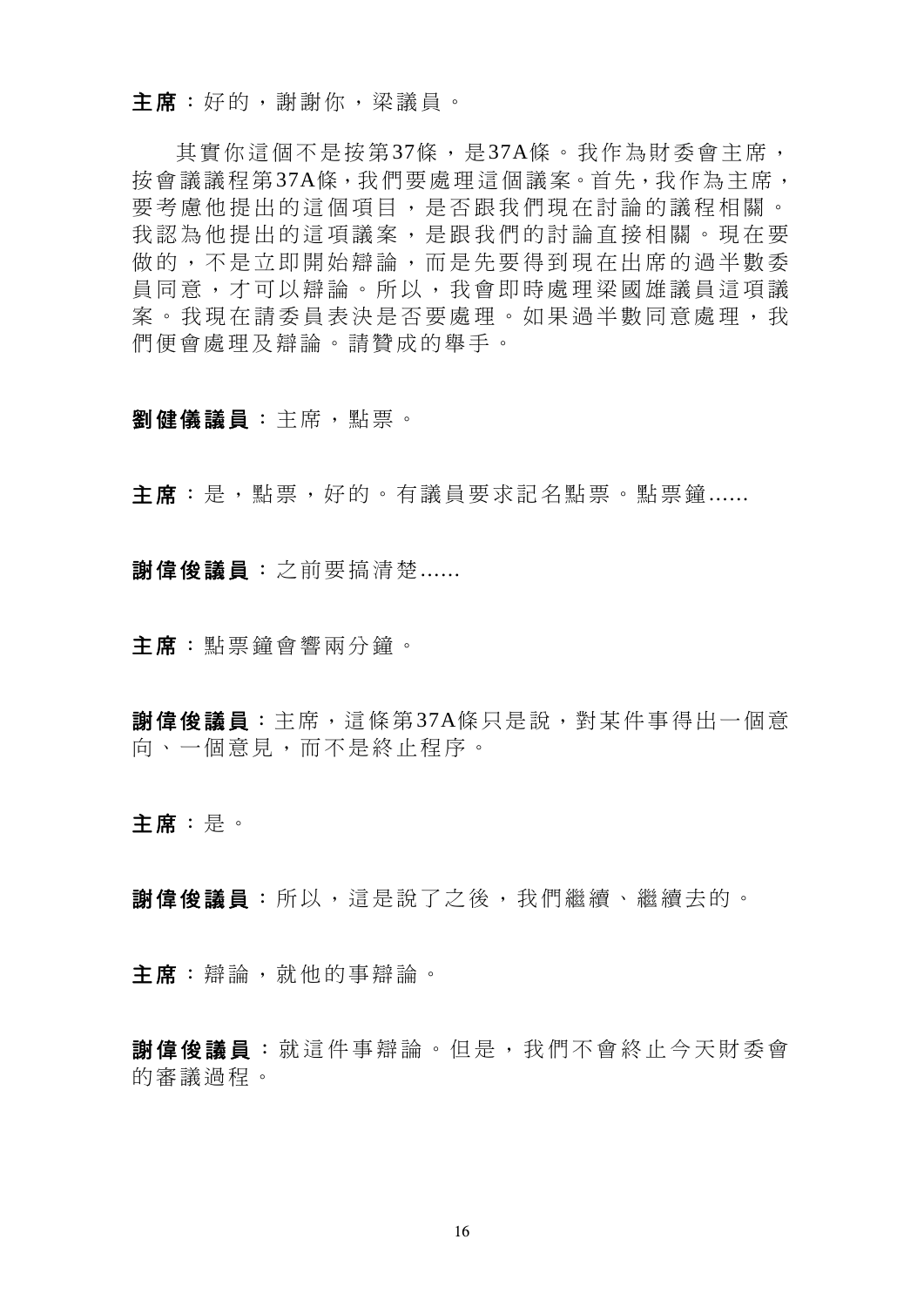主席:好了,請大家表決,請按鈕。可以嗎?有沒有問題?大 家有沒有問題?秘書,可以嗎?如果沒有問題的話,請顯示結 果。

出席的議員有52位,贊成的有21位,反對的有30位,沒有議 員棄權。我宣布梁國雄議員的議案被否決。

好了,我們現在回來討論這3份文件。哪位議員想發言的話, 請舉手。沒有休息時間了,因為剛才已經休息過。我們的時間 是寫到鐵一般的實。湯家驊議員,每人5分鐘問和答,湯家驊議 員。

湯家驊議員:主席,我想跟進一地兩檢的問題。《基本法》第 二十二條寫得很清楚,中央人民政府所屬各部門不得干預香港 根據《基本法》自行管理的事情,亦不可以在這裏設立辦事處, 以及要澊守香港的法律。我相信,政府就這個......

主席:各位議員,我們正在開會。如果大家想談話,請到外面 去。否則,連我也聽不到湯議員的發言,局長又怎會聽到呢? 湯議員,不好意思。

湯家驊議員:主席,不要緊,他不想開會便不要開。

主席:只有你自己聽到。

湯家驊議員:我也想終止。

主席:請繼續發言,湯議員。

湯家驊議員:若他繼續說,沒有所謂。

主席:你繼續發言。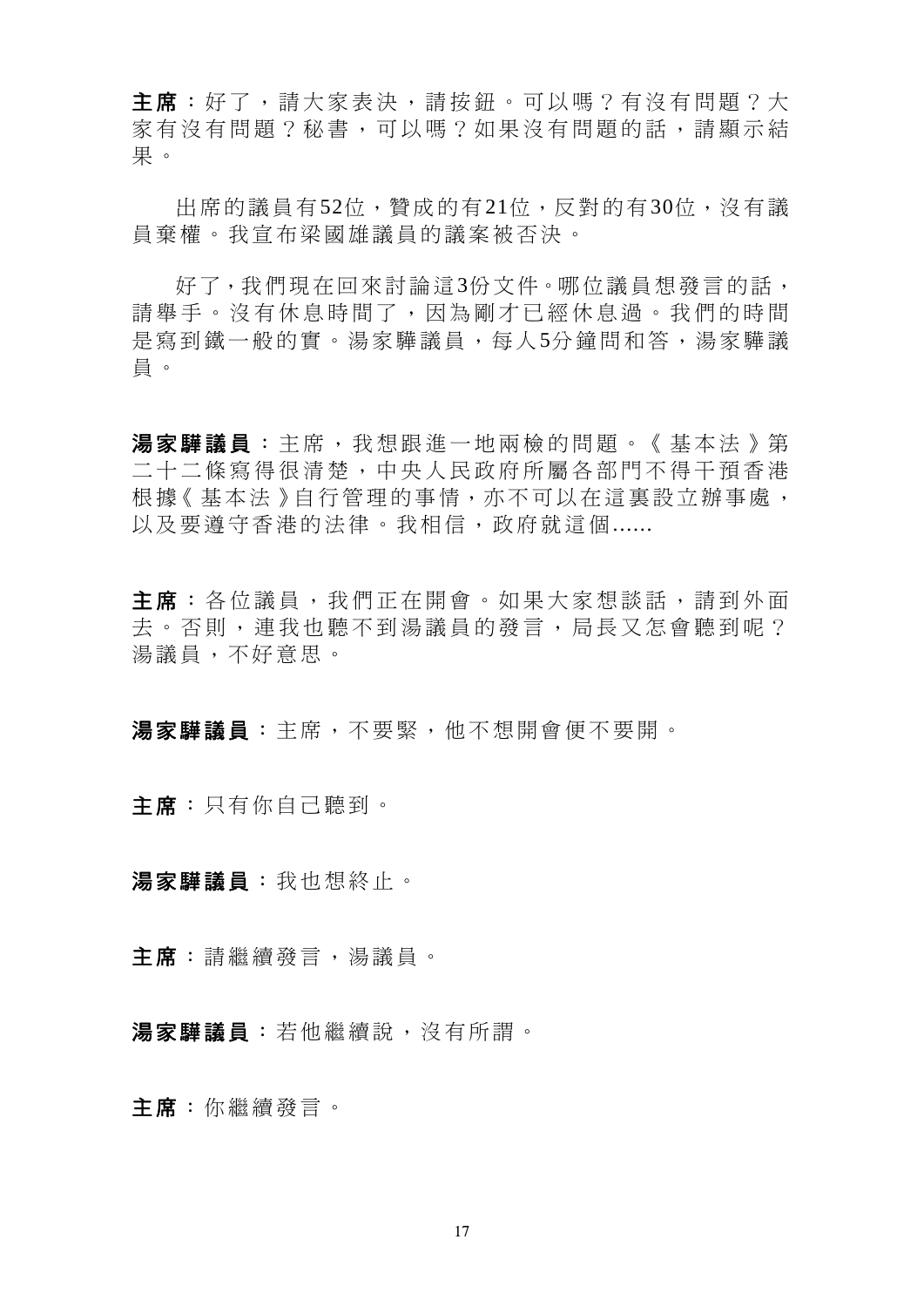湯家驊議員: 主席, 所以, 一地兩檢是一個重要的問題。假設 我們解決不到的話,即是說這列車,這列高鐵到達邊境時便要 停下來,而所有乘客也要下車辦理離境手續,然後再上車才進 入西九,之後再辦理入境手續。主席,我想問的是,第一,世 界上哪有高鐵是這樣的呢?在我的記憶中,只有倫敦、巴黎的 高鐵是這樣的,但倫敦、巴黎中間是不停站的。你現在......譬如 有些美國內地或英國內地 —— 對不起,英國沒有 —— 日本, 它們是不需要經過出入境手續的。如果我們這條高鐵解決不了 這個所謂"一地兩檢"或"兩地兩檢"的問題,我想問一問政府,第 一,若乘客要下車然後再上車,就列車行駛的 28公里,即來到 香港的這段鐵路,其實它有沒有機會發揮到高鐵的高速效率? 這是第一點。第二點是,這是否等於我們要在邊境多興建一個 站,還是這個站會由內地政府負責呢?第三,如果假設政府說, 我們要採取一地兩檢,我希望現在可以知道,這個一地兩檢, 究竟根據甚麼憲制條文或法律基礎可以做到這件事呢?我希望 政府不要誤導香港人、誤導我們的議員可以做到一地兩檢,但 當我們全部付款後,它便說做不到,結果這列車到達深圳或羅 湖或甚麼地方時,便要停下來辦理入境手續,然後這列車行駛 那 28公里又不可以高速行駛,只是比普通車快一點,而我們卻 投放了660多億元興建一段這樣的鐵路。我覺得這完全違反了所 謂高鐵的根本宗旨。我希望政府可以詳細就這3點回答我們。

## 主席:局長。

### 軍輸及房屋局局長鄭汝樺女士:主席,正因為我們明白到......

湯家驊議員:我聽不到,對不起。

### 運輸及房屋局局長鄭汝樺女士:......法律問題......

主**席**: 你戴了麥克風沒有, 局長?

### 運輸及房屋局局長鄭汝樺女士:對不起。

主席:請你戴上麥克風。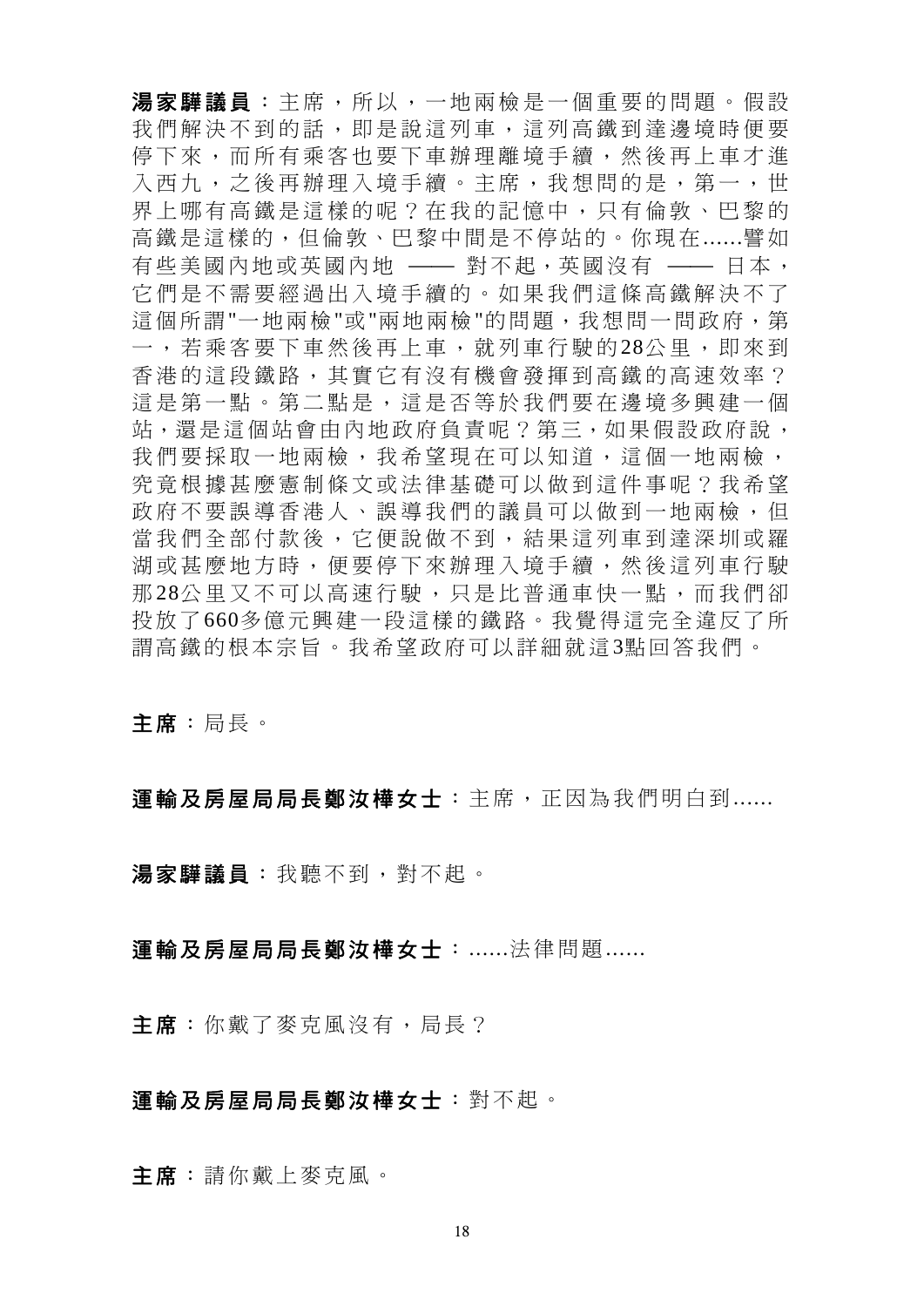軍輪及房屋局局長鄭汝樺女士:因為聽了很久,現在才輪到我 發言,不好意思。

主席:局長,請你戴得高一點。

渾輪及房屋局局長鄭汝樺女士:正因為我們明白到這個法律問 題,所以,我們在現階段只成立了一個跨部門小組進行研究。 我們不會低估這個法律問題的複雜性,現在只是一個研究階 段。所以,我們在規劃上,在車站方面,我們只是預留地方, 我們沒有做其他的規劃或涉及法律上之事,還未到這個階段。

我們正在研究甚麼呢?當然是參考外國的一地兩檢,或它們 稱為預檢的安排。例如美國和加拿大有一些預檢安排,所涉及 的,不是另外一個國家,例如刑事法例在該地的執行。它只是 一個預檢的制度。當然,還有其他制度,例如英國、法國中間 的制度。

我想說的是,我們這條鐵路其實有兩項服務。那些去廣東省 的,便好像我們現在到廣東東站的一樣。我們在廣東省停的每 一個站都設有口岸,不涉及又要下車又要上車的問題。至於直 通車怎樣做呢?這正是現在我們的跨部門小組要研究的。當 然,現在直通車,例如它到北京、到上海,是到達那裏後才通 關的,因為北京和上海設有口岸服務。但是,我們將來有 16個 城市,我們怎樣處理呢?這是下一個階段,我們的跨部門小組 現正進行研究工作,所以還未有一個實質方案。多謝主席。

湯家驊議員:這樣是否有一點不負責任呢?你還未解決好,便 來向我們申請撥款。還有,她剛才沒有回答我的問題,就是假 設你做不到一地兩檢,這列車到達深圳便停下來 —— 這是高 速鐵路 —— 停下來,而接下來的那段路只有28公里......

主席:好了,你讓她回答吧。我們每人限時5分鐘。局長,請你 簡潔地回答。

湯家驊議員:......你怎樣能達到高速的要求呢?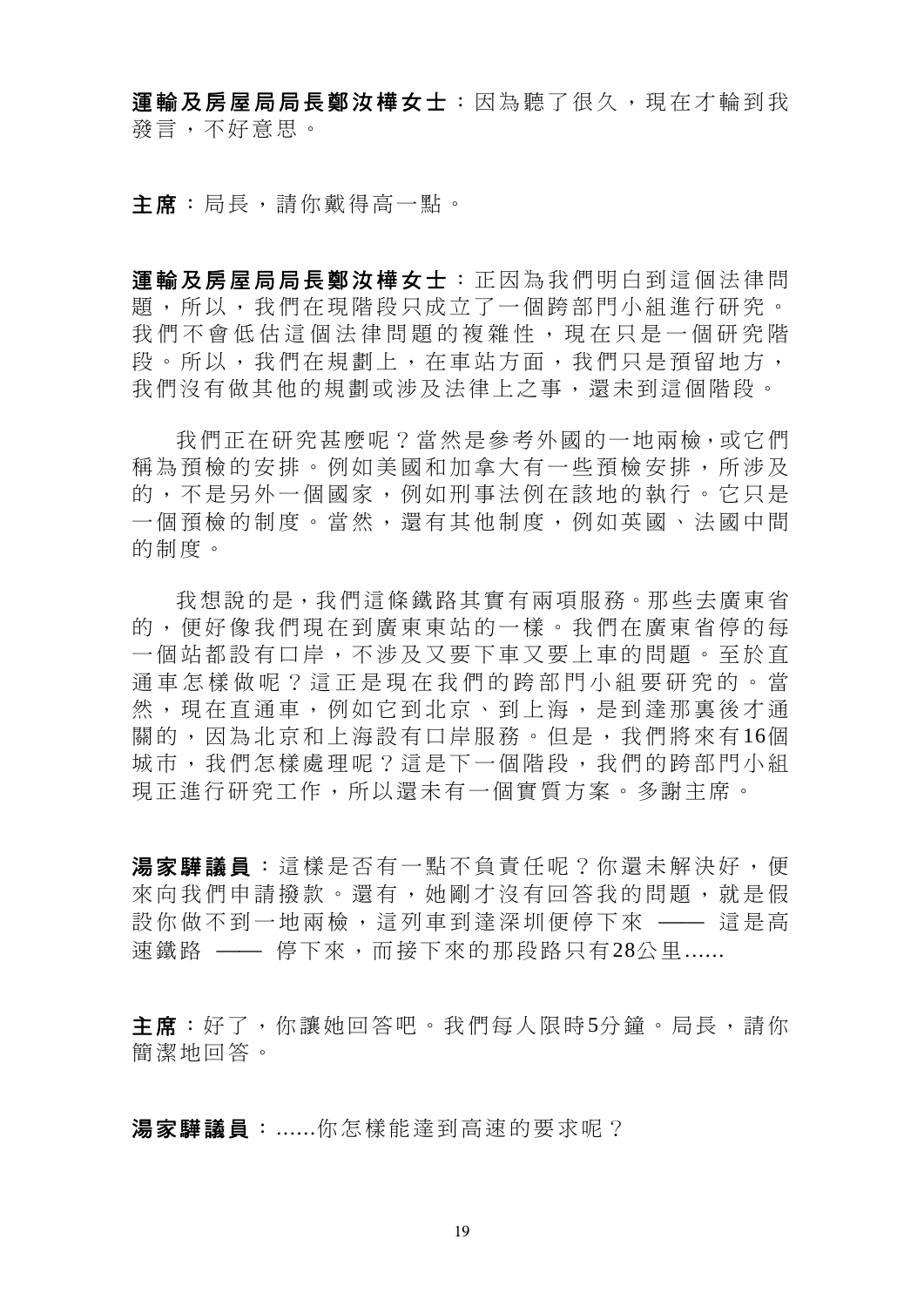主席:或者湯議員可以再輪候第二輪,你先讓她回答這部分。

軍輪及房屋局局長鄭汝樺女士:主席,是不涉及又要下車又要 上車的問題,我們當然會有一個方案可以處理得到。我剛才說 過,廣東省方面,每個車站都設有口岸可以處理得到,而直通 車如何處理呢?這是我們在下 一個階段要研究的。正如我所 說,我們只是預留地方,還未有實質方案。當然,如果有方案 的話,我們會盡早來到立法會跟議員討論。

主席:鄭家富議員,接着是何秀蘭議員。湯議員,請你再排隊。

**鄭家富議員**:多謝主席。主席,我首先問一個關於估算的問題。 政府再進一......

主席:你指的是哪份文件呢,鄭家富議員?

#### 鄭家富議員:200......

主席:即今天給我們的那份,對嗎?

鄭家富議員:是參考文件,補充資料編號2009-10第15號文件。 主席,在第31段開始。過去的資料我們都知道,不過,我想就 整體數點再追問局長。基於過去我們說,高鐵乘客的類別,你 認為七成來自香港居民,三成是非香港居民。過去我們都說, 如果以西九作為總站,便要有七成香港居民,是否真的可以做 到呢?因為香港居民當中佔一大半是新界居民,即使沒有一大 半,亦佔一半以上。如果新界的居民缺少誘因到西九乘搭高鐵, 其實你說香港居民佔七成的估算量 —— 2016年的那個 —— 已經是有問題的了。

第二便是車費分攤的假設。其實過去我們都覺得,高鐵以後 最大的競爭對手一定是直通車......不,是那些直巴,直通巴士。 因為,香港日後將會有現在的深西通道及日後的港珠澳大橋, 主席,港珠澳大橋我們又是使用了數百億元,這些全部都是會,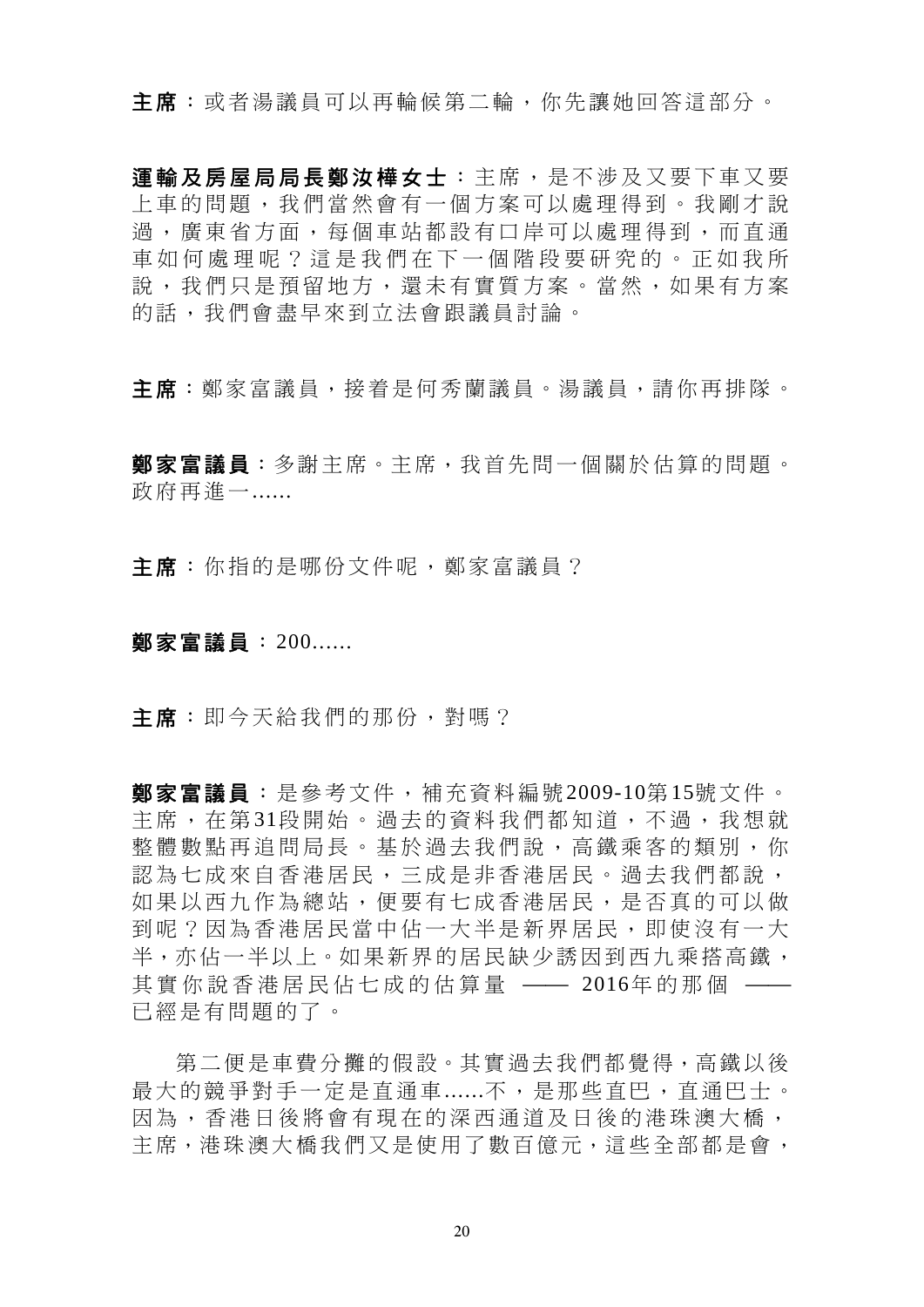一個良好的道路網,一定有很好的直通巴士,是會比高鐵便宜, 而不會慢它很多,這樣的話,這裏的第二點,是另外的擔心。

第三便是第13頁,剛才我第一次發言時,說如果政府把,在 表 9那裏,第 9個圖表,如果政府因應現在去到 2016年,你認為 是有 24萬增加跨境,而有 9萬 9人是使用高鐵,可是如果你的估 算是比現在的基本情況低三成,你營運的毛利率便只有6%。你 看到其實營運的開支大約是7億元,如果你的估算稍為少於三 成,甚至去到四成,你營運收入少於7億元的情況其實隨時都會 發生。所以,我想問一問局長,為何你這麼有信心,認為項目 的營運收益跌至低於營運開支而不會虧損的可能性不大?為甚 麼會有這樣的結論?第二,便是如果真的有虧蝕,因為過去一 直都沒有向我們解釋,與港鐵將會有甚麼協議,我相信如果有 虧蝕的話,政府一定是要注資的,因為港鐵是一個服務專營權, 它不會由港鐵自己掏腰包來營運這條鐵路。所以,這裏一定要 很小心的,主席,因為過去我已經說過,西鐵、機鐵,落馬洲 支線全部通通都是過於樂觀的,如果這條也是過於樂觀,要蝕 本,政府怎樣與港鐵分擔?政府怎樣去處理這項虧蝕呢?一定 是要注資的,你注資的問題,過去是從來沒有討論過的。所以 希望局長在此可否解釋一下?

主席:局長。

運輸及房屋局局長鄭汝樺女士:主席,也許先提供一些資料, 現在西鐵的客流量已經回到我們初預計的九成,當然開了南環 線是有幫助的。另外,議員問到為甚麼我們覺得9萬9人,這個 開初的預測是有信心的。第一,是我們只計算自然增長,我們 沒有計算任何衍生的。我們回看內地現時建成高鐵後,是會帶 動新的人流,意思是因為高鐵這麼方便,他便會多到訪香港, 或者香港人本來到內地探親戚,或者他是在內地長駐的,他回 來探望家人,以往一個月才回來一次,現在這麼方便他一個月 便回來兩次。這些衍生我們是完全沒有計算的,我們只是計算 自然的增長,所以9萬9的基礎是這樣。

另外,為甚麼我們認為是有信心呢?第二便是剛才議員說 到,因應議員的要求,我們去解釋所謂最壞的情況是怎樣。我 們主要是把國民生產總值的假設盡量調低,例如把香港未來 20年 的 GDP增長調低至每年 1.5%;把廣東省的增長率調低至 每 年 2.5%至 4.5%。如果我們說廣東省現在是一個雙位數字的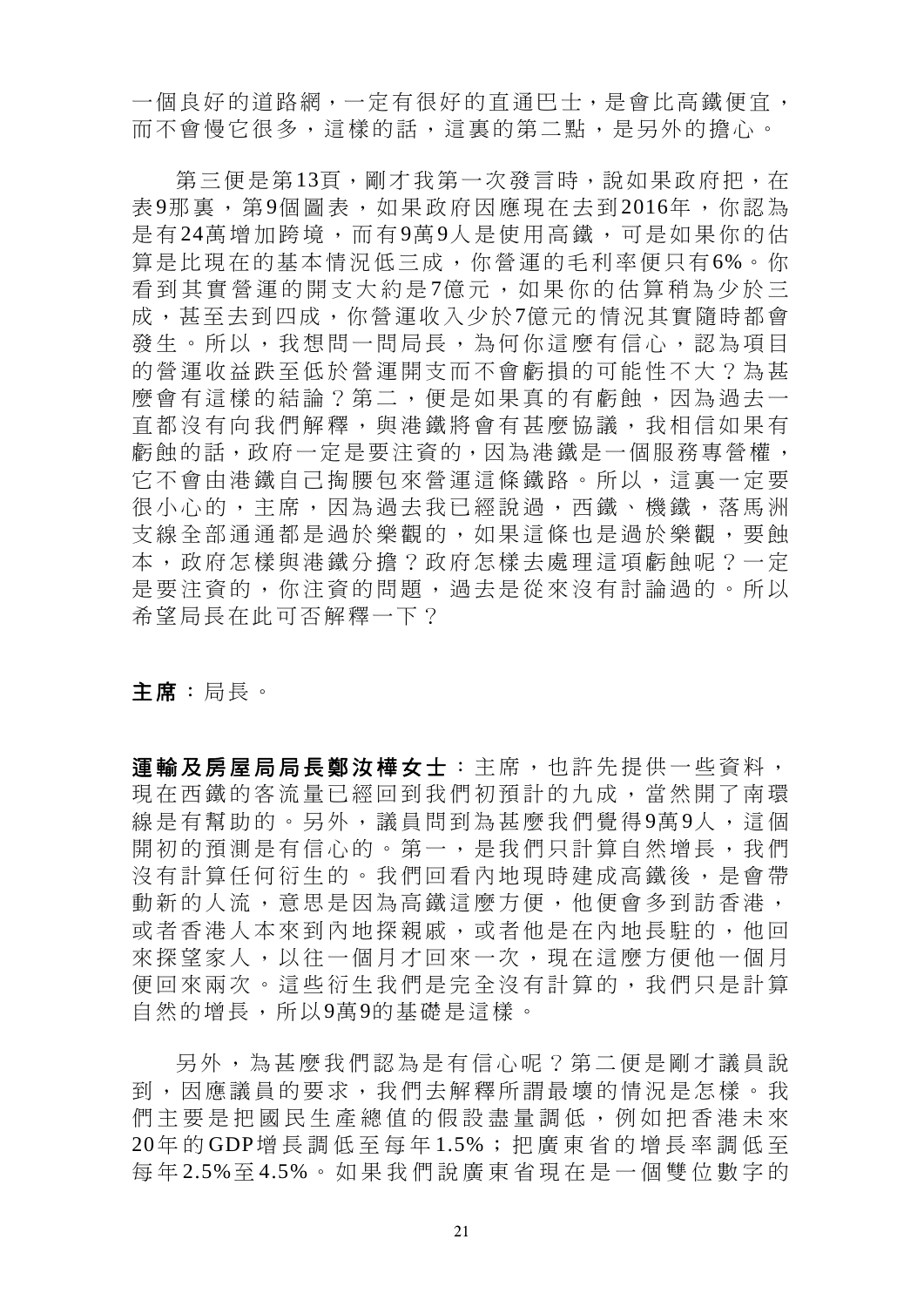GDP,我們把它的假設下調至 2.5%至 4.5%,我們覺得是極之悲 觀及很難發生的,因為是變成一個發展中的國家這樣的假設。 因應這樣的原因,我們便覺得,我們的估算是一個非常保守的 估算。議員亦問到究竟我們與港鐵的協議是怎樣,這是一個服 務經營權的協議,但其中,或許我簡單,主席,過了時間......

主席:你簡單說完吧,你簡潔回答。

運輸及房屋局局長鄭汝樺女士 :很簡單地說完。其實便是把成 本扣除後,那個盈餘是9:1之分,政府9,地鐵1的比例去分的。 可是這件事,我們不是說每一年的盈餘我們立即去攤分,因為 會是一段時間內,它亦有很多維修、使費等。變相盈餘會在一 段時間內,亦會應付到譬如一些不能預計,有一年半年的情況...... 因為我們的假設是一個很保守的假設,不單是內地的專家,香 港很多學者都覺得我們這是一個極之保守的假設。所以我們覺 得無論是在機制上或估算上,都是可行及保守的估計,多謝主 席。

主席:何秀蘭議員,接着是梁國雄議員。

何秀蘭議員:主席,我沒有回鄉證的,建成後我也沒份坐。但 是,這個不是我反對興建高鐵的原因,一定不是,我是"戥香港 人肉赤"那些錢。因為669億元 –– 我剛才說了,等於28萬間公 屋,立即解決了很多人的住屋問題;亦等於11萬個大學生,讀 3年的全部成本,可是,我們每次叫財政司司長和教育局局長增 加大學學位,每年5 800位同學,合格的,沒有位讀的,叫他增 加多一些大學學位都說不行的,說現在已經"去到頂",去到上限 了,要開辦私立大學,要他們自行交學費。這裏卻豪灑669億元, 你叫家長和學生捱貴學費的如何忿氣呢?

主席,我另外一個是價錢上的問題。我這裏有一個圖表,這 個圖表是另外,我們亦很快要去處理,一個大嶼山醫院建築成 本的圖表來的,是上一次工務工程時,我都要多謝梁家騮醫生 提出來,他說剛剛今年6、7月時,有一間醫院估計的成本 –– 大 嶼山醫院,是32億元,不過他"嘈"得很緊要,"嘈"完回來,上次 那個工務工程小組便減價。他說做了很多工夫,較實際了,變 為 25億不知多少千萬元, 75折左右吧。我現在假設你的高鐵工 程全部"郁都唔郁",你不聽市民意見,你甚麼也不理會,"企硬"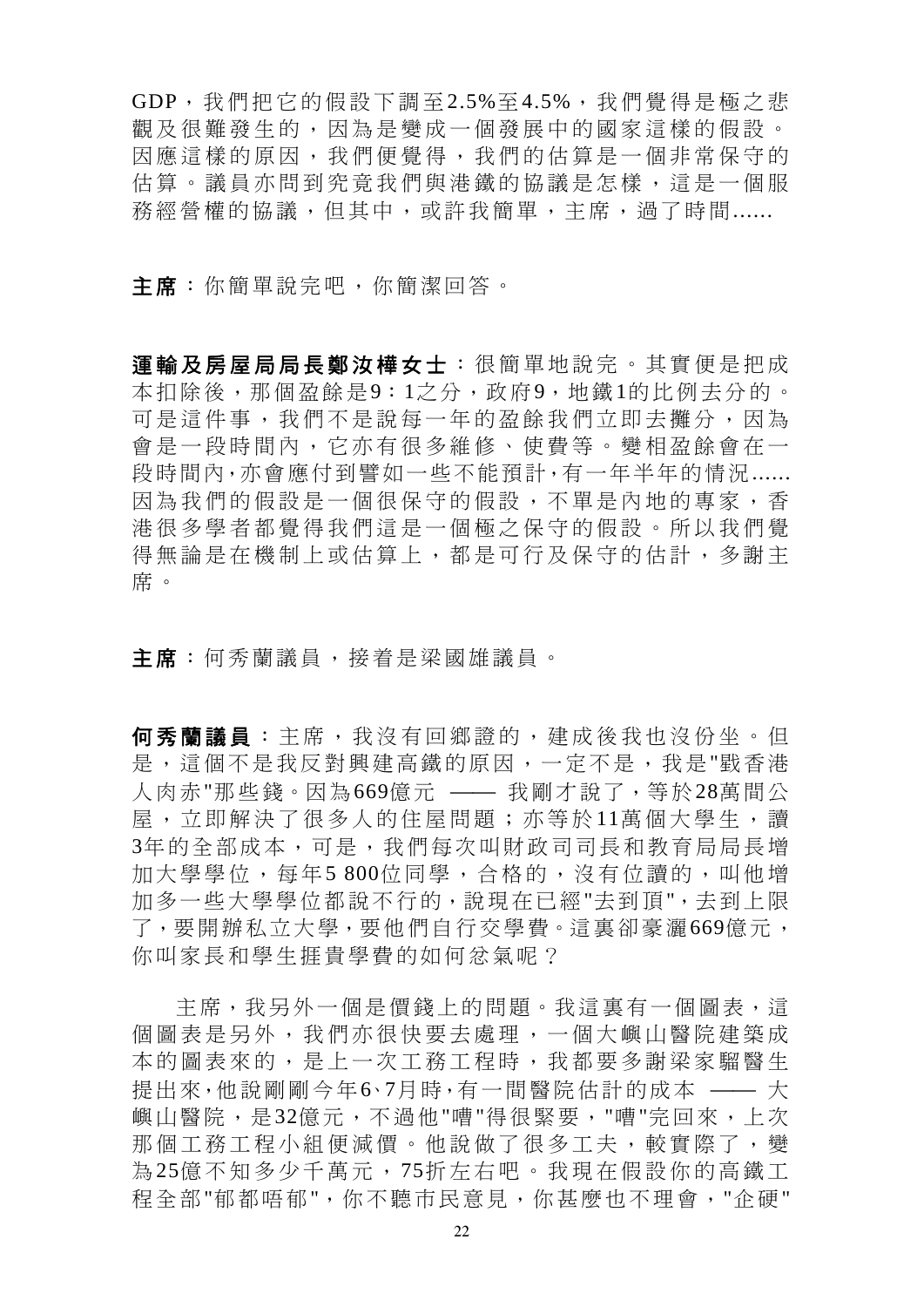在此一定要推。可是,如果根據我們這個另外的撥款申請,是 可以便宜了25%的。我們現時的669億元,是否應該重新再計算 呢?

主席,在這裏有一些建築材料。因為過去我們說為甚麼政府 的東西這麼貴的時候,為甚麼增加了七成的成本時,他是這樣 向我們解釋的,他說國家發展啦,還有四川地震啦,所以對建 築材料的需求突然增大了很多,是故這些材料成本飛升。於是 乎,我們之前做的這些工務工程都看到,大學擴建的工程是增 加了七成的。我不知道高鐵這669億元,是否都按同樣邏輯而增 加了七成。可是,按現時政府給我們的建築成本價格遞增或是 遞減,我讀一些出來讓各位參考:鋼材由指數......在大約2008年 8月,去到 350以上的指數,跌至現時 2009年 9月 是 240。我相信 鋼材在我們很多深層隧道的建築形式中是會使用到很多,軟鋼 又如何呢?對不起,主席,鋼筋是由350跌至190的,我剛才讀 出來的是軟鋼,約355跌至240。

主席:何議員,你給一些時間當局回答好嗎?我相信問題都已 經很清楚了。

何秀蘭議員:我都先講完最後一個,主席。另外便是紙皮,即 金屬模板都是在隧道中會大量使用,就由270去到175。我想問, 我們整個工程中,這一些跌價如此厲害的建築材料,是佔多少, 百分之多少?

主席:局長......

何秀蘭議員:跌完後,我們可以減價多少?政府有沒有計算這 數字讓我們去參考?

主席:局長,你哪一位同事可以回答?

### 運輸及房屋局局長鄭汝樺女士:署長。

主席:署長,路政署署長。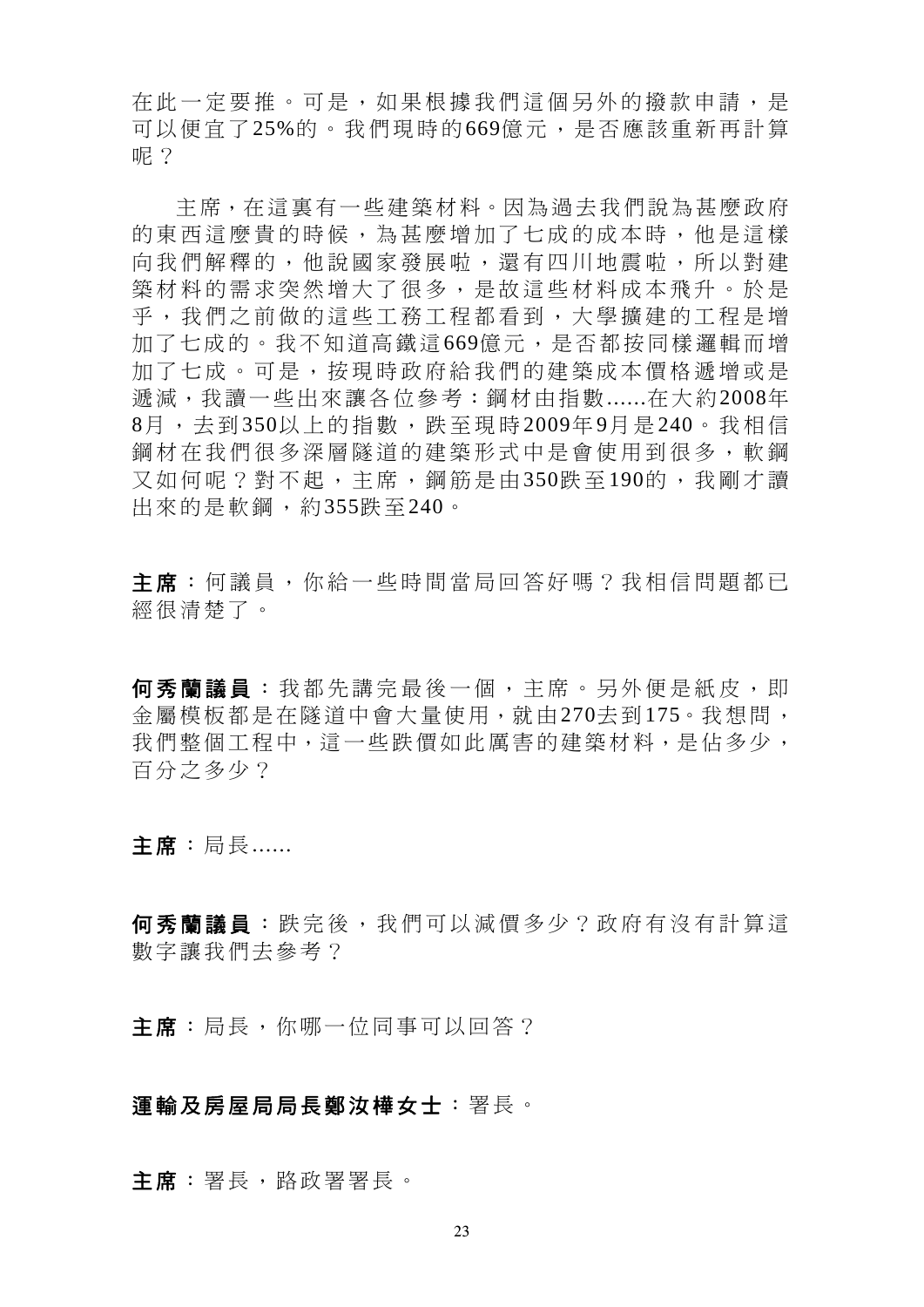路政署署長韋志成先生:主席,我們今次申請的撥款,是根據 我們最新掌握的資料來做預算。2009年9月的預算,是根據與鐵 路項目有關,最新標價所得出的資料,然後再預算我們將來的 造價有否可能上漲而做出一個預算,計算出來的撥款。所以, 其實我們已經反映了最新的標價和最新的物價指數,多謝主席。

主席:何議員。

何秀蘭議員:這個計劃和撥款的申請,都不是9月時大家開始討 論的了,其實早於 9月已經來,但你 669億元的時候,你是否那 時候才計算到出來呢?如果是的話,你那個向前瞻的成本又怎 樣計算呢?以及 669億元是分開多少段去做?我們是否可以趁 現在成本低的時候購入多些鋼材,在採購方面今整個成本降低 一點?你有沒有想過一些辦法去減低,還是由得這個......

**主席**:好了,好了。局長回答。

何秀蘭議員:......工程成本是跟着建築材料的循環而"忽高忽低" 呢?

主席:署長,有沒有辦法可以節省一點?

路政署署長韋志成先生: 主席, 我們其實已經考慮過有沒有節 省一點的方案,我們今次申請撥款的設計,基本上是我們覺得 最適合於今次高鐵用途的設計。至於將來物價上漲我們會怎樣 處理,便是在今次中,我們其實有130億元是建造價格上漲的估 算來的。這130億元未必一定需要用光,假設將來物價是下跌的 話,便在合約中有一個調整的機制,令我們不需要全部用光這 個物價上漲的預算。

主席:600多億元的工程,130億元是預算它物價上漲啊?

路政署署長韋志成先生:主席,我們於文件中已經交代清楚這 個數字。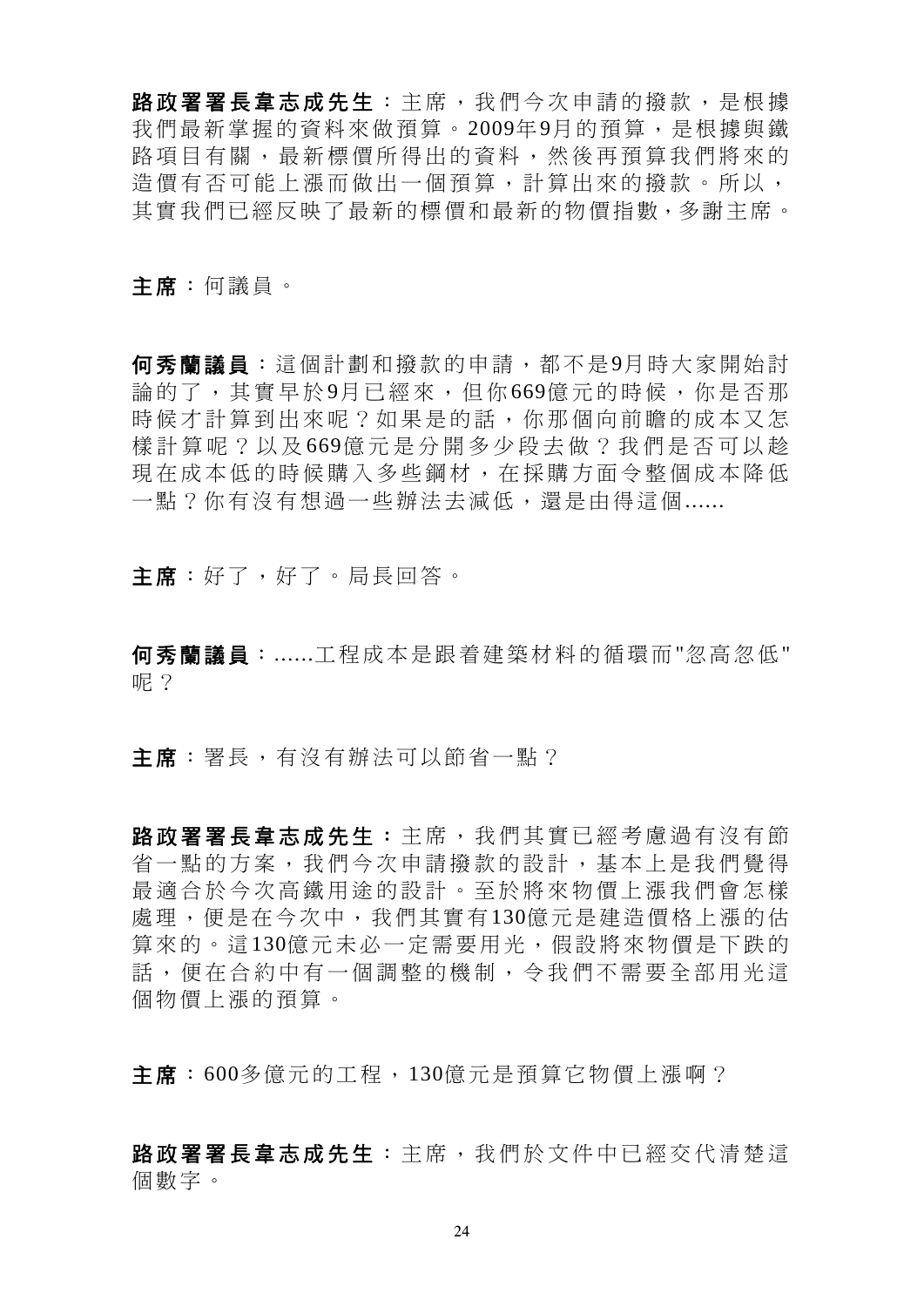何秀蘭議員:主席,可是署長有件事未回答我,便是鋼材是佔 百分之多少......

主席:你排隊吧,不好意思。如果每個人都是這樣,有些人便 會很憤怒的,你再排隊吧。梁國雄議員,接着是潘佩璆議員。

梁國雄議員:主席,根據立法會FC29/09-10號文件第15段,即本 會秘書處引述政府的說話,這份文件是CB(1)503/09-10(02)。它 便是這樣引述:"有學術研究指出,高鐵縮減珠三角地區與香港 之間的交通時間,廣東居民赴港消閒的一日遊、周末二日遊將 更為便捷和容易"。我想問,這是甚麼研究來的?這個學術研究 是中山大學做的、抑或是多倫多大學做的,抑或香港大學做的 呢?是甚麼機構,甚麼人做的呢?抑或你綜合了的呢?出自何 方呢?根據何經?根據何典呢?

接下來你們便是完全脫離現實的,因為那些計程車司機告訴 我,說那些一日遊和周末兩日遊的人,連乘搭計程車也不會的, 要數個人湊在一起才乘搭的,要"講價"的。他會買一張這樣貴的 高鐵車票來?你真是"有病"嗎?那些人一定不會乘搭的。你如果 叫他乘搭高鐵,他一定會在香港花費少一些錢,便"益"高鐵,令 本港的計程車司機和快餐店全部都"不該(普通話)"了,做不下去 了 。 "喂 ",你在救甚麼人?你不就是 "袋 錢 "到高鐵的財團中了 **——**如果有乘客的話 ——如果沒有乘客的,便大家攬着一起 死。我現在問你,你的學術研究是怎樣得來的?有沒有預備? 是哪一間大學做的......

主席:讓局長回答......

梁國雄議員:......可否提供給本會?不然我便說你欺騙我的了。

主席:......局長,你們哪一位同事回答?

運輸及房屋局局長鄭汝樺女士:主席,我理解議員所說的,應 該是理工大學所進行的一個......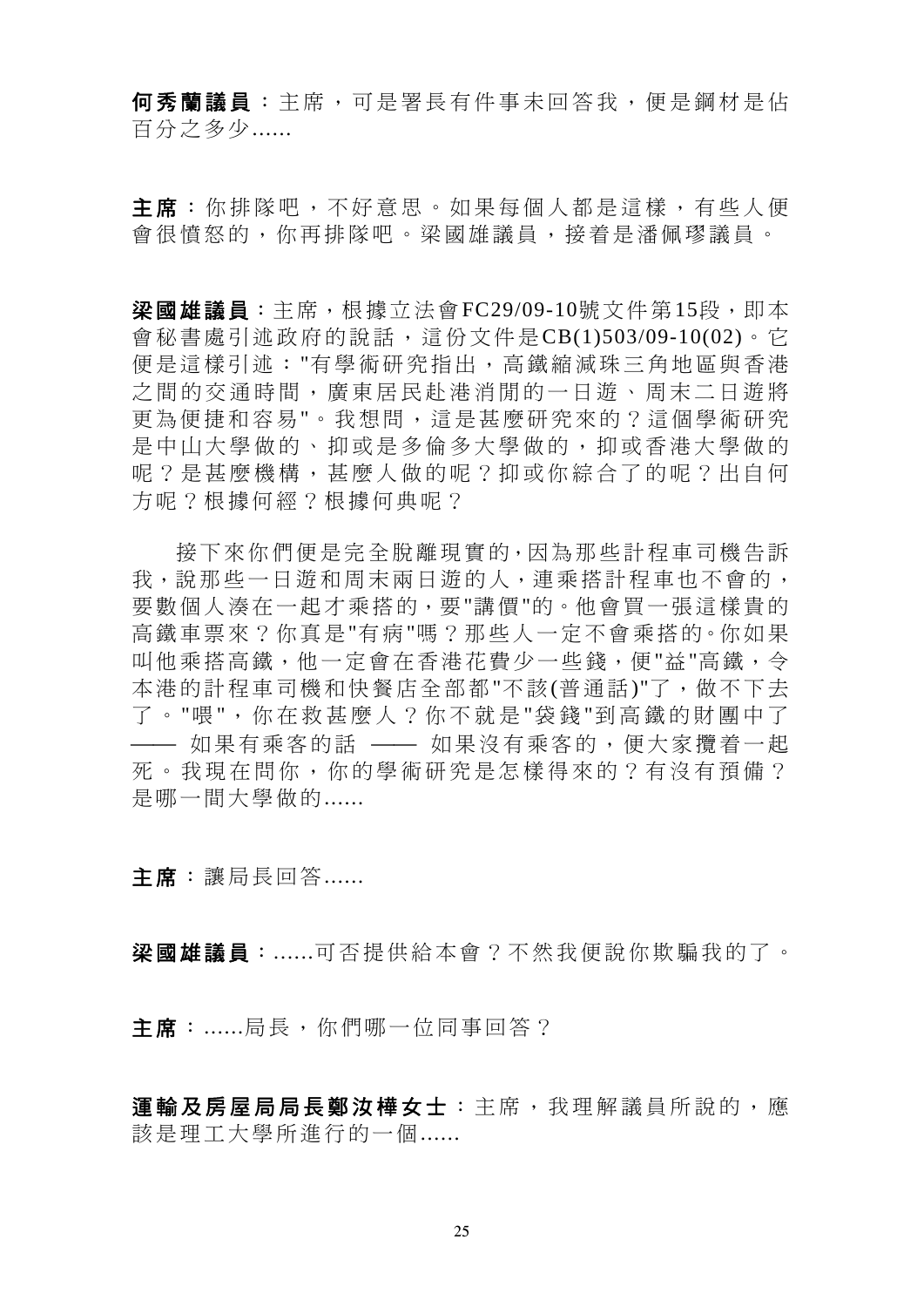#### 梁國雄議員:哪一位啊?

軍輸及房屋局局長鄭汝樺女士: ......如果我沒 ......因為 ......對不 起,因為你剛才說......

主席:局長......不是,這份文件是你交給我們的。

### 運輸及房屋局局長鄭汝樺女士:是不是啊?

主席:是。*(*笑*)*

## 運輸及房屋局局長鄭汝樺女士:......因為......

主席:......是今天早上我收到的那份。

梁國雄議員:是啊。

主席:第8頁......

梁國雄議員:是哪一位啊?

主席:......第15段。你們哪一位找給局長看看,好嗎?是今天你 交給立法會......

運輸及房屋局局長鄭汝樺女士:因為 ......我們交給的文件很多, 我現在要找一找......

主席:......我知道,我會給時間你......

梁國雄議員:......我知道很多,慢慢來吧,不要緊......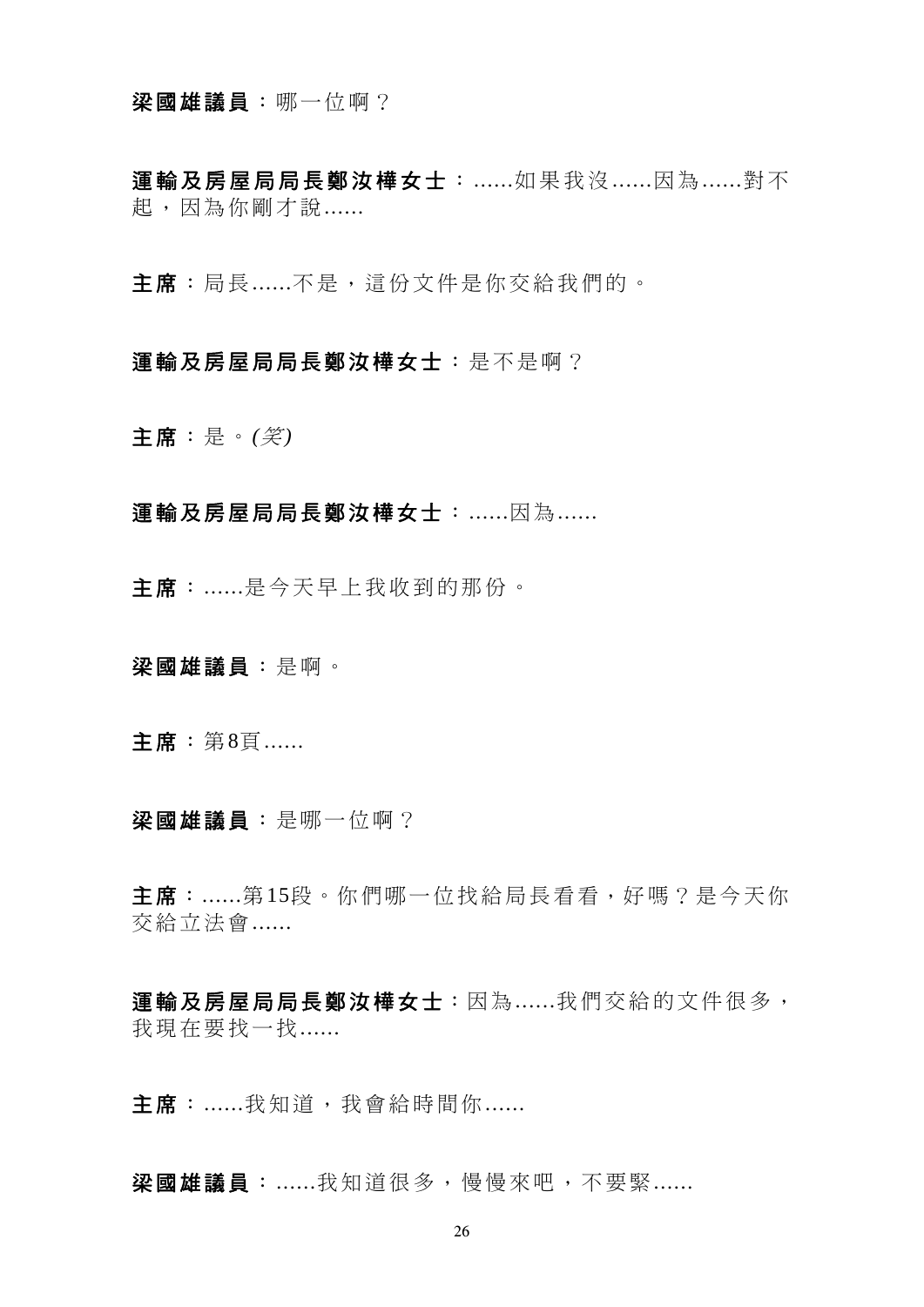主席:......今天給我們的文件,局長......

軍輸及房屋局局長鄭汝樺女士:今天給的那些......

主席:......是。今天給的文件,第8頁第15段的文件。看到嗎......

梁國雄議員:立法會FC29/09......

主席:......可以了,可以了。梁議員,他們知道的了。你或你的 哪一位同事替你回答?這裏是說......

梁國雄議員:......你都不知道是說甚麼的?你給我們做甚麼?

主席:......說就業機會和旅遊業的發展的。

運輸及房屋局局長鄭汝樺女士:議員,我們交了24份文件 ......

主席:不要緊,局長。你說說今天這一份吧......

梁國雄議員:不要緊,那麼你便不要今天通過吧。交24份文件 給我們,你現在都找不到,你又叫我們今天通過,你即是"玩" 我們啦?

# 運輸及房屋局局長鄭汝樺女士:法會 ......你們 ......

主席:局長,你如果......

梁國雄議員:你找文件都找不到的......

主席:......我們職員給局長一份文件。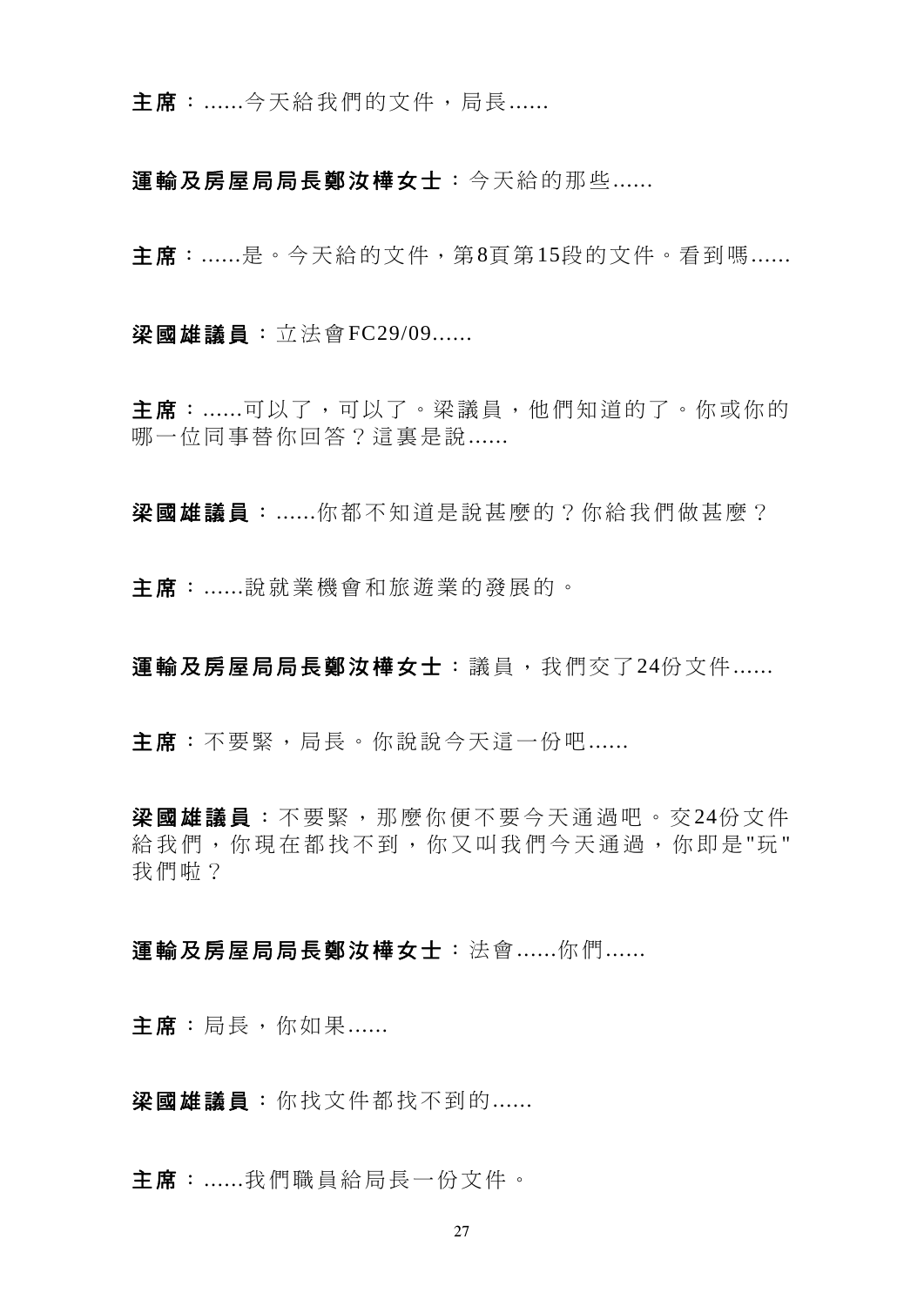梁國雄議員:......對了,給她一份吧。這樣今天還如何能夠通過 啊,局長?文件你都找不到。

運輸及房屋局局長鄭汝樺女士:不是,主席,我剛才跌了麥克 風,我只是撿回。

主席:不要緊......

梁國雄議員: OK, 不要緊......

#### 運輸及房屋局局長鄭汝樺女士:沒問題吧?

梁國雄議員:人在做天在看......

主席:你看到那一段嗎,局長?

### 運輸及房屋局局長鄭汝樺女士:我看到了。

主席:請你回答。這些研究是誰做的呢?

軍輸及房屋局局長鄭汝樺女士 : 應該是我剛才說那位理工大學 陳文鴻教授做的。

梁國雄議員:甚麼?聽不到。

### 運輸及房屋局局長鄭汝樺女士:陳文鴻博士。

主席:梁國雄議員,你可不可以載上聽筒。

梁國雄議員:陳文鴻博士,是嗎?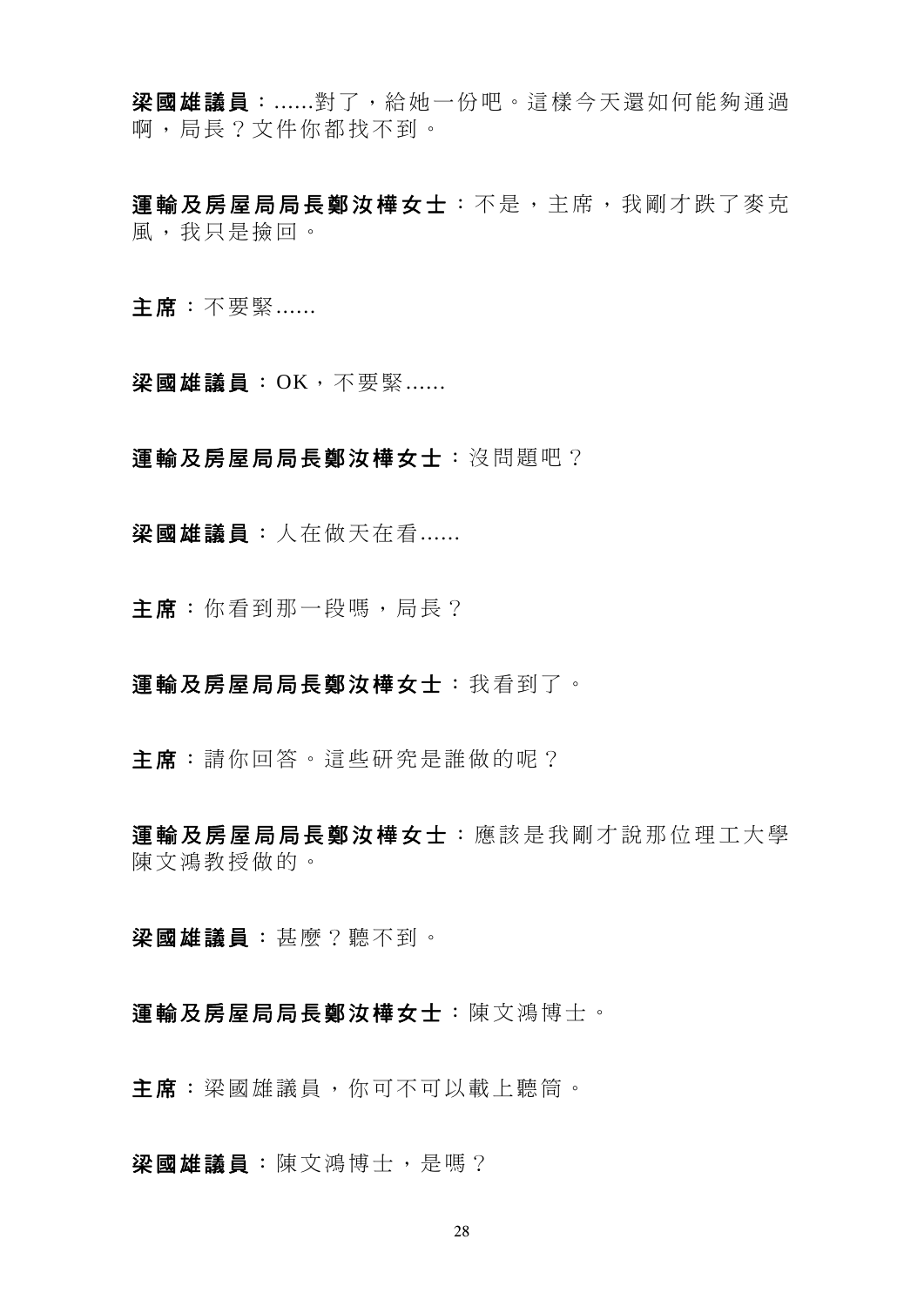### 運輸及房屋局局長鄭汝樺女士:或者我請......

梁國雄議員:陳文鴻博士,他是博士,我認識他數十年,他是 左派,現在他掛着"理工"之名,只是掛名,他不是理工本部的。 他那個甚麼中國研究中心是掛着"理工"之名,是私立學院而已。 你找個這樣的人?

主席:梁議員,梁議員......

梁國雄議員:親共,"老兄"......

主席:梁議員......

梁國雄議員:......有沒有獨立性呀?

主席:梁議員,你問了問題便給局長回答,現在不是大家對話。

梁國雄議員:哦,這樣子。

主席:你的問題是甚麼?你再說一次給局長聽。

梁國雄議員:我問她,哪位做?甚麼機構做?那麼"理工",他是 "理工"甚麼先得喫?他是否"理工"本部呀?抑或他攪了一間中 國甚麼經濟甚麼研究中心。

## 運輸及房屋局局長鄭汝樺女士:或許我請署長補充一下吧。

梁國雄議員:"老兄"。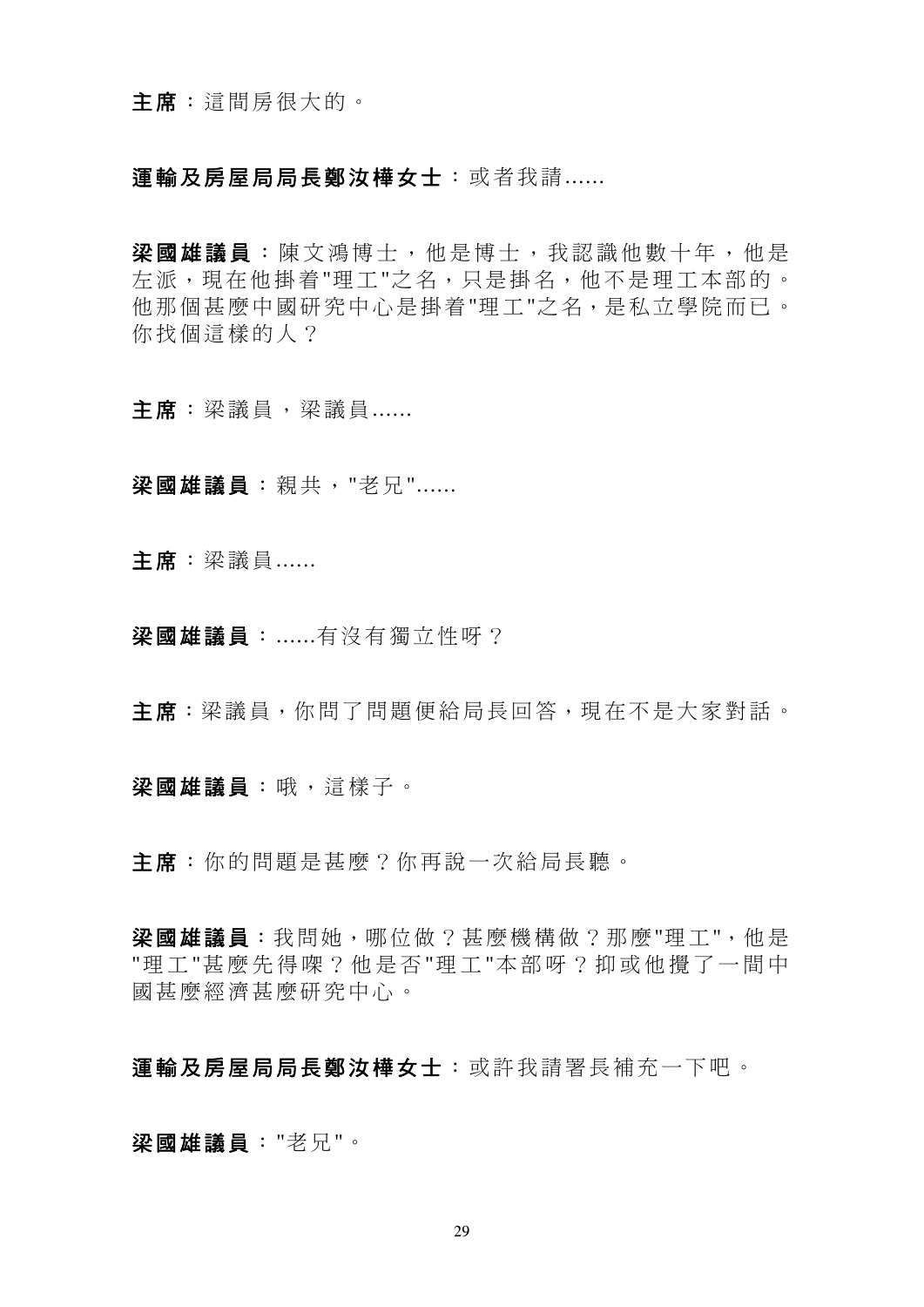運輸及房屋局局長鄭汝樺女士:它都是一個中國的研究中心。

主席:哪一位?

路政署署長韋志成先生:中國商業研究中心,沒錯,你說得沒 錯。

梁國雄議員:便是囉。那間根本都不是"理工",只是掛名,即是 他付錢給"理工"掛名,然後收取別人學費的學店而已,"老兄"。

### 運輸及房屋局局長鄭汝樺女士:主席......

梁國雄議員 :不要說這些說話吧 。我是認識他的,原來就是 陳文鴻呀?不用吧,我知道了。

運輸及房屋局局長鄭汝樺女士:......不是,主席,我想明白那個 問題在哪裏......

梁國雄議員:他在大陸做生意。

主席:你沒有問題,是嗎?好了,潘佩璆議員......

梁國雄議員: 有呀, 我問她為何找陳文鴻, 找個這樣的人做呀? 為甚麼?

主席:還有10秒鐘......

梁國雄議員:你委託我做嘛。

主席:......局長,你為何要找他做呢?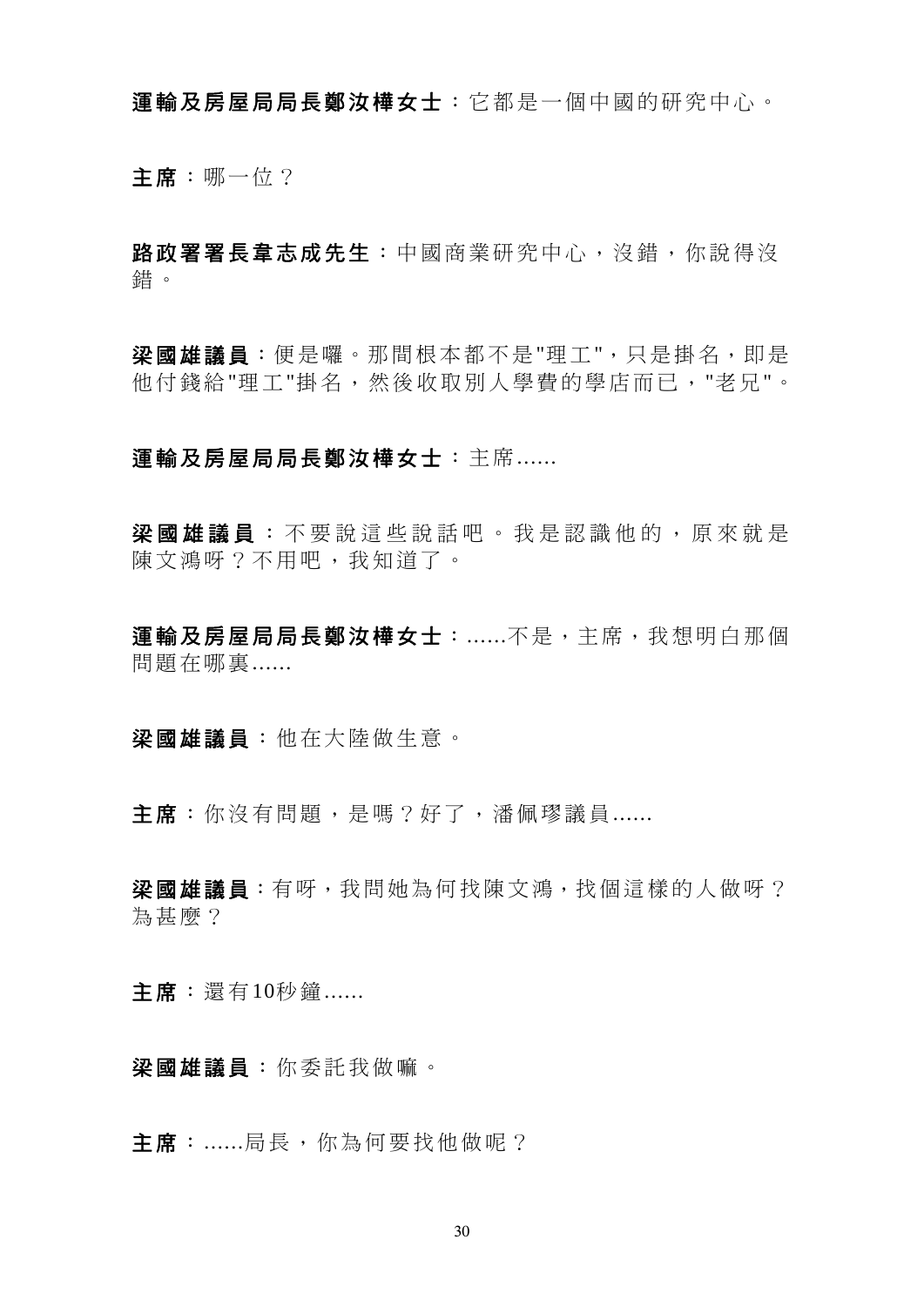運輸及房屋局局長鄭汝樺女士:主席,我們是......這一個是他做 了關於有關的經濟效益,尤其是衍生的經濟效益。因為我們現 在一直以來,我們做評估是用一個比較狹窄的,只是用乘客那 個 ...... 它的量化了它的時間縮減了多少呢?所以是50年, 870億元, 節省4 200小時, 亦都有意見就是, 我們應該亦都量化, 亦都是看看或者可否以其他衍生的,究竟有甚麼經濟效益,這 樣子。所以,變成亦都有學者對這件事有興趣。那麼,便出了 這個研究,變成我們在文件......

梁國雄議員 :主席,我建議她找曾樹基做,他是浸會經濟學教 授,他與陳文鴻是老朋友來的......

主席:梁國雄議員,你時間到了,你排隊吧。

梁國雄議員:......他反對高鐵的。

主席:潘佩璆議員,接着是甘乃威議員。

潘佩璆議員:謝謝主席,剛才我聽到湯家驊議員提起關於"一地 兩檢"的時候,他提出《基本法》訂明中央政府是沒有權力在香 港設立機關的。那麼,就這件事,我翻查了,根據《基本法》 第二十二條,第2段指出"中央各部門、各省、自治區、直轄市如 需在香港特別行政區設立機構,須徵得香港特別行政區政府同 意並經中央人民政府批准。 "我相信這段說話的意思是很清楚 了,即它是說明中央政府在有需要的時候,是可以在香港設立 機構的。不過,其中一個條件是需要得到香港特別行政區政府 的同意。

我想知道,就這一點來計的話,剛才的討論,關於"一地兩 檢"或"兩地兩檢",甚至我亦聽過有人說過"是否可以在高鐵的車 廂內進行證件的檢查"。我想知道政府在這方面,有否作過深入 點的研究?

主席:局長。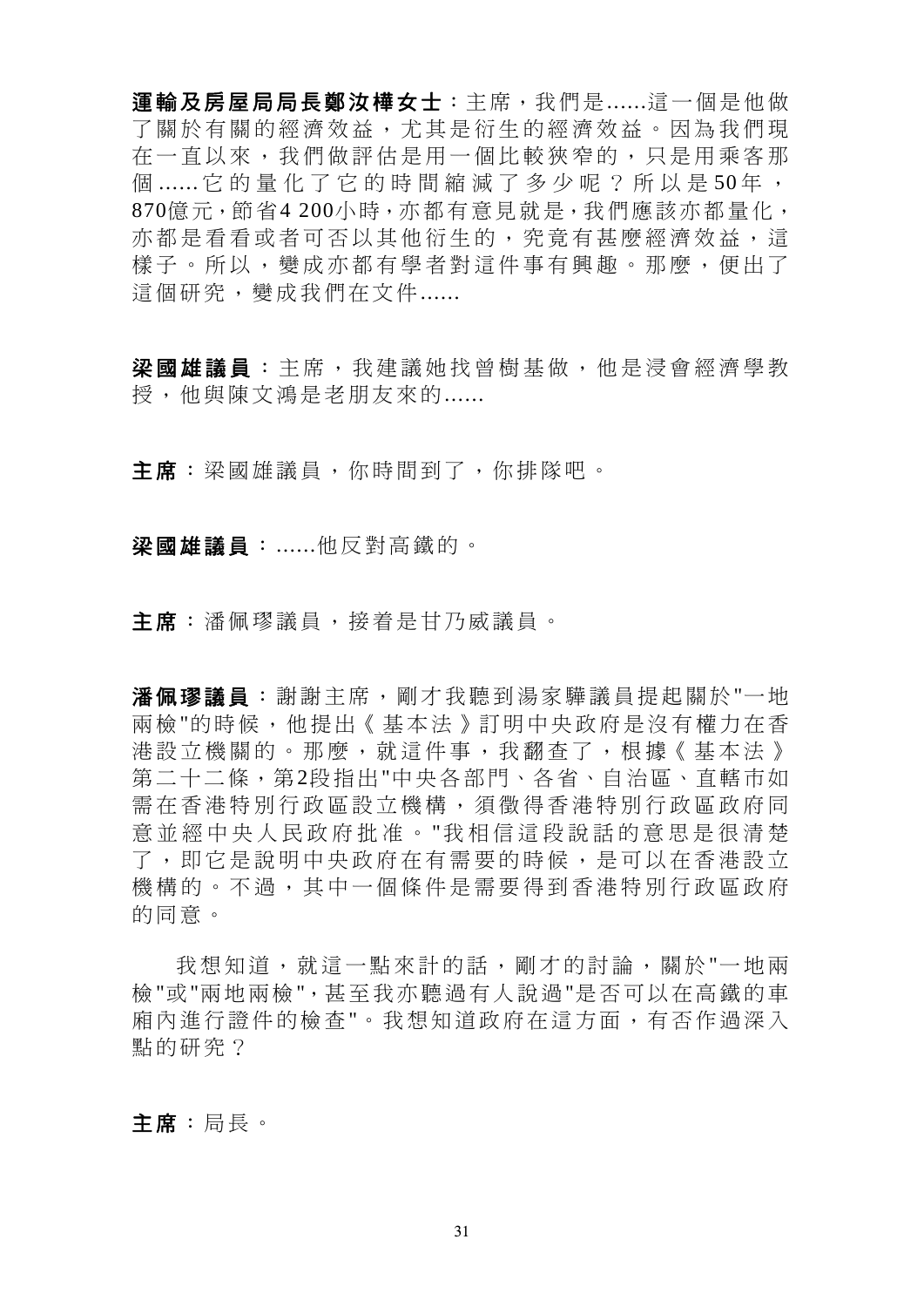運輸及房屋局局長鄭汝樺女士:正正是現時的問題複雜,我們 只是在研究的階段,正如我剛才所說,有很多不同的模式,譬 如英國、法國或其他的方式,美國、加拿大,我們現在是未有 實際的方案,我們只是在一個研究的階段,"車上檢"亦都是我們 理解歐洲有些國家使用的。所以,我們現在只是在一個研究、 分析的階段。謝謝主席。

主席:潘議員。

潘佩璆議員:我就想知道為何你的提案來到我們這裏,現在要 求撥款的時候,政府沒有一個比較明確的政策?因為表面看來 是幾種方案都是可行的。

主席:局長。

軍輪及房屋局局長鄭汝樺女士:主席,因為涉及一個非常複雜 的法律問題。所以,我們現在未有一個具體的方案,變成我們 現時只是一個預留空間的階段。當然,下一步我們亦都要自己 研究好,亦都要和我們有關方面要去磋商,究竟怎樣才可以實 行,用甚麼方式,這樣子。謝謝主席。

潘佩璆議員 :可否說說複雜的法律問題,甚麼做法會觸犯法律 呢?這3個方案是否本身來說,基本上,在原則上是會觸犯法律 呢?

主席:局長。

軍輸及房屋局局長鄭汝樺女士:主席,我想,因為這個問題的 複雜性,我們覺得現在是很難分析每一個方案,我們只在做一 個初步研究的階段,當然亦都是涉及《基本法》的框架問題, 所以我們現在就如我剛才解釋,只是在預留空間的情況下。

主席:怎麼樣,潘議員?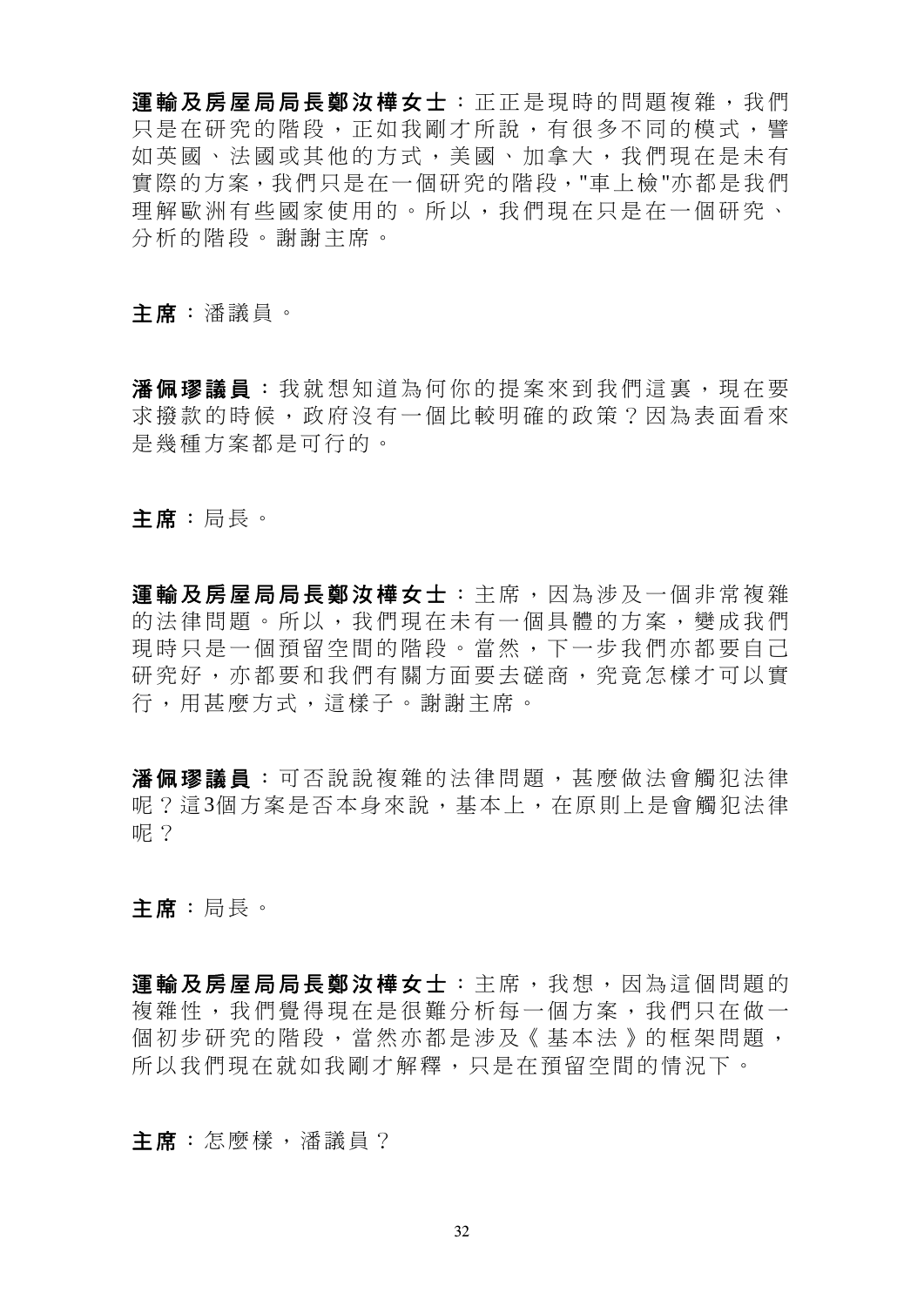潘佩璆議員:我想知道一下,即用不同的方案,按照政府的估 計,實質上會不會對客流量有相當大的影響?

主席:局長。

軍輪及房屋局局長鄭汝樺女士:主席,我們相信,就算最終在 開通的時候未有"一地兩檢",也有其他折衷的方法,好像我剛才 所說,由香港至廣東省,其實不存在這個問題。之後我們說直 通車,現在北京、上海,當然它們是大城市,有自己的口岸,其 他城市可以用其他的方法,會不會有一個比較折衷的方法呢? 這些待我們做完研究之後,亦要多與內地的部門磋商,然後才 能找到一個折衷的方案出來。現在這個階段實在是太早了,我 們未有一個具體的分析。謝謝主席。

主席:你咁早,你又要財委會撥款?

運輸及房屋局局長鄭汝樺女士:主席,因為這個亦涉及海關及 其他部門的問題,我們亦都看到外國有一個這樣的經驗,是做 得到的,好像有些做一個只是行政預檢,不涉及法律各方面的, 這樣做行不行呢?這方面我們亦都會看。但另一方面,就是我 們現在港深廣這一段,完成時間是 2015年,尚有一段時間。那 我們覺得一方面招們預留空間,另一方面,我們要同步繼續研 究,以及和我們的部門磋商,看法律問題可否真的能夠解釋及 實行,我們覺得是可以平行進行的。謝謝主席。

主席:不會浪費金錢嗎,局長?

運輸及房屋局局長鄭汝樺女士:主席,我們覺得在未來的經濟 發展,尤其是內地的高鐵發展,速度實在是非常之快。我們真 的要爭取在高鐵發展這項新經濟動力分一杯羹。我們現在說的 是一個非常複雜的工程,我們所說的完工都是在2015年。所以, 如果我們現在不爭取,我們一方面去建造,只是預留空間吧, 未有一個實際上是怎麼做。我 們覺得這都是一個負責任的方 法。謝謝主席。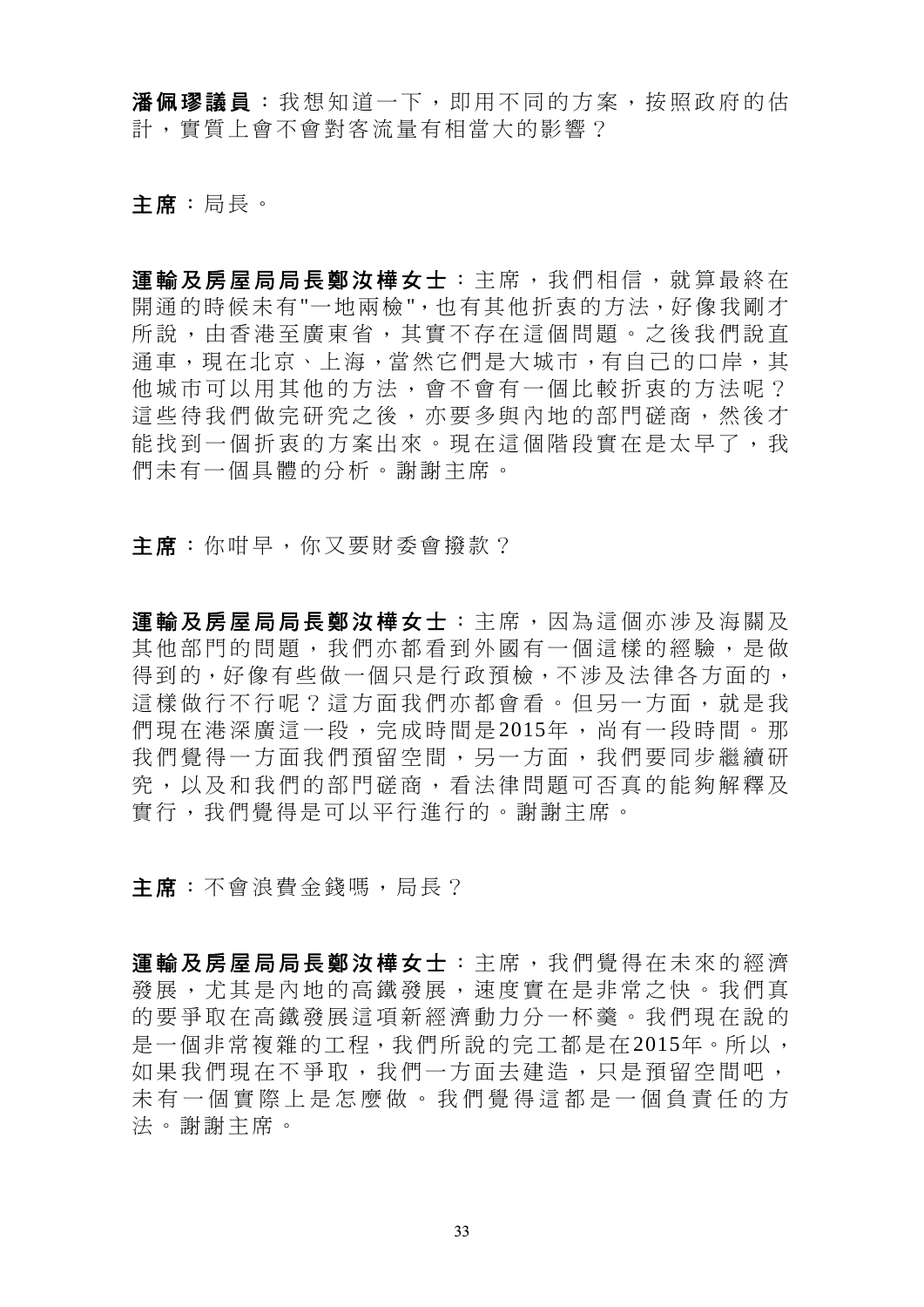### 主席:甘乃威議員,接着是李卓人議員。

甘乃威議員:我想先跟進剛才鄭家富議員的提問,有關如果虧 蝕的話,究竟政府財政的承擔是怎樣。局長剛才回答賺錢會是 9:1之分,那麼,虧蝕的情況是如何處理呢?這是第一個問題。

第二, 就是我想問剛才我有提到, 剛剛今天政府給我們的文 件第6頁及第7頁,有關經濟效益的預測。經濟效益的預測,就 是如果根據基本情況低 30%的客流量,你們營運的毛利率只有 6%,由 34%(即基本情況)變成只有 6%。我想問問,這裏我看不 到你有做經濟效益的預測,如果低基本情況30%的話,究竟經濟 內部回報率是多少呢?現在如果基本情況是6%的經濟內部回報 率,在你的文件第7頁所寫,那麼,如果是低於30%,究竟經濟 回報率是多少呢?

第三個問題,就是我上次提出要局長用基本情況低40%,我 不知道局長為何自己"晡"了10%,為甚麼我要用40%呢?因為用 西部通道及用西鐵的經驗,你都是用基本情況低於40%的。上次 我提出你要低於40%,我不知道局長為何自己"嘣"了10%去,你 可否解釋原因,為何你不敢用低40%的情況,向我們作一個解釋 呢?是否屆時低 40%的話,便真的一如我們所說,變成"大白 象",我們會有嚴重的虧損呢?三個問題。

主席:局長。

運輸及房屋局局長鄭汝樺女士:主席,第一個,我想要用回那 一個參考,因為議員說到西部通道深圳灣口岸,我們說如果是 人次的話,當初的初期預測客流是30 800人,現在已經達到 51 400人次,已經是上升……超標了66%,所以我不明白議員說 減40%,可能他只是想開始的時候,還在增長中,大家在習慣一 個新的口岸。至於西鐵,現在它經過的人次去到預測量是九成, 所以我們覺得任何的敏感度測試,都不是胡亂去選一個數目, 減多少百分比,所以我們剛才亦有解釋過,就是我們主要是看 最壞的情況,我們是調節國民生產總值的。我們將基本的國民 生產總值,以香港來說,本來我們預測2%至3.5%,我們將它降 低至1.5%;廣東省的,我們由基本的是4.4%至1.8%,我們將它 大大降低至2.5%至4.5%,因而得出的客流是低30%。因為任何一 個數字,我們只降低30%至40%,不是很有意思,一定要在後面 有一個假設,為甚麼作這樣的假設。所以即是說,如果廣東省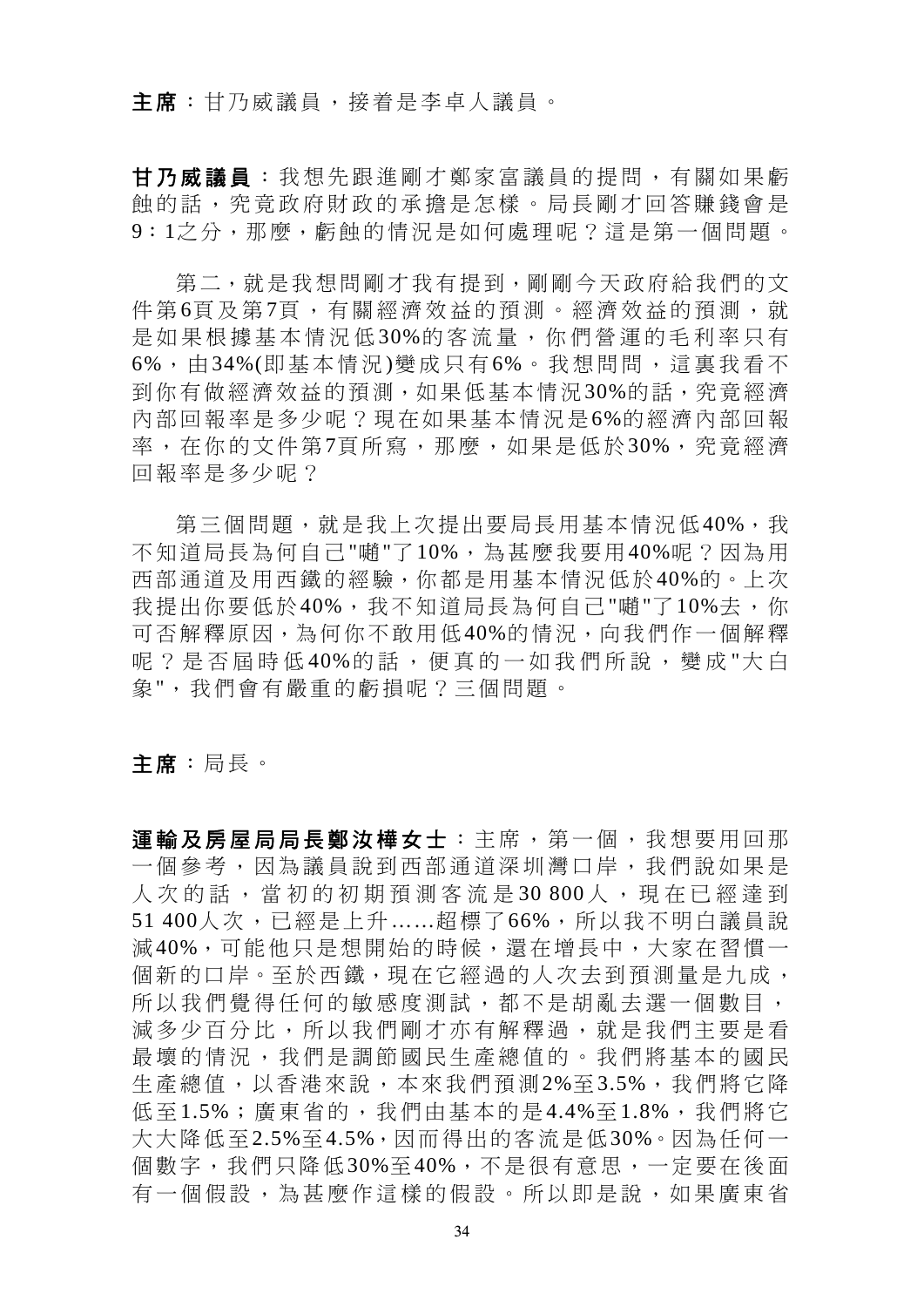的增長率是調到這樣低的話,才是跌至30%,所以變成我們用這 一個來做最壞的情況,這個是議員的要求,但我們本身自己做 的基本及低客流,我們是不會去到這樣低,我們覺得這不是一 個適合的參考,我們只是低客流,就將廣東省的調低至3.4至 9.8,因為對比廣東省以往10年,它是以雙位數字增長,我們覺 得這已經是一個比較保守的低客流預測。

至於議員剛才問,關於長遠來說分擔的服務經營權費是怎樣 的呢?因為我們用了一個極為保守的人流預測,我們剛才解釋 過為何99 000是一個很保守的呢,因為我們完全沒有計算衍生的 增長,我們只是計算一個自然的增長。所以,我們覺得這一個 鐵路,因為它亦都沒有一個利息的支出,不是用一個借貸。那 麼,議員剛才說會否是一個長期虧蝕的情況呢?我們覺得是不 會發生的。但如果是短期的話,其實在累積盈餘方面,我們覺 得是可以處理得到,因為我們現在用的是減去成本之後,是政 府9,地鐵1,這個分擔,我們未必需要在短時間,每年都向它"埋 單找數"這樣子,我們是用一個長期,看它的經營狀況,亦說過 盈餘需要累積,譬如說為了一些維修、大型維修等。所以,我 們覺得現時的機制是可以應付這條鐵路,甚至是在一個比較壞 的情況下,都是完全沒問題的。謝謝主席。

主席:我讀出現在排隊的議員的名字。李卓人、李國麟、葉劉 淑儀、余若薇、李慧琼、謝偉俊、陳淑莊、劉江華、梁家騮。 李卓人議員,李永達。

李卓人議員:不是,我立即問問剛才所說的,我聽極也不明白, 怎麼可能一個政府可以假設是一定賺錢的,就算短期虧蝕也可 以累積盈餘去解決、對沖?

好了,我想問的問題,你都不可以完全作假設吧,如果是長 期虧蝕的話或是你開始時都未有累積盈餘吧,你怎樣做呢?你 是否根本未有盈餘或你的盈餘已經不能填補,或沒法填補,那 你會怎樣做?你是否要政府注資,還是 —— 我最怕的一件事 ⎯⎯ 以港鐵整體加價來填補那筆數,我們豈不是更"大鑊"?或 許你先回答這個問題,我還有其他的。

主席:局長。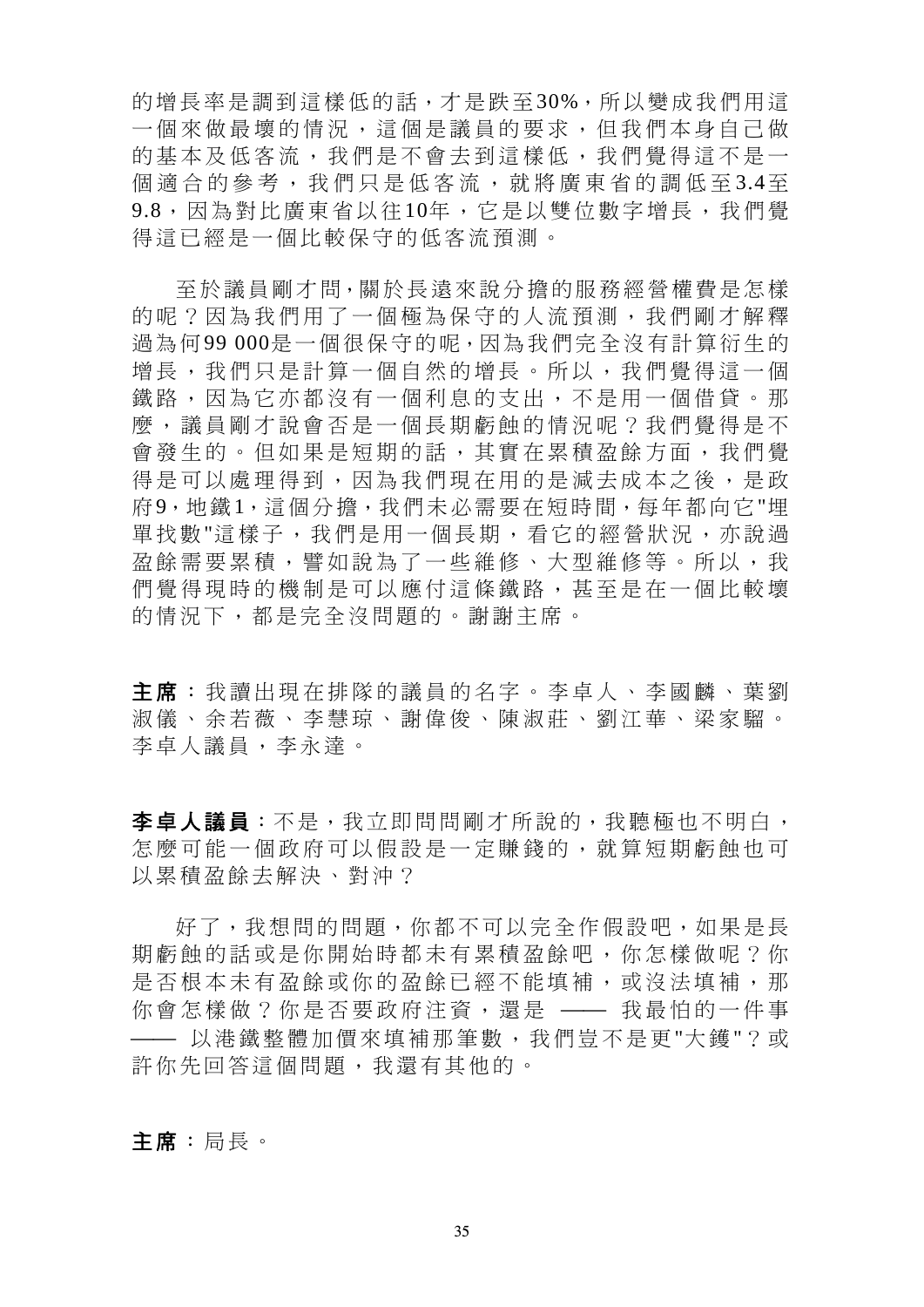運輸及房屋局局長鄭汝樺女士:主席,現在港鐵調整票價是有 它的機制的,不是會看究竟港深廣高鐵的 ......我想議員都很明 白,就是0.5乘以物價,再加上0.5乘以其公司,再減去其生產力 的數目,所以,它是有一個機制規管的。這一方面,我們為何 覺得這一個服務經營權應該可以支持呢?第一,就是它本身的 營運成本,我們是一個比較合理,以及我們覺得是一個比較肯 定的估算,因為除了......

李卓人議員:主席,你說過很多次,我只是問一件事,如果"唔 掂"的話,由誰去負責?

主席:是的,局長,你直接回答吧。

李卓人議員:你直接回答這個問題。

運輸及房屋局局長鄭汝樺女士:用一個很簡單的方法,主席, 其實在一段時間內,如果它真的有一個負現金流,是會先記數 的。因為我們相信這個項目是會有很健康的正現金流的,因為 它......如果是說一些比較大型的資本重置,我們所說的可能是在 十多二十年後,才購買新車等,所以日終其實它的支出便是營 運的支出,反之收入是一個很保守的估計,所以我們覺得是會 有累積盈餘的情況,如果是有短暫或任何事故,在數月內只有 很少人乘搭,是應該用一個記數的方式,因為我們會在一段時 間內,才會因應其營運經營開支,如何與港鐵對分。謝謝主席。

主席:李議員。

李卓人議員 :主席,至今她仍未肯說,其實說到自己很樂觀, 真的要"放長雙眼看看",我最怕的是,屆時"唔掂"的時候,又是 在票價着手罷了......

主席:不是,你回答一句好嗎?會不會呢?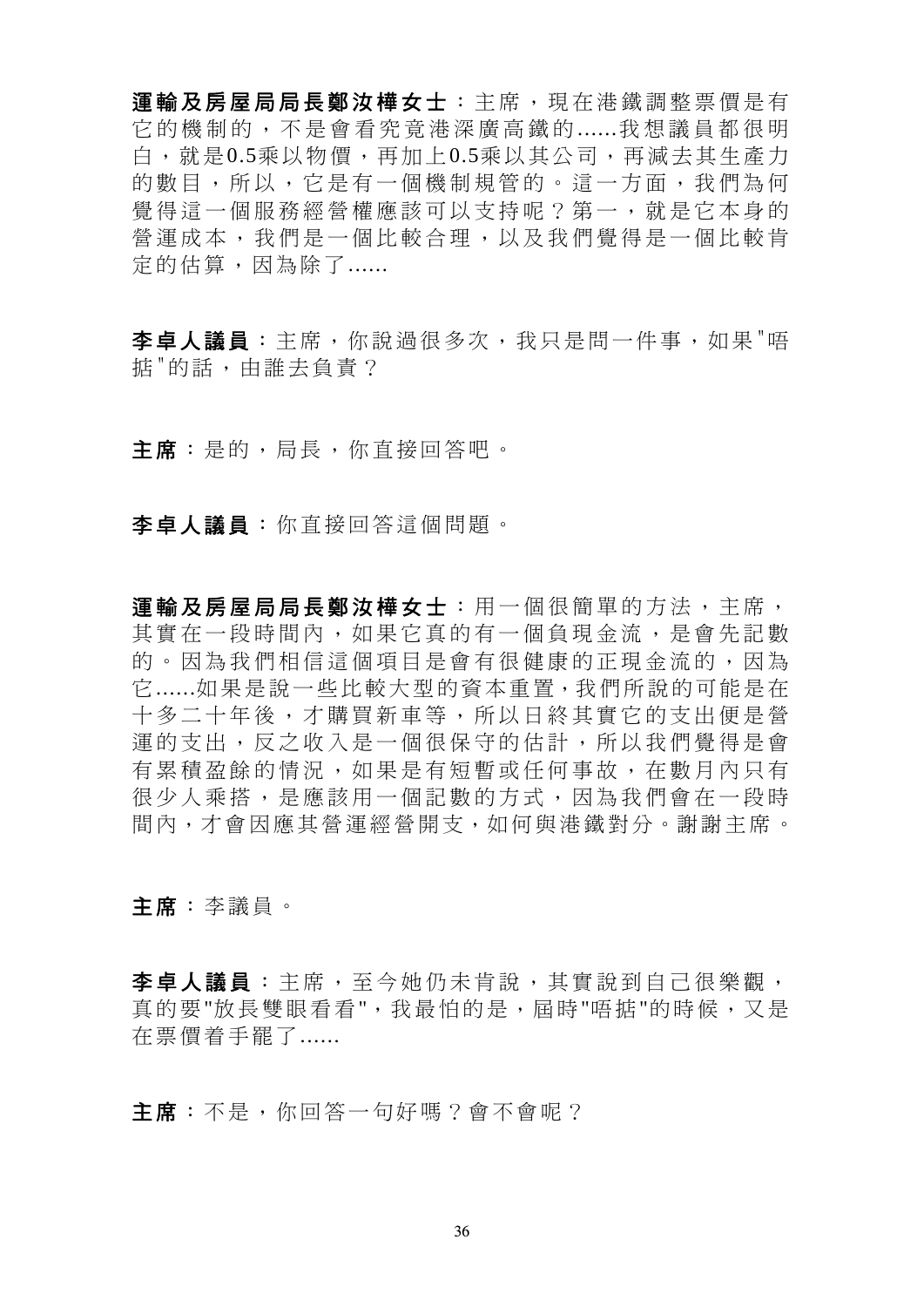李卓人議員:......可能高鐵的票價昂貴,一是政府是"阿公"背上 了,隨便取其一罷了。

主席:因為她說有另外的機制,你直接回答這句吧。

李卓人議員 :不是,即使它不是港鐵的票價,它可以在高鐵的 票價增加的,一樣都是這些 —— 羊毛出自羊身上,所以其實 "是"與"不是"都糟糕,因為如果它錯誤估計,要不是乘客糟糕、 就是政府公帑糟糕。但是,很多時候政府本身的事情真的 ...... 大家要想一想,隧道"捱"到現在,在二十多年後仍在"捱"着,大 家便想到,如果現在錯誤地估計數目,將來的影響有多大。

不過,主席,我說回來,其實我對整個高鐵,第一大問題, 始終是600多億元的問題。我剛才說過機會成本,但我也要說回 到工人,即現時有很多工人說要開工、要"飯碗"的問題,其實這 亦是機會是成本問題。如果600多億元撥去發展其他基建,成效 可能高於西鐵很多很多倍,即又是機會成本而已。問題是將所 有事宜 —— 其實永遠也有就業的成分在內,機會成本放在何 處,如果全部投放西鐵,全吃掉900多億元,便會損失很多其他 機會。如果本身是這樣,難道這對得起工人的就業嗎?如果我 們損失一個機會成本,令很多其他就業不能上馬,其實也是一 樣的。因此,第一點始終是這600多億元,我覺得把公帑這樣大 花筒投放,我完全不可以接受。

第二不可以接受的是,整筆款600多億元,整個目的只為一 點,便是總站一定要在西九興建,我到現時仍不明這迷思,為 甚麼總站一定要在西九興建。即使我不反對建造高鐵,其實對 新界居民來說,你剛才也沒有回答鄭家富議員的問題,其實西 九是最不方便,大家嘗試在柯士甸站步行前往機鐵站,日後, 我不知道由柯士甸站步行前往西九總站會如何,3個總站設在同 一位置,是非常厲害的,不是3個總站,只是3個站設在同一位 置,是非常厲害的。但是,新界居民,難道要求他們到西九乘 車往內地探親嗎?

主席:局長請等一等,局長。

李卓人議員:為何一定要在西九而不可以在其他地方呢?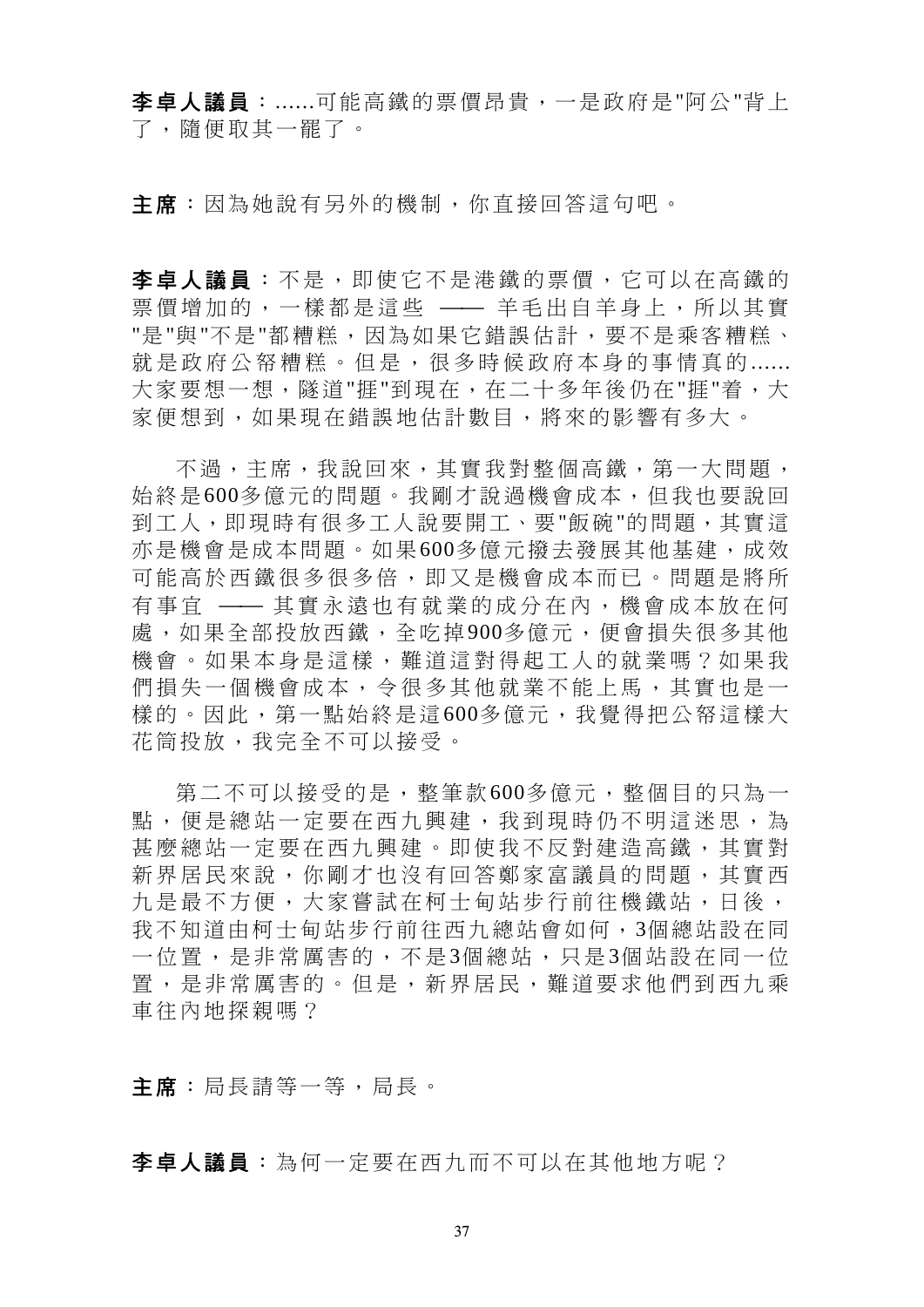主席:為何一定要在西九,這麼迫,局長,請你說一說?

運輸及房屋局局長鄭汝樺女士:主席,綜合外國的經驗,尤其 是我們徵詢過已興建高鐵的地方,他們勸我們,如果有機會將 個站設於市中心,便應該設於市中心,因為這樣才可以增加經 濟效益,否則,如果用一個駁上駁的方式,大家拖着行李,現 時我們說的西九是有"七橋二隊"很全面的(網絡)。行人方面,有 接駁其他的,不單是現時的柯士甸站及九龍站,亦駁接到例如 渡船街、佐敦道等,所以我們覺得現時應爭取用這個方法來增 加經濟效益。

況且,車站設在市中心,我們說的是一個5公里的半徑,已 經覆蓋全港人口的三成及工作人口的五成,我們也須知道,在 乘搭鐵路,或和其他交通工具一樣,不單只看在哪裡居住和人 口分布,也一定要視乎其工作的地點,有很多人因為商務及公 幹的原因來香港的,他們來香港與我們經商或開會等,不單是 探親,到居住的地方。

因此,整體來說,我們曾做過很嚴謹的交通規劃而得出我們 現時的數據,包括它的效益是設於市中心,是一個值得推薦的 方案。多謝主席。

主席:李國麟議員,接着是葉劉淑儀議員。

李國麟議員 :多謝主席。主席,我有幾個問題關於高鐵的。我 看到補充文件第5段開首有很多數字提到日後的高鐵在深圳、東 莞、廣州及廣東省等也有一些數字,......其收費如何、人流如何, 我的問題是,其實以我所理解,高鐵是否應該......不只是在香港 至廣州這一段鐵路,各位,興建是這一段,對嗎?但接駁後, 不單只香港前往廣州,如果香港前往廣州的話,何須興建高鐵 呢?因為已有直通車,這是我第一個問題。因為我看到數字, 為甚麼數字說,預計......要收費也好,說是由香港前往廣州,如 果由香港前往廣州的話,現時的直通車也可以應付的,我們可 以這樣做。問題政府有沒有數字,當進行整體研究時,有提到 日後香港直通國內時,預計的人流如何,有沒有整體數字讓我 們較清楚知道,其實不單是我們用600億元建造多一條直通車由 香港前往廣州,好像鄭家富議員說,只得三成國內客,有七成 是香港客,可能日後會反過來的,如果全部接通後,可能有七成 內地客來香港也說不定,所以,車站要設置在市中心。因為我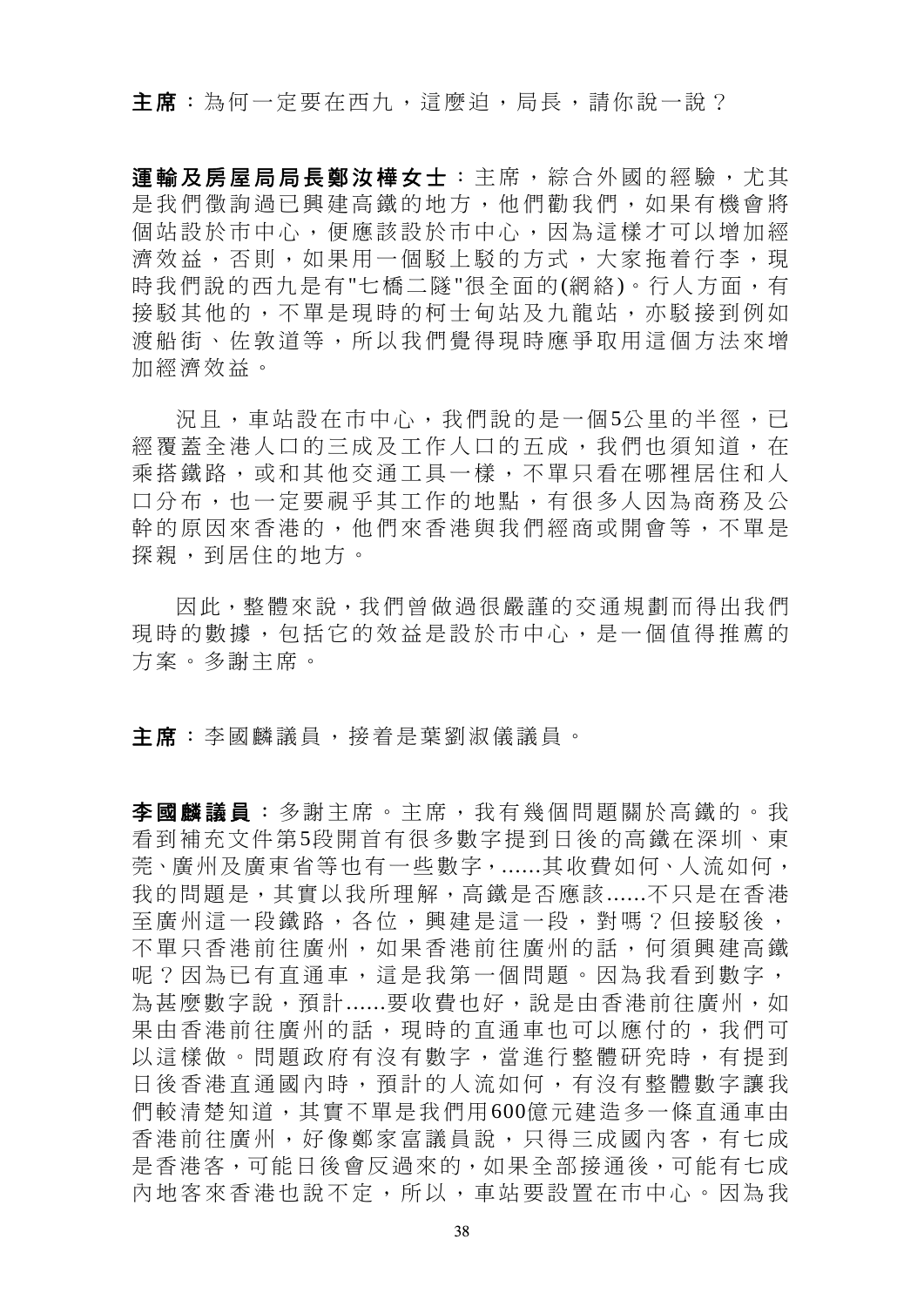看不到這些數字,這是令人擔心的,如果600億元只不過在紅磡 直通車站以外在西九多建一個直通車站前往廣州,用600億元便 以乎有點過份,這是第一件事,我想她澄清這一點。

第二,是交通問題,我想現時有很多報章報道,日後西九的 交通可能出現很大問題,我看看其他文件提到,不是的,日後 會"一五"或"一幾"之後便可能有好規劃。亦有報章今天報道,會 有很多人,弄到擠塞不通,日後西九文化中心及車站會水泄不 通。就這些問題,政府怎麼可以有詳細報告可解決日後的人流 問題,不會造成塞車、塞人等全部擠塞不通的問題,這是第二 個問題。

第三個問題是,我不知道文件是否說這件事,便是賠償問 題,是否現時討論還是......

主席:會一併討論的。

李國麟議員 :一併討論嗎?賠償問題,我相信看到很多當時有 影響的人,包括菜園村的居民,似乎覺得現時的賠償方案不太 理想的,如果有人提出,當然不能原區安置,可否原村安置, 在新界,將來不知有没有新界,至少現在是有的,在受影響的 時間內,找一個地方讓他們選擇,便是讓這條村的村民可以遷 往該地方繼續作出類似他們現時生活上的安排,這又可否做得 到呢?不要只是說賠錢,在這方面,給他們一個商討的機會。 我是有3個問題,請局長回答。

主席:局長。

軍輪及房屋局局長鄭汝樺女士:主席,先回答第三個問題。剛 才提到可否用一個搬村的形式?其實,我們之前也曾解釋過, 其實我們曾很小心考慮這問題,也曾與有關的局方詳細討論。 我們主要覺得有很大難處的,是因為有很多居民的房屋屬臨時 性質,是寮屋的性質。雖然我們當然很理解及明白,他們很多 已經在該處居住了數十年,但從整體政策的角度來看,因為香 港有40萬寮屋之多,如果我們有方案,比如可以屋換屋的話, 整體來說,對於現時的地政方面的政策影響實在太大。所以, 我們今次的方案,我們着力於賠償 —— 一個名為特惠金的賠 償,所以,我們為合資格的住戶可以取得 60 萬元特惠金,或如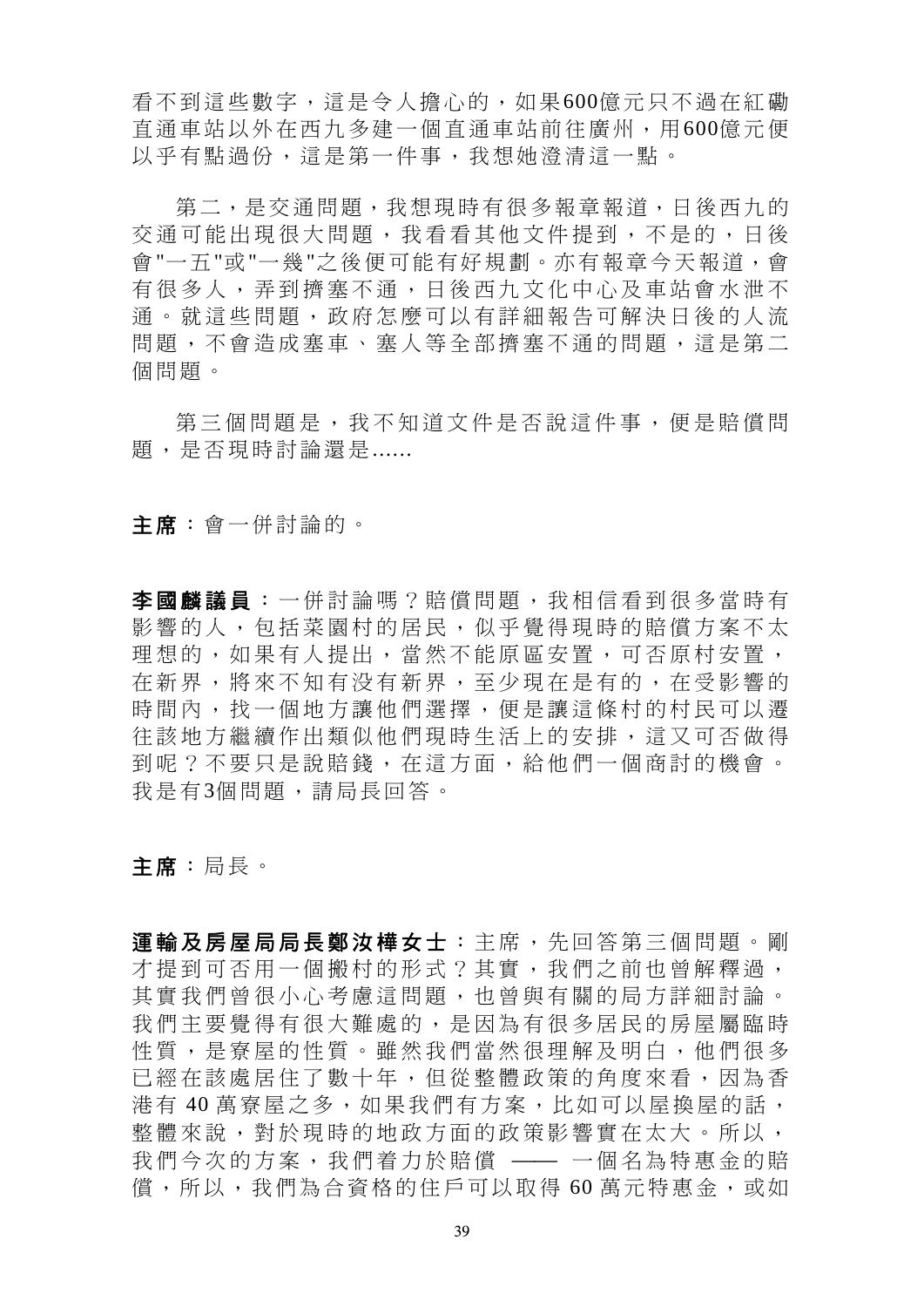果選擇公屋的話,便可取得50萬元,但如果務農的話,在現行 是政策可以讓他們找一幅土地在上面興建一所房屋,雖然仍然 是臨時牌性質。我們為何覺得希望可以推薦此給居民呢?因為 臨時牌的房屋始終是臨時的,如果他們有一定資源,可以變成 一名業主。如果他們喜歡鄉郊生活,可買一層村屋,一定的資 源應可幫助他們,希望他們可以從這方面考慮。

因此,我們覺得不可以從屋換屋的情況......但是,當然,有 些村民,我們不要標籤了賠地只賠給原居民,其實很多村民也 擁有土地,約有三分之一土地是他們的,屋又是他們的。當然, 土地我們是分開處理的,即土地有土地的賠償,如果他們的土 地屬農地,上面有一間臨時房屋,他們仍然會得到特惠津貼的。 所以,整體來說,對居民來說,我希望他們看到我們的努力, 在整體方案上做了工夫。

至於塞車方面,其實,我們今次亦有非鐵路項目,大家經常 說 600多億元,其實車站以 2009年計算是 537億元,如果我們以 2009年計算的話,是有115億元的非鐵路項目,當中包括一些很 重要的新道路網的項目,例如有一個3層道路網,讓跨區的車流 日後無須與前往西九的車流混合,所以,為甚麼現時的造價較 高,因為我們將範圍擴闊,連同我們其他的改善工程,我們所 有主要前往西九的路口,將來至 2031年仍有剩餘的一些容量, 所謂剩餘容量,就是一個交通燈,便應該過到的這些容量。

但當然,還有人提出彌敦道又如何?正正因為我們做了這些 改善工程,現時至 2031年,那些較為舊區的路口,才會返回現 時的情況,但屆時可能我們有其他交通管制或管理措施,可以 改善。因此,整體來說,無論西九本身區域,還是延伸的其他 附近區域,整體來說,交通是有改善的。

剛才問到關於票價的假設問題。在這方面,我們現時究竟預 計的票價是多少呢?因為現時仍未達到開通,但我們亦曾與內 地鐵路部溝通,在廣東省,用現時的直通車的票價作參考,為 甚麼我們現時直通車的票價是180元,所以我們覺得這是一個競 爭性的票價。至於廣東省以外......

主席:現時請快答覆這一點吧。

運輸及房屋局局長鄭汝樺女士:......我忘記看鐘,不好意思。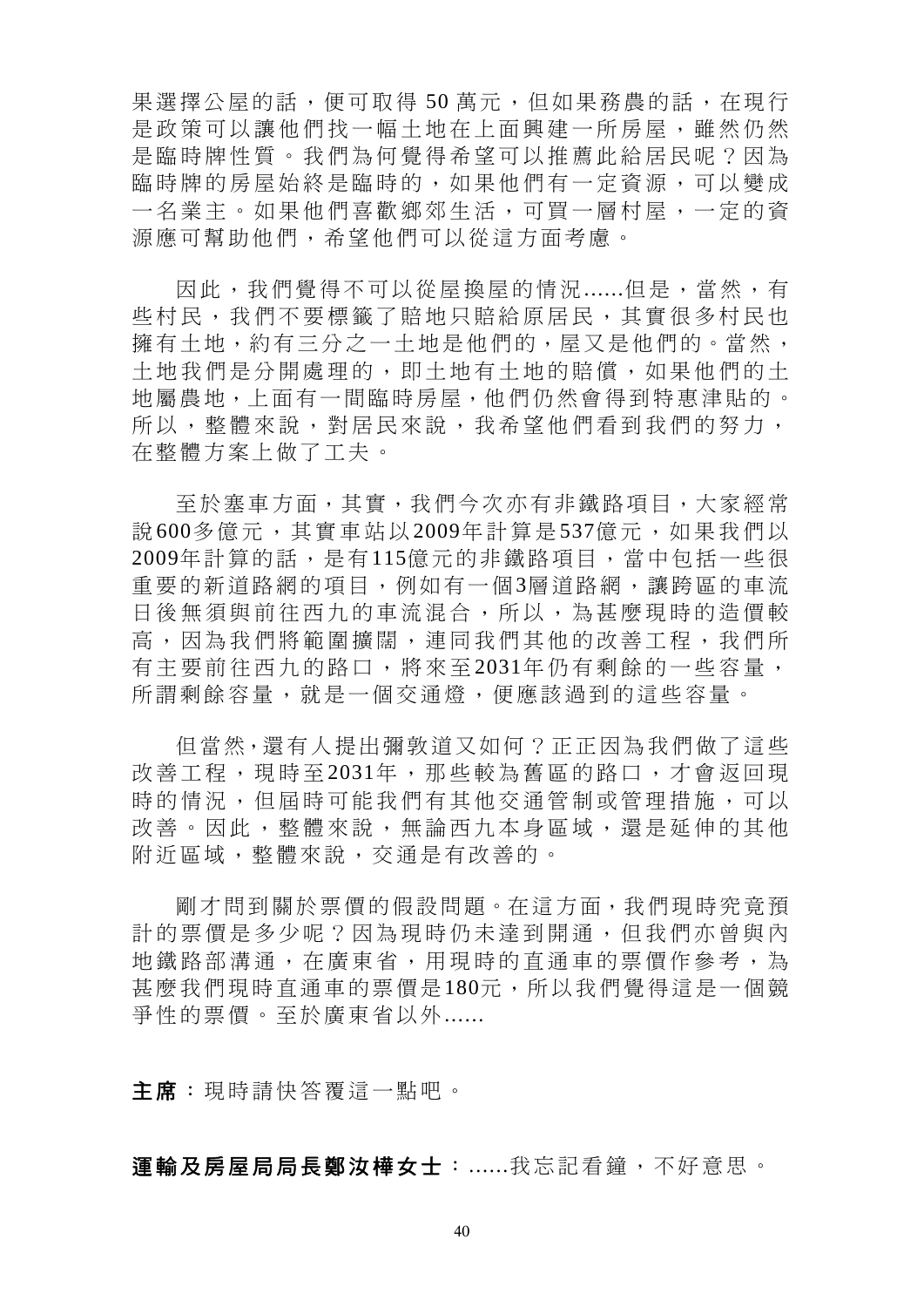主席:請簡單回答吧。有没有這些資料?

運輸及房屋局局長鄭汝樺女士:......至於廣東省以外,他們現時 亦以里數的方法計算,即是說,平均每一里約收0.6元來計算, 所以平均來說,例如前往武漢,可能是現時飛機票價的約七至 八成,但現時尚早,我們覺得無論廣東省或廣東省以外的票價, 都是非常具競爭......

主席:局長,他不是問你票價,而是問人,有多少是廣東省...... 不好意思了,因為我們有超過10個人正在排(隊),你要繼續排。 說甚麼,聽不到? $(\angle$ *聲*)

葉國謙議員:會議開至何時?

主席:我們剛才……

葉國謙議員:因為還有10個人正在排隊。

主席:我知道,我們剛才的會議是由5時05分開始,至7時05分, 因為你們寫得很 "死 ",然後,我唯一可以行使酌情權的是增加 15分鐘,則至7時20分便鐵定一定要散會。現時有很多人......

**葉國謙議員**: 是否至7時05分便結束,看來也應該談不出......

主席:你們可以給予一些意見。

葉國謙議員:反正都談論不完了。

主席:如果你不想我行使(酌情權),我便不做,這是沒有問題的, 即至7時05分便結束會議,大家談論一下給我意見。

**葉國謙議員**: 那麼會議結束後, 接着何時再舉行會議?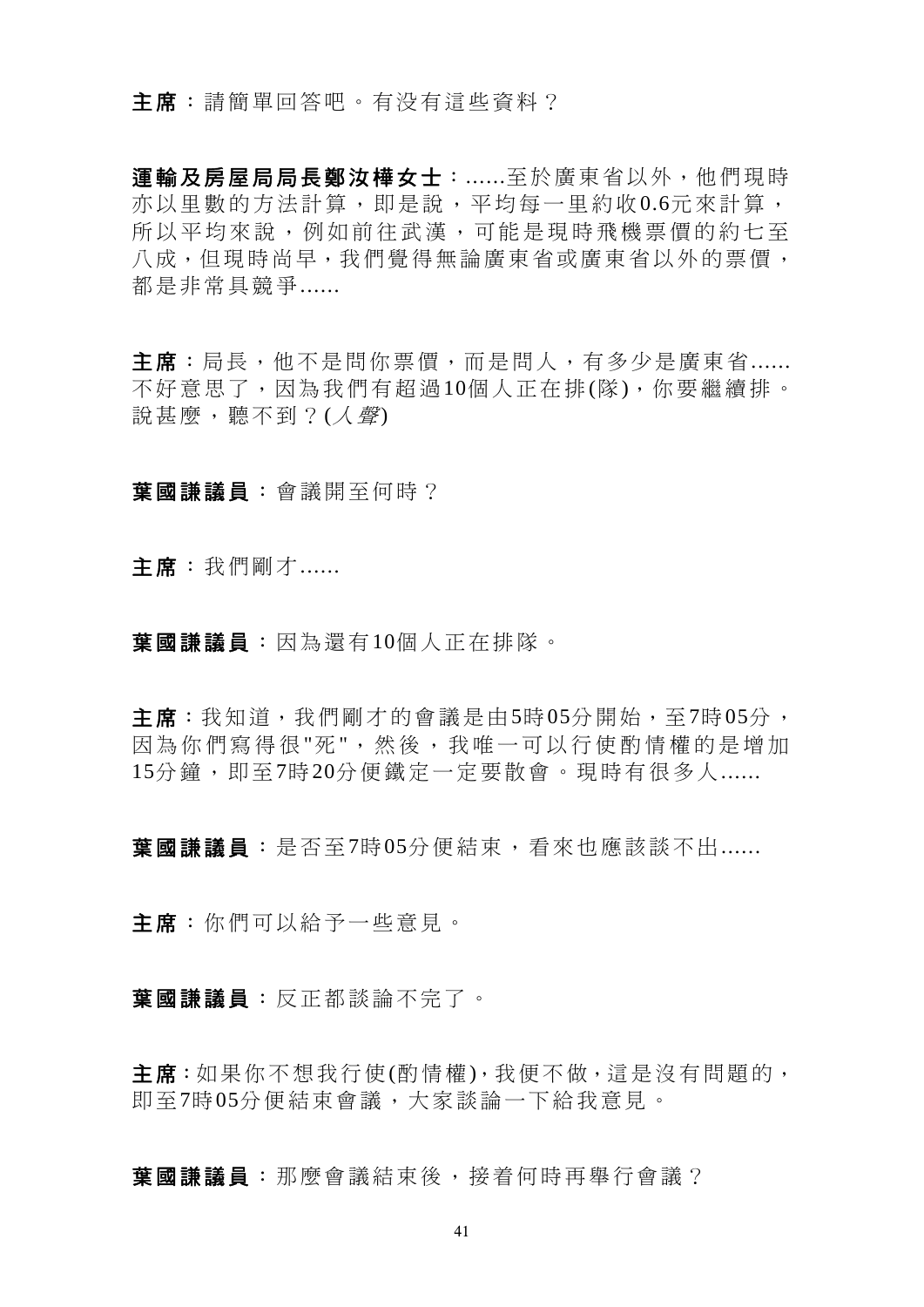主席:我會與當局安排,我會與當局商議,如果我坐在這裏, 怎可以一併做到兩件事呢?你們大家在會(場)外面商議一下,是 否想不去或去到......

#### 葉國謙議員:沒有得去的。

主席:......不是,我尊重同事的,因為在上一次(會議),我們也 用完這15分鐘。葉劉淑儀議員。李議員,你用了7分......

李國麟議員:局長尚未回答完我的境外數字。

主席:我知道,一來你(問得)太長,已經7分多鐘,所以,你要 跟着排隊了。

李國麟議員:我只問了兩分多鐘而已。

主席:葉劉淑儀議員,接着是余若薇議員。

**葉劉淑儀議員** : 主席, 很多反對高鐵的人找我, 有大學教授, 有大學生,又有菜園村居民,昨晚 11時我仍與高春香小姐在電 話上談話,我很同情她的感受,但我是支持高鐵的。其實,我 覺得乘火車旅行是好玩及環保的,是比較環保的,比乘坐飛機 較平宜及安全。香港人可能少見"megastation",即大火車站。主 席,我建議你讓同事看看《新聞週刊》最新報道,北京最受歡 迎的建築物是北京南站,該處將來會有1億人流。我曾前往多個 外國的火車站,例如紐約、華盛頓及倫敦,它們都是本地經濟 的活動中心,很多零售、旅遊等活動。我相信不單是有錢人得 益,很多人也得益,學生可以揹着一個背包全國漫游,所以, 我原則上很支持的。

但是,話雖如此,我也須問局長,因為我受很多菜園村居民 所託而問你。局長,你經常說不可以搬村,但他們說其實有先 例, 在2006年政府曾辦理搬漁民村, 之後, 其他非原居民寮屋 居民也有很多宗搬村,包括新界西博愛醫院旁邊的小商新村、 元朗振興新村及劉皇發議員協助的井頭下村的重旺台。究竟有 沒有先例呢?可否幫助他們,其實他們很想搬村的。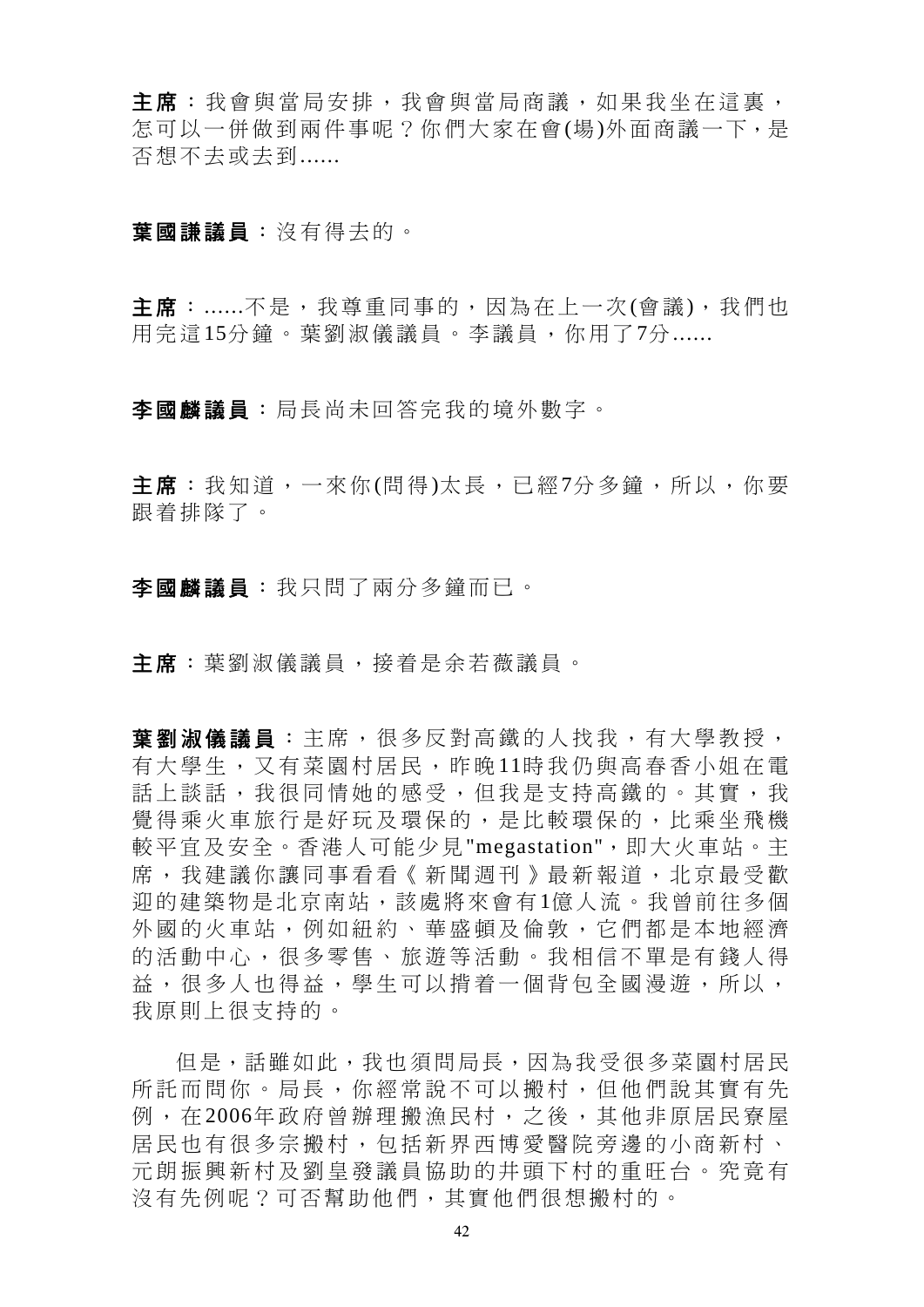運輸及房屋局局長鄭汝樺女士:主席,我們很努力與地政方面 的同事尋找,似乎有兩個,三門仔村,以及另外一個,是沙田, 那個村是......

主席:即搬遷過的?

### 軍輪及房屋局局長鄭汝樺女士:是,搬過的......

主席:是。

運輸及房屋局局長鄭汝樺女士:……但是,我們回看它那個先 例,主要因為他們是長期從事捕魚業,所以要幫助他繼續去捕 魚,而在遷拆了後,亦有那些屋,根據我們手頭上的資料,似 乎它都是一個臨時牌照的屋子,但這方面,因為有很多是比較 長歷史的了,我們找到這樣的資料。如果是這樣的話,似乎對 比是,如果他長期務農的話,他亦是有這樣的生活方式,為表 示對他尊重,現時我們有一個復耕政策,幫助那些務農人士, 即是說他可以用他的特惠金,來租用或購買他的土地,然後在 上面蓋回屋子。但是,你說如果原村找回一個這樣的安置,而 裏面亦有夾雜着有一個臨時牌照的,即正在說的寮屋,我們就 找不到先例了,它不是說有一種行業,捕魚業或務農這樣子。 所以,變成我們剛才說的那個極大的難處,就是說如果只是因 為他那個寮屋問題,我們現時全港還有40萬的寮屋,是否每一 次遷拆都要採用一個這樣的形式來處理呢?變成因為有這樣的 對比,我們覺得很艱難去做到這方面。為何有很多人都向我們 反映,你今次發的特惠金都是現時那 12、 13萬的倍數啊,正正 是因為這方面的難處,我們又明白到他們很多人居住了三、 四十年,如何才可以幫助他們呢?所以,我們便將那個力度放 在特惠賠償方案方面,以特惠金的形式來幫助他們,即使我們 因為這樣的困難而無法做到現時有些意見要求的所謂搬村或屋 換屋這樣。

主席:葉劉淑儀議員。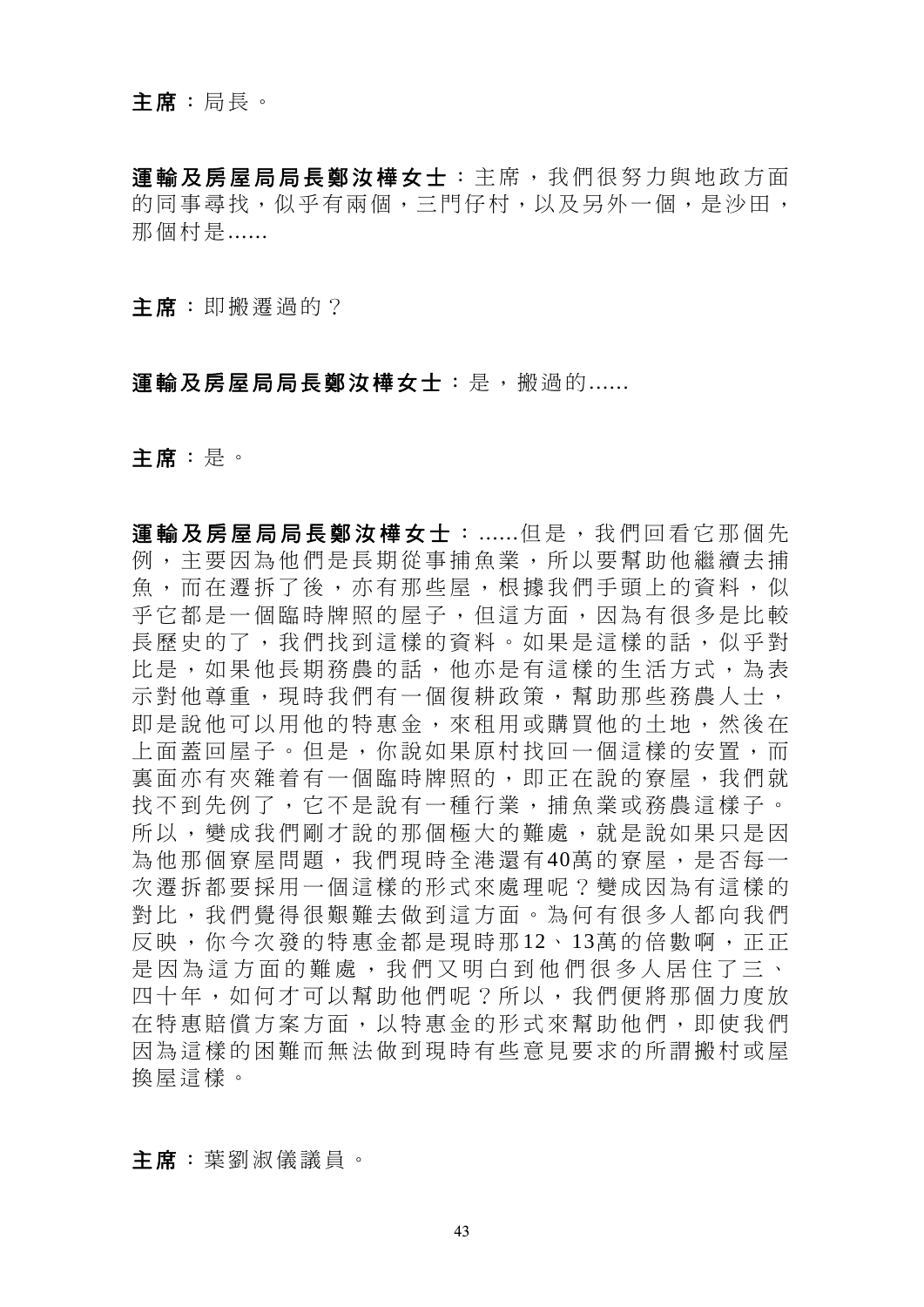葉劉淑儀議員:局長,對我來說,捕魚和務農都是很接近而已。 你可否說清楚一些,捕魚那些是否寮屋呢?因為菜園村的居民 真的向我反映,他們村內有很多老人家,要5年後才有一個新耕 地,他們未必會等得到。局長可否幫幫他們呢?

主席:局長。

運輸及房屋局局長鄭汝樺女士:主席,在務農方面,是做到的, 即是說他可以在那裏找回一塊地,在上面蓋回屋子,即使他現 時是一個臨時牌照,可以說,他的牌照在新土地那裏仍然沿用 臨時牌照蓋回屋子,是沒有問題的,雖然他現時是以一個寮屋 的方式搭建。但你說如果其他非務農人士以這樣的方式,現行 政策就無法幫助了。這就是為何我們採用特惠金。但如果他們 想在類似同一個區域買回村屋等,那方面亦可以應該能夠幫助 他,因為如果他有 60萬特惠金,會不會在同區可以找回類似的 村屋,能買到一層呢?我們是從這方面來考慮,以及設計今次 的賠償方案。

草劉淑儀議員:局長,你始終沒有正式回答我,那麼捕鱼那些 是否都是寮屋呢?情況跟務農的有甚麼分別呢?

主席:有沒有他們的資料呢,局長?

葉劉淑儀議員:牽涉多少人呢?

### 運輸及房屋局局長鄭汝樺女士:我請副秘書長。

主席:副秘書長。

運輸及房屋局副秘書長**(**運輸**)1**容偉雄先生:剛才局長所說的, 大埔在1965年,即我們在文件第64段所交代的,其實那些漁民, 據我的瞭解,其實他們是在那裏聚居的。但是,那個要點是, 他們是真正從事捕魚的,雖然他們在岸上居住,但他們是從事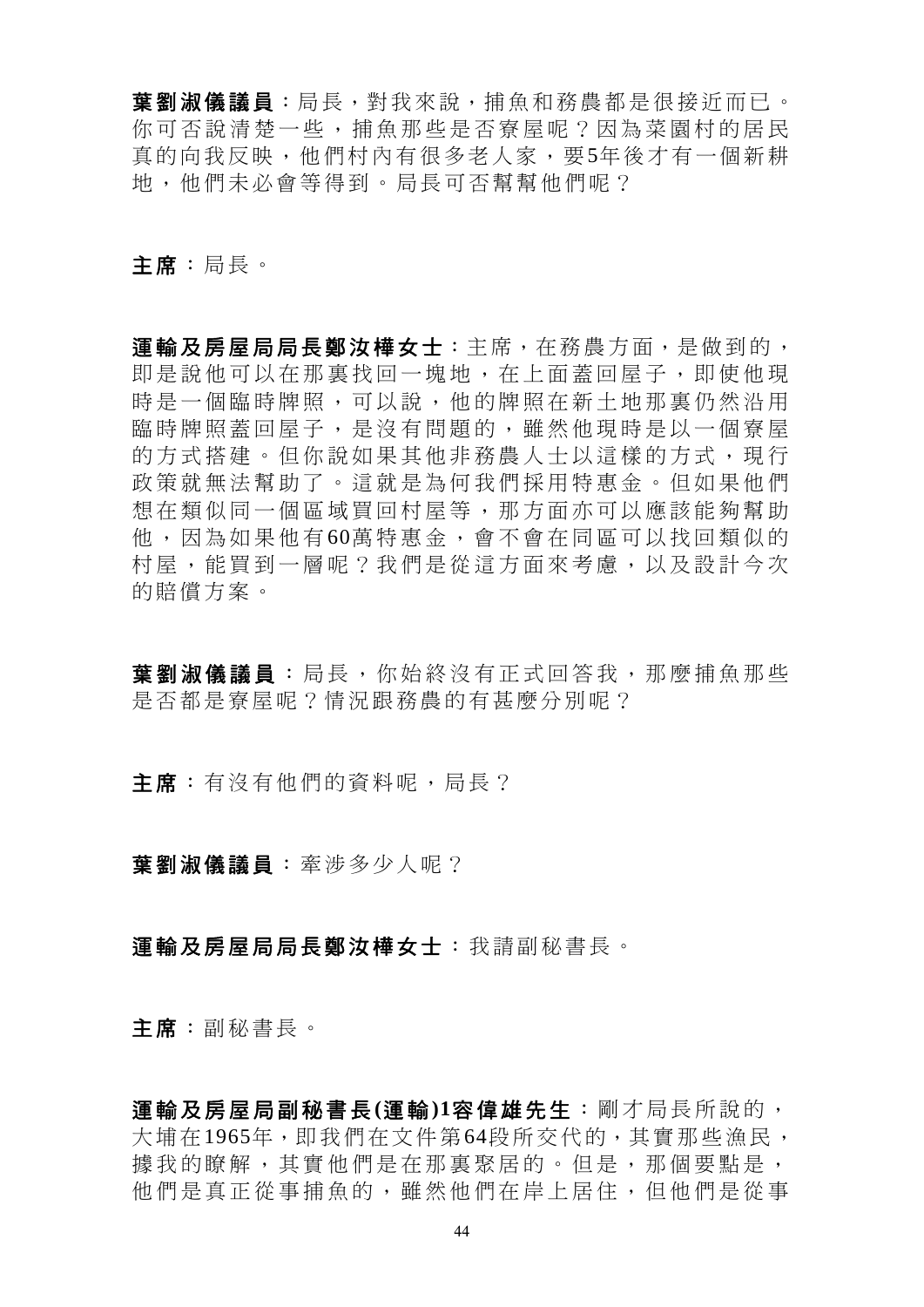捕魚這個活動,這是他們主要維持生計的原則。把這件事放回 菜園村的例子,正如局長剛才亦解釋得很清楚,如果菜園村受 影響的居民,他們是真正的務農人士,能符合現時漁護署的務 農資格,他是可以在現行政策下,有這個復耕的安排,他利用 那項特惠金,或去租用一個地方或購買一個地方,他在上面是 可以蓋回一所屋子用作居住或從事農業活動。謝謝主席。

運輸及房屋局局長鄭汝樺女士:......主席,我補充一句......

主席:是,局長。

軍輸及房屋局局長鄭汝樺女士:議員所關心的是,他可不可以 再聚在一起,現時我理解,鄉事委員會及鄉議局亦很幫忙,已 在幫助他找尋土地,我亦知道,有些住戶已正在視察土地了, 這個過程已開始了。

主席:余若薇議員,接着是李慧琼議員。

余若薇議員 :主席,我想跟進的是,局長今天放在我們桌上新 的那份文件第29頁那裏,我特別想問關於利益衝突那個問題。 在這份環評報告,我們看到,發給一間公司稱作AECOM,它是 09年 5月的,但同時,我們又看到 09年 6月,這間公司的另外一 間又是與它們同一個集團,另外一間公司,又是AECOM的,它 發出了一份新聞稿,提到它們取得合約負責地鐵站的設計,牽 涉8,200萬美元,說的是美元,於是提出的一個問題就是,喂, 你如果進行環評報告,應該是獨立的吧,為何同時期又批准了 另外一份合約負責這個站的設計呢?政府提供給我們第29頁的 答案是這樣寫的:"環評和工程項目的設計工作需要經常互動和 相互影響,我們認為兩者並不構成利益衝突。事實上,在經過 公平公開的競爭後,由同一顧問公司投得工程項目環評及工程 設計合約的情況實屬尋常,例子也有不少。"我想跟進這個問題。

主席,進行環評當然是要獨立的了。如果你一方面着它進行 環評,另一方面,又着它拿取合約去承包、去做設計,明顯是 會有利益衝突,那份環評便變得不獨立了,為何會覺得"實屬平 常"呢?主席,我看回政府自己......它們......有關於政府自己的採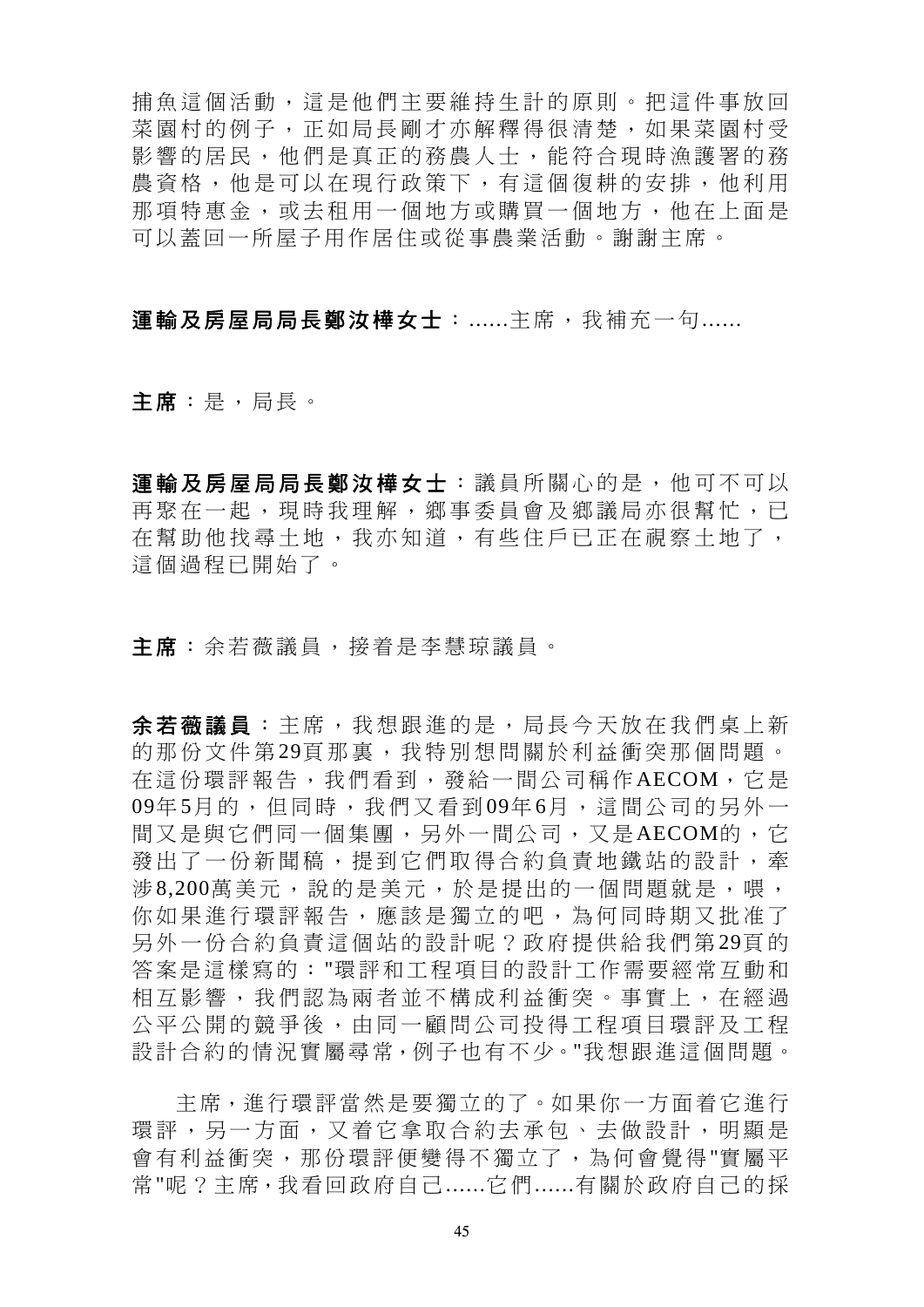購工作守則,這是說關於採購,亦包括批一些合約出去,即採 購 ......即所謂服務了。這裏特別提到:"避免顧問公司/承包商 因有不同角色而可能會產生的利益衝突 "喎。第 190段裏清楚載 述:"部門必須就私人顧問公司或承包商因擔當不同角色或工作 可能會產生潛在利益衝突,保持警覺,"另外,第191段又載述: "要臚列所有可能會產生潛在利益衝突的情況,並不可能。曾為 某項目擔當政府顧問的公司,如隨後在有關顧問工作所引發的 貨品及/或服務採購工作中,或在正正是有關顧問工作所涉項 目的貨品及/或服務採購工作中,以承包商或以承包商的控股 股東或分包商身分參與競投,便是一種可能產生潛在利益衝突 的典型情況"喎。我左看看右看看,我真的不太明白,這裏第190、 191,以及192段都是同樣的:"確保政府能從顧問公司獲取客觀 而非為推廣顧問公司或其附屬公司的產品及/或服務而設計或 制訂的專業意見,以及在政府的採購程序中,維持公平競爭環 境",然後又載述必須甚麼甚麼等。你看下去,這明顯是在說, 即要當顧問公司,要獨立,不可以你一方面......

主席:你讓她回答......

# 余若薇議員:......當顧問公司......

主席:......我相信她明白的。

余若薇議員:......另一方面,又承包工程,為何你說這是"實屬 平常"呢?我不太明白。

主席:局長,你回答還是誰?

運輸及房屋局局長鄭汝樺女士:主席,我稍後會請署長補充。 其實,最重要是環評本身,不是顧問做完便算了,它要去尋求 批准,亦都經過法律程序。署長,或者解釋一下。

主席:路政署署長。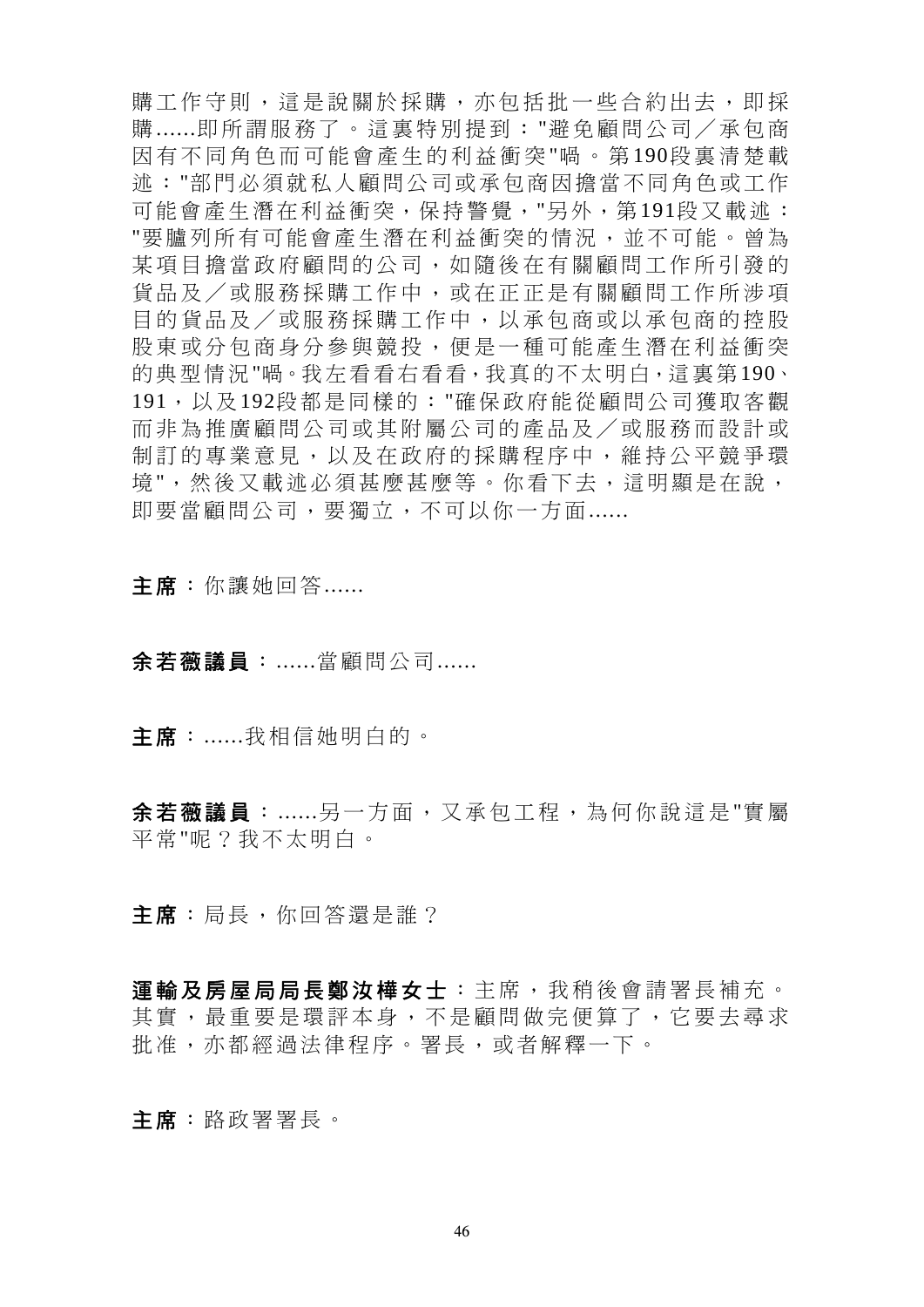路政署署長韋志成先生:主席,局長說得沒錯。最重要是環評 本身是一個獨立程序,環評本身須根據現時的法例來進行,無 論你是由誰進行都好,它須根據《環評條例》中的技術要求來 進行環評報告。所以,它作出那個設計後,無論是由誰進行設 計都好,負責環評的那間顧問公司要符合環境條例中的技術要 求。這個技術要求,除了整個程序是透明外,它亦要搜集公眾 的意見,看完全部後,環境保護署才會發出環境評估許可證。 整個環評程序是透明而又是公正的。所以,我們覺得這樣是不 會有一個利益衝突的情況出現。

余若薇議員 :我覺得這是很難接受的,因為你找那間獨立顧問 公司進行環評,很多時候,它的專家意見,你說公平、公開, 你現時的報告有一份交通報告在立法會的圖書館裏,秘密到不 得了,300多頁,我們要上去看,影印也不行。這並非說你公開 與否,或者是叫你到圖書館去看的問題,並非單憑你說了便是 公平,要大家看到沒有一個潛在利益衝突。第 190段 至 192段 有 甚麼意思呢?為何你可以告訴我,這不適用於擔任環評顧問 呢?

主席:署長,你回答一下,署長。

余若薇議員:還要是同一年,一個是09年5月,一個是09年6月。

主席:署長。

路政署署長韋志成先生:首先,環評的程序與設計程序兩者均 經過一個競爭性的招標程序出來的。意思是,設計者與負責環 評那個未必一定是同一個顧問,但經過競爭性的招標出來後, 如果假使是同一顧問的話,在文件中亦提到,這亦會有這個情 況出現。環評報告本身不是放在圖書館,它是經過一個公開的 諮詢程序,亦有環諮會,我想議員都很熟悉,有環諮會,經過 一個諮詢程序後,環保署署長才會發出許可證。謝謝主席。

主席:你再排隊吧。李慧琼議員,接着是謝偉俊議員。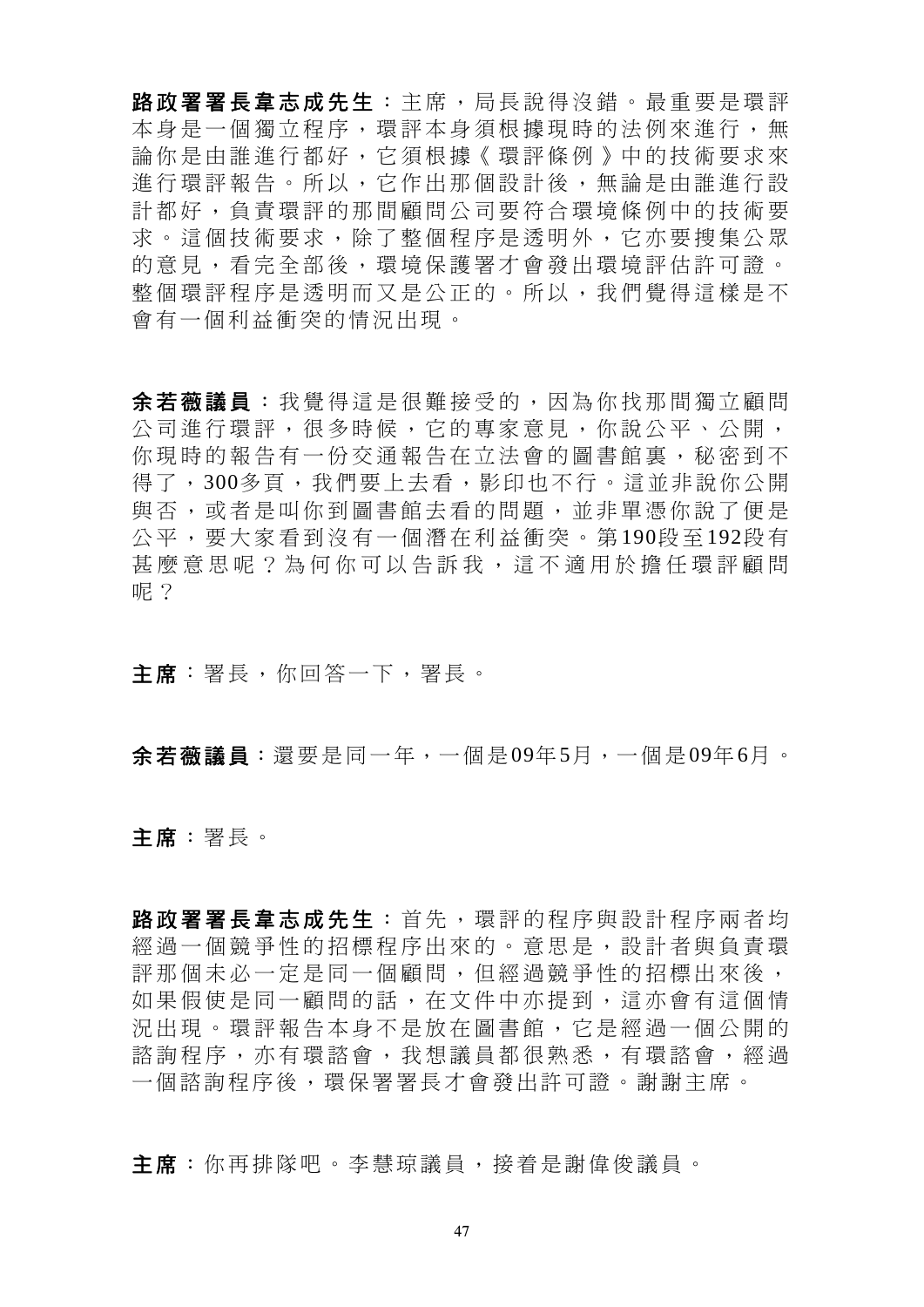李慧琼議員 :謝謝主席。在高鐵撥款前,我收到很多居民的訊 息、電話,包括去到我的大角咀辦事處,很多人表達了不同的 訴求,亦有些環保的好朋友對我說,你作為民建聯新一代的議 員,如果你真的不支持,不如你別出席,所以,當天我沒有出 席。工務小組也有人問我,是否故意不出席。不過,我覺得作 為政治人物,都需要公開交代自己的立場。我想了很久,確實 必須承認,政府在這次的諮詢中有很多不足之處,亦讓很多居 民,到很後期才知道整個鐵路的走線對他們的影響。但是,我 們投票時,都要看整件事情對整體香港市民的利益,是利多於 弊還是怎樣呢?我其實是非常支持興建高鐵,但事實亦是,居 民提出幾個問題,今天必須問問局方。

 第一,是造價。600多億元確實是貴的。其實,在現行機制 下,局長你還有甚麼辦法令居民明白多一點:第一,你們的造 價計算;第二,其實我知道這都是估算而已,希望可以日後你 仍會盡能力幫助我們節省金錢。在現行機制下,其實如何能處 理……若然真的有節省得來的金錢,是會怎樣呢?讓各位市民都 知悉,因為有很多人正在聆聽。

第二,是大角咀居民的聲音。我必須說,很多人都有這樣的 批評,希望局長你想想,你是否承認今次在諮詢的過程中,尤 其對於收回地層方面的相關區域的諮詢,其實是未符合市民的 期望呢?我希望你們日後都檢討這個收回地層的相關諮詢程 序。

 此外,既然菜園村都可以特事特辦,那麼,相對於收回地層 的居民來說,他們很期望你們都可以用這個態度來處理。他們 其實最擔心的是,第一,現時你有一個限期,於收回地層通告 發出後一年,他們便要申索。但是,若然一年過去了,才發現 相關問題出現,那麼,可否採用特事特辦的方法來處理呢?

 第二,是關於重建價值的影響。在這方面,你亦可不可以有 一些承諾,即未來你們會特別到區內,與相關大廈,跟他們逐 幢逐幢傾談,讓他們再多瞭解一點實際情況,以釋除他們的疑 慮。

主席:局長。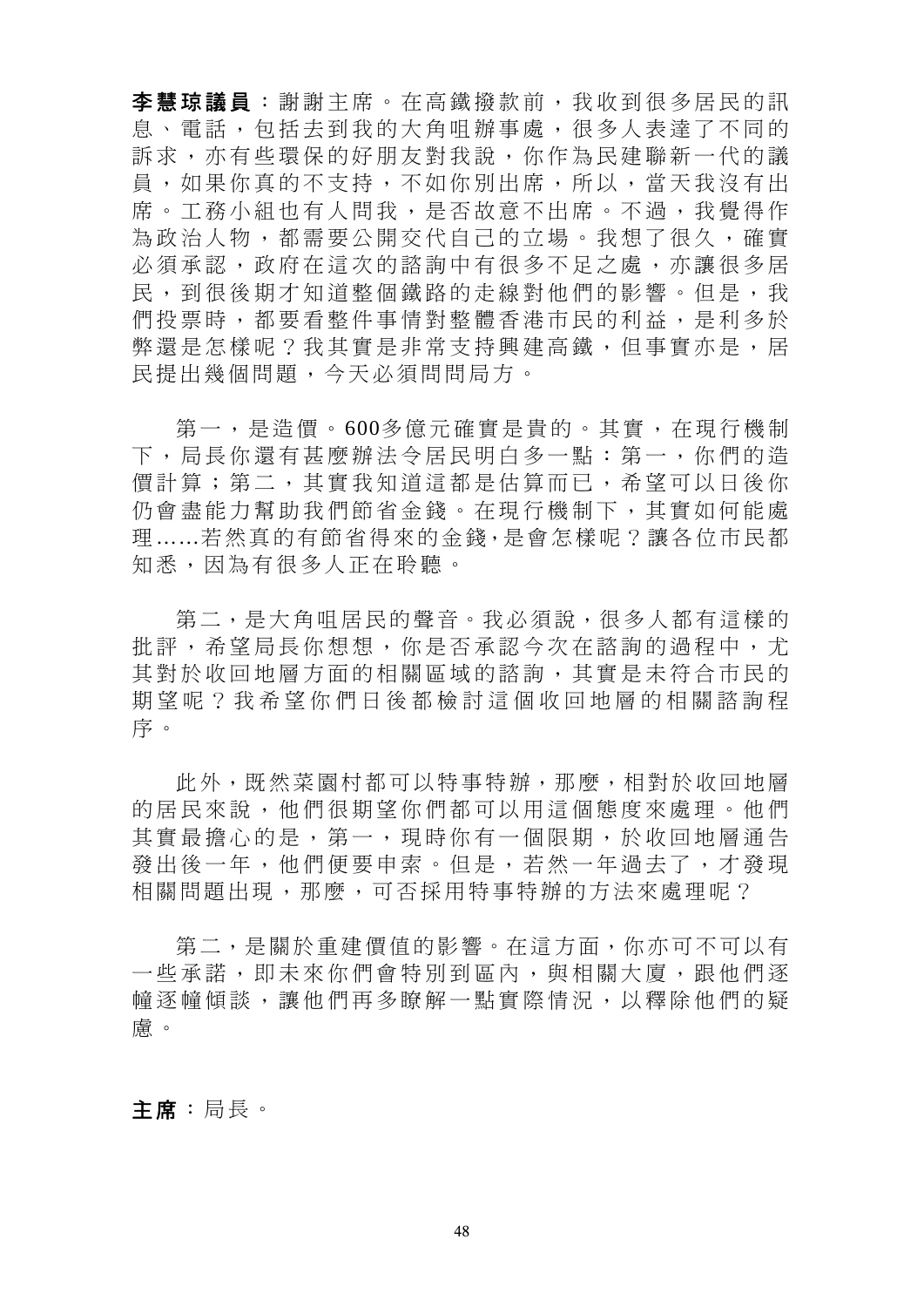運輸及房屋局局長鄭汝樺女士:主席,或者我回答諮詢方面, 其他那些,我請秘書長回答吧。

 在諮詢方面,議員的意見我們是聽到的,即是說,我們在如 何作出諮詢、程序上等。我剛才的解釋是,當然,我們是依據 法例來做,以及亦有獨立人士作出監察,尤其在我們處理反對 的意見。我們今次沿用的是我們在西港島線所採取的方法。但 是,如果是有改善的地方,我們當然願意聆聽,以及作出改善 措施。現時來說,我們亦在不斷增強我們跟居民的溝通模式。 或者請秘書長說說,我們現時以甚麼方法來進行解釋。

 或者最後我一併解釋造價方面。因為今次是一個服務經營 權,意思是,其實那個招標價如果低於估算,一分一毫都是回 到庫房的,路政署亦正謹慎地看,並確保在標書方面有最大的 競爭性。我請秘書長補充。

主席:副秘書長。

運輸及房屋局副秘書長**(**運輸**)1**容偉雄先生:多謝主席。十分同 意,也很重視議員所說,我們要與地區的居民保持密切和有用 的溝通。就大角咀的居民而言,其實在過去個多兩個月,我們 亦已盡力,不斷有居民的會議,或者個別與他們接觸,這件事 現正在進行中。在未來的日子,當我們繼續推展這項目的時候, 我們亦會繼續做。

剛才議員亦說得很對,我們也要,除了居民之外,我們也盡 量有較多個別的接觸,將鐵路的情況和居民的權益的情況,盡 可能向他們解釋。我們也打算找一些專業團體,譬如測量師學 會或者工程師學會幫忙,在這些接觸中,由這些專業團體的成 員,再比較具體一點向居民解釋情況。這是我們在未來與居民 接觸的工作裏一個很主要的方向。多謝主席。

主席:李議員。

李慧琼議員 :主席,那我想確認一下,其實剛才第一個問題, 就是有關特事特辦方面,處理一年的申索期,這可否承諾得到? 第二就是,我聽到秘書長所說,我也想確認,其實他會通過,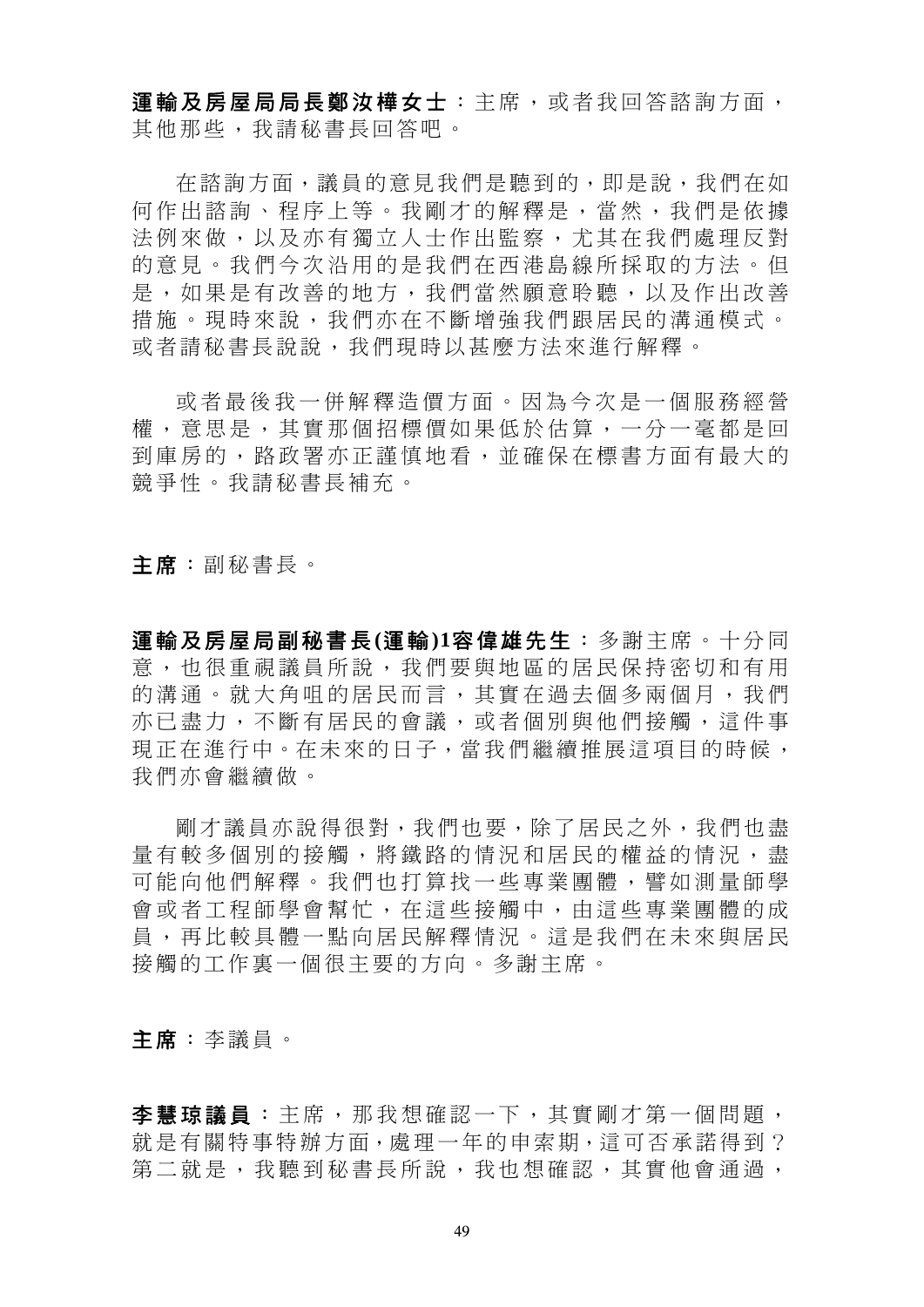或者在會後與相關居民接觸, 也會找一些專業團體向居民解 釋,以釋除他們對於重建影響的疑慮。

主席:局長......副秘書長。

軍輪及房屋局副秘書長(運輪)1容偉雄先生:與居民接觸這方 面,正如剛才所說,其實我們一直正在做,我們一直希望將力 度盡量加強,特別是現在我們有一個諮詢中心已經搬進大角咀 區。對居民來說,應該已經方便得多。

有關法例方面,由於法例條文已經寫得很清晰,事實上,如 果要在法例上有甚麼改動,也要考慮很多不同的因素,也比較 難在一個很短的時間內有甚麼特別的看法,或者得出甚麼特別 的意見。但是,居民的意見,我們是聽到的。我們在檢視整個 項目的時候,一定會繼續考慮居民的意見。

主席:各位議員,還有3分鐘,我們的時間便到了,然後便要完 結這一節。我有權可以最多延長15分鐘,但剛才葉國謙議員覺 得,因為現在還有10位議員輪候作第一輪提問,有5位輪候作 第二輪提問,所以是沒有辦法完結的了。葉議員說既然時間這 麼長,便無謂延長了。如果大家也同意不延長,我們今天便算 了。或者謝偉俊議員,你正在輪候,但你只可以提問3分鐘,你 是否還想提問?大家是否同意到 05分便完結?那麼,我會再跟 當局討論,因為我們下一次開會是在1月8日。請當局回去想一 想,其實它亦無需那麼趕急。我想提醒局長,林鄭月娥局長坐 在你的位置時曾經說過的,她說:"我們很明白,如果社會沒有 爭論,立法會是不會阻礙我們的。"我希望你們回去想一想,即 你想何時回來,我們便會替你安排。有些事情你可以回答,會 後我會跟秘書長討論。相信謝議員你亦無謂......他仍想發言,大 家尊重謝議員,讓他說吧。說吧,說吧。

謝偉俊議員 :多謝主席。我覺得 我們把太多焦點放在究竟那 669億元是否太多錢,或者那流量是否會令我們虧本等。但主 席,其實我們談論的,是香港在未來10年,甚至更長時間的一 個願景。我們不可以只着眼成本的問題,因為現在說的是如何 把香港這個所謂消費市場,由我們本來的700萬左右,在一小時 內擴展至差不多 3、 4千萬的市場。如果再過個半小時車程,可 能去到8,000萬的市場。再過兩三個小時,他們說的是近億的市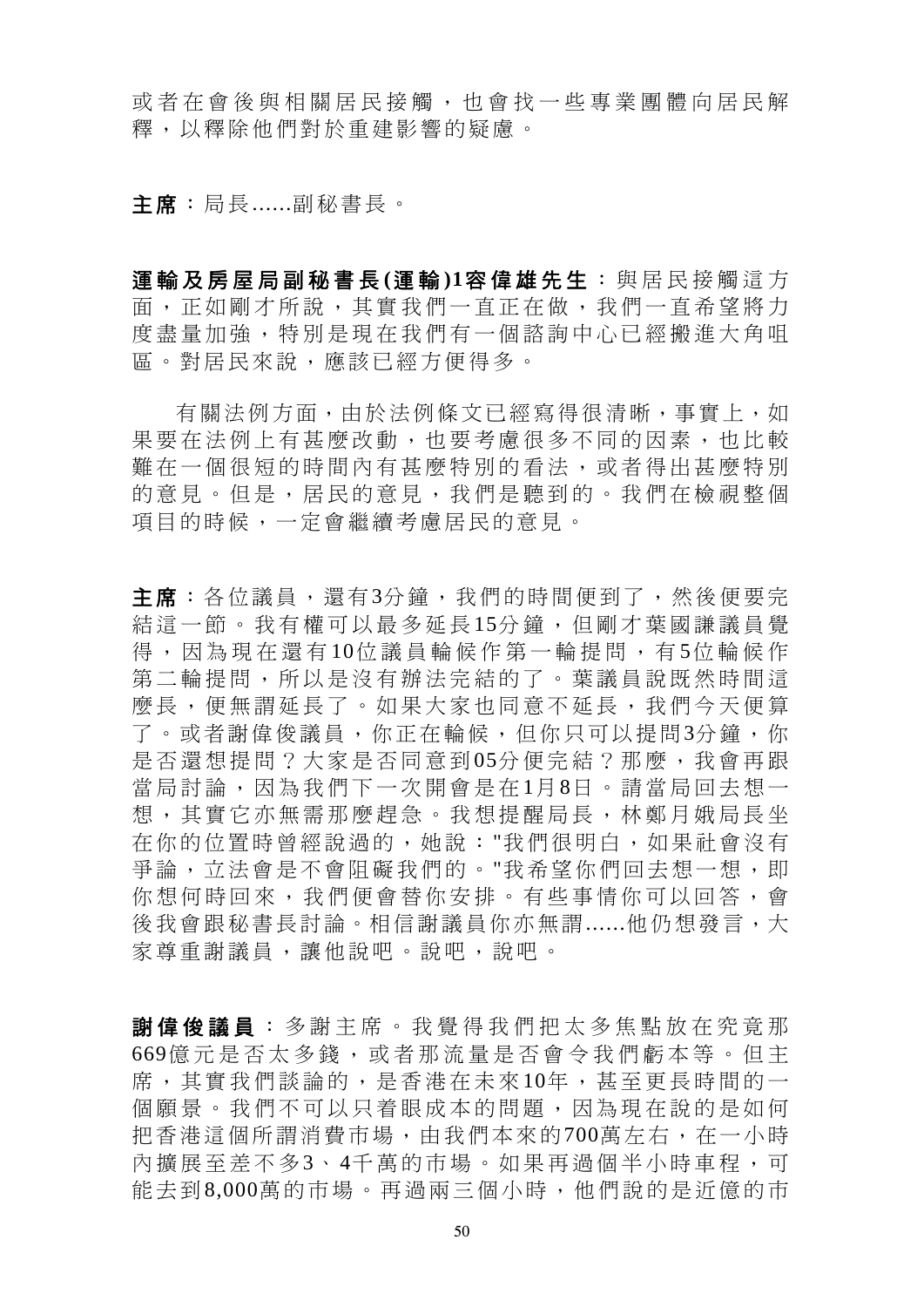場。香港的未來是靠這條高鐵"吃飯"的。主席,我這個不是很誇 張的說法,我們不是在談論我們本區市民自己作為交通工具, 作為我們的輕鐵、地鐵會如何。我們談論的是能否令香港這個 本來這麼細小的社會,在未來能夠搶得很大的市場。

主席,2010年,廣州至珠海的輕鐵能在48分鐘內到達,澳門 正在看着香港來笑的。主席,如果我們仍然內耗得這麼緊要, 只在討論我們用這些錢是否值得,這樣那樣的話,若我們錯失 這個機會,不能將香港、將旅遊消費市場擴大的話,我們便會 坐視一失去一個很大的寶藏。若我有機會,我希望再說得詳細 一點,因為我沒有很多時間......

主席:下一次我讓你說。

**謝偉俊議員**:......但我覺得我們應該爭取,不要只瑣碎地着眼那 裏用了多少億,669億。

主席:好的。

謝偉俊議員 :我們談論的是多大的市場、多大的收益,香港將 來全靠這條高鐵"吃飯"的。

主席:好的,謝謝。

各位同事,我希望大家都同意,因為今天的會議也有點爭 論,所以我們會做一份逐字紀錄。梁美芬議員。

**梁美芬議員**:是,可否把輪候的15人讀出來,讓我們可以知道 一個大概?

主席:好的,好的。剛才是謝偉俊議員,我會再讓他說。謝偉俊、 陳淑莊、劉江華、梁家騮、李永達、何俊仁、梁家傑、陳健波、 梁美芬、陳偉業。第二輪是湯家驊、鄭家富、梁國雄、甘乃威、 余若薇 —— 我把梁耀忠和馮檢基也加入在第一輪吧。我們共 有 12個在第一輪,然後加入葉國謙在第一輪,李慧琼則加入在 第二輪,劉健儀加入在第一輪。